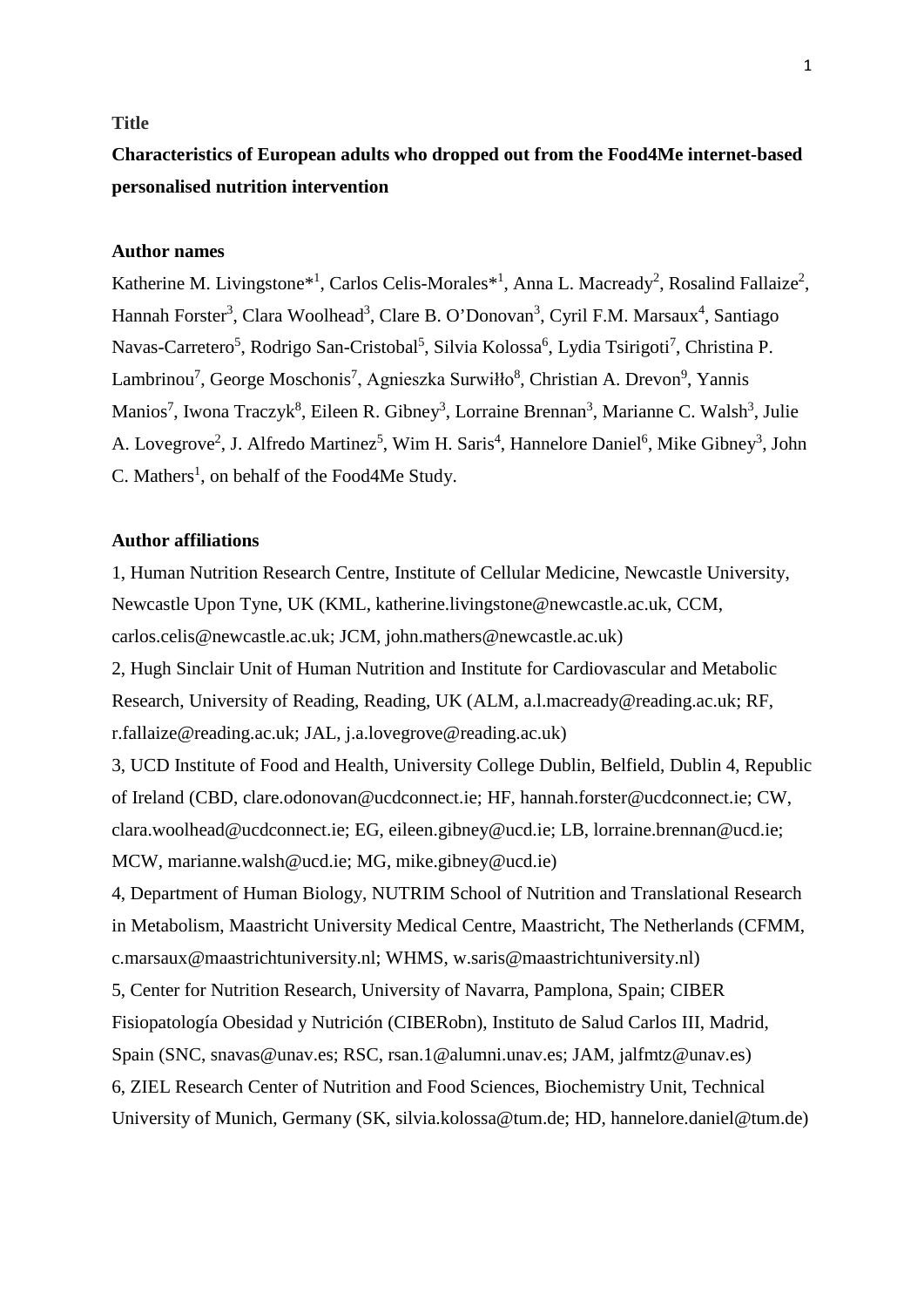7, Department of Nutrition and Dietetics, Harokopio University, Athens, Greece (LT, tsirigoti.lydia@gmail.com; CPL, cplambrinos@gmail.com; GM, gmoschi@hua.gr; YM, manios@hua.gr)

8, National Food & Nutrition Institute (IZZ), Poland (AS, asurwillo@izz.waw.pl; IT, itraczyk@izz.waw.pl)

9, Department of Nutrition, Institute of Basic Medical Sciences, Faculty of Medicine, University of Oslo, Oslo, Norway (CAD, c.a.drevon@medisin.uio.no) \*KML and CCM are joint first-authors

### **Corresponding author; request for reprints**

Professor John C. Mathers Human Nutrition Research Centre Institute of Cellular Medicine Newcastle University Biomedical Research Building Campus for Ageing and Vitality Newcastle upon Tyne NE4 5PL UK john.mathers@newcastle.ac.uk Tel: +44 (0) 1912081133 Fax: +44 (0) 1912081101

**Word count:** 3902 **Number of Figures:** 2 **Number of Tables:** 4 **OSM available PubMed indexing:** Livingstone, Celis-Morales, Macready, Fallaize, Forster, Woolhead, O'Donovan, Marsaux, Navas-Carretero, San-Cristobal, Kolossa, Tsirigoti, Lambrinou, Moschonis, Surwiłło, Drevon, Manios, Traczyk, Gibney, Brennan, Walsh, Lovegrove, Martinez, Saris, Daniel, Gibney, Mathers **Running title:** Dropouts from internet-based personalised nutrition intervention **Abbreviations:** Body mass index (BMI), Cardiovascular disease (CVD), Food frequency

questionnaire (FFQ), Physical activity (PA); Physical activity level (PAL), Personalised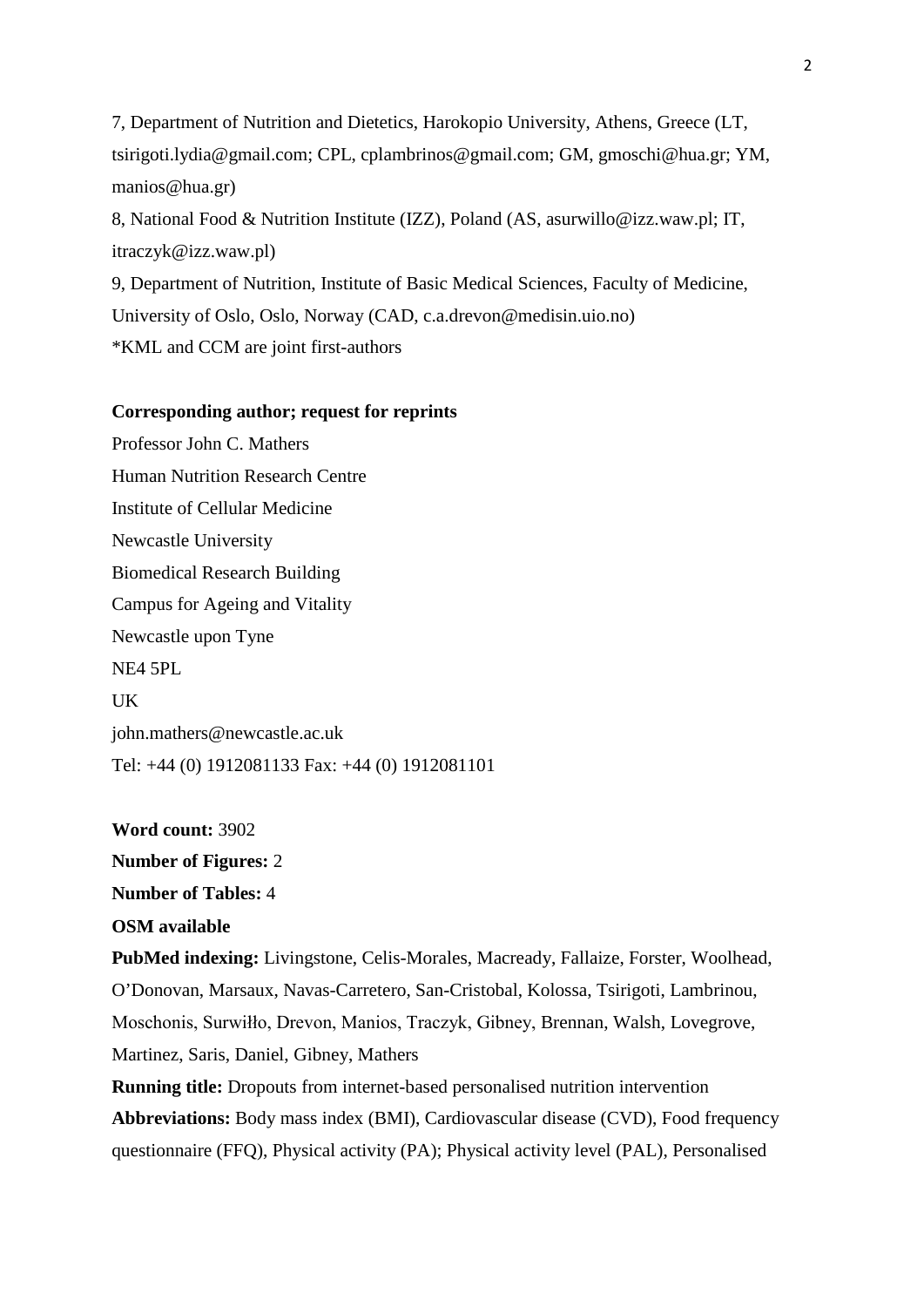Nutrition (PN), Proof-of-principle (PoP); Randomized controlled trial (RCT), Sedentary behaviour (SB), Socio-economic status (SES); Waist circumference (WC)

**Financial support:** This work was supported by the European Commission under the Food, Agriculture, Fisheries and Biotechnology Theme of the 7th Framework Programme for Research and Technological Development [265494].

**Conflict of interest**: None of the authors had a personal or financial conflict of interest. **Authorship:** Author responsibilities were as follows: YM, IT, CAD, ERG, LB, JAL, JAM, WHMS, HD, MG and JCM contributed to the research design. JCM was the Food4Me Proof of Principle study leader. CCM, CFMM, HF, CBO, CW, ALM, RF, SNC, RSC, SK, LT, CPL, AS, MCW, ERG, LB and JCM contributed to the developing the Standardised Operating Procedures for the study. CCM, SNC, RSC, CW, CBO, HF, CFMM, ALM, RF, SK, LT, CPL, AS, MCW and JCM conducted the intervention. CCM, CFMM and WHMS contributed to physical activity measurements. KML and CCM wrote the paper and performed the statistical analysis for the manuscript and are joint first authors. All authors contributed to a critical review of the manuscript during the writing process. All authors approved the final version to be published.

**Ethical standards disclosure:** This study was conducted according to the guidelines laid down in the Declaration of Helsinki and all procedures involving human subjects/patients were approved by the Research Ethics Committees at each University or Research Centre delivering the intervention. The Food4Me trial was registered as a RCT (NCT01530139) at Clinicaltrials.gov. All participants expressing an interest in the study were asked to sign online consent forms at two stages in the screening process. These consent forms were automatically directed to the local study investigators to be counter-signed and archived.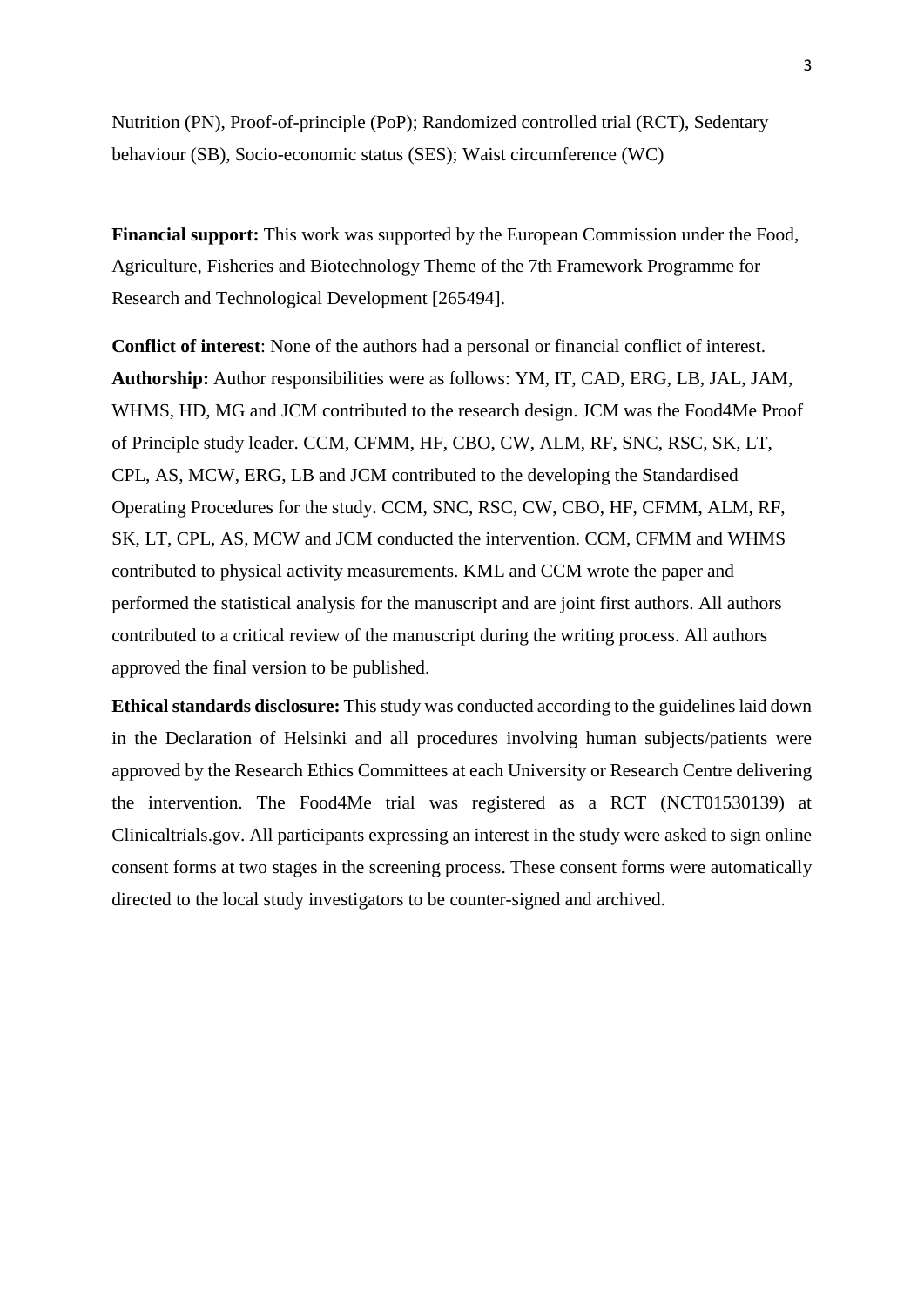#### **Abstract (words count=248)**

#### **Objective**

To characterise participants who dropped out of the Food4Me Proof of Principle study.

### **Design**

- The Food4Me study was an internet-based, 6-month, 4-arm, randomized controlled trial. The
- control group received generalised dietary and lifestyle recommendations, whereas
- participants randomised to three different levels of PN (personalised nutrition) received
- advice based on dietary, phenotypic and/or genotypic data respectively (with either more or
- less frequent feedback).

### **Setting**

- Seven recruitment sites: the UK, Ireland, the Netherlands, Germany, Spain, Poland and Greece.
- **Subjects**
- Adults aged 18-79 years (*n* 1607).

#### **Results**

- A total of 337 (21%) participants dropped out during the intervention. At baseline, dropouts
- 17 had higher BMI ( $0.5\text{kg/m}^2$ ;  $P<0.001$ ). Attrition did not differ significantly between
- individuals receiving generalised dietary guidelines (Control) and those randomized to PN.
- Participants were more likely to drop out if they received more frequent feedback (OR: 1.81,
- CI: 1.36-2.41; *P*<0.001), if they were female (1.38, 1.06-1.78; *P*=0.015), less than 45 years of
- age (2.57, 1.95-3.39; *P*<0.001) and obese (2.25, 1.47-3.43; *P*<0.001). Attrition was more
- likely in participants who reported an interest in losing weight (1.53, 1.19-1.97; *P*<0.001) or
- skipping meals (1.75 (1.16-2.65; *P*=0.008), and less likely if they claimed to eat healthily
- frequently (0.62 (0.45-0.86); *P*=0.003).

# **Conclusions**

- Attrition did not differ between participants receiving generalised or PN advice but more
- frequent feedback was related to attrition for those randomized to PN interventions. Better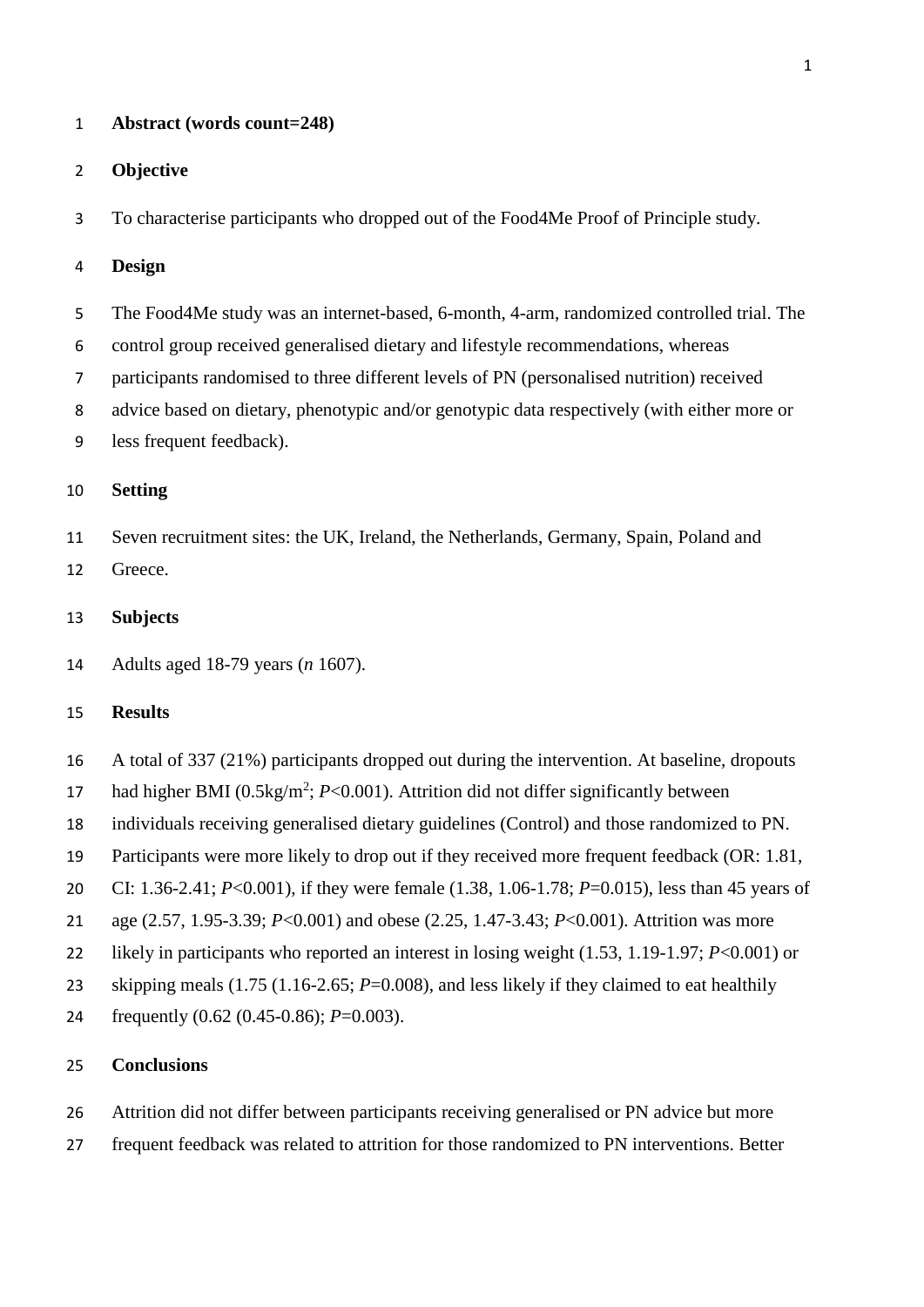- strategies are required to minimise dropouts among younger and obese individuals in those
- participating in PN interventions and more frequent feedback may be an unnecessary burden.
- **Trial registration** Clinicaltrials.gov NCT01530139
- **Key Words**: Dropout; personalised nutrition; internet-based; European adults; Food4Me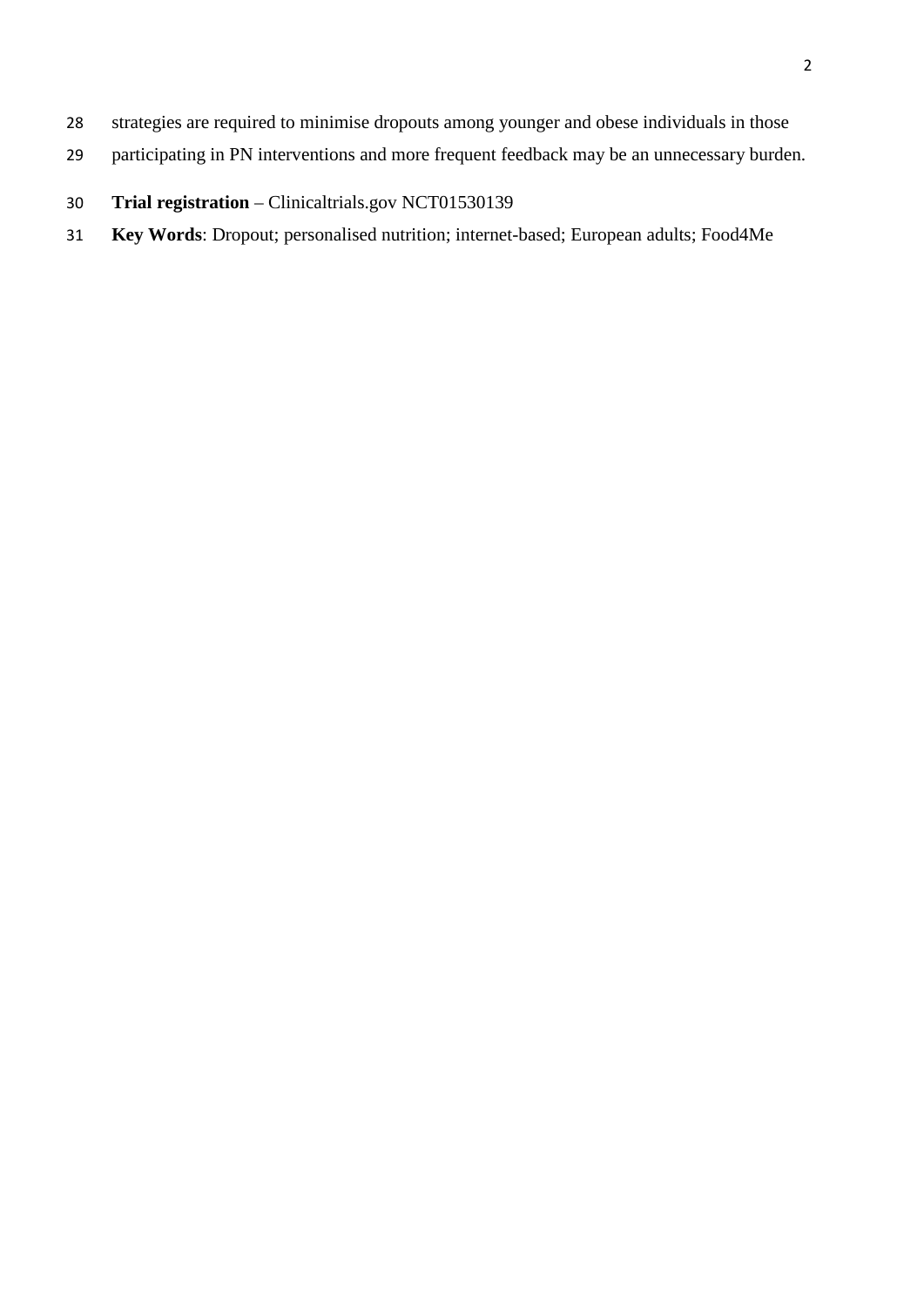#### **INTRODUCTION**

 Improving diet and physical activity behaviours are important means of lowering risk of non-34 communicable diseases, promoting healthy ageing and increasing well-being  $(1; 2)$  $(1; 2)$ . Given that the burden of ill health is increasing  $(1, 3)$  $(1, 3)$ , alternative strategies for improving dietary behaviours, based on predictive, personalised, preventative and participatory interventions, 37 may be more effective than conventional "one size fits all" generalised dietary advice  $(4, 5)$  $(4, 5)$ . Personalised nutrition (PN) may be a more effective approach for improving dietary and 39 physical activity behaviours than non-personalised advice  $(5, 6)$  $(5, 6)$ . However, the relevance of the outcomes of PN interventions may be limited if there are systematic socio-demographic or behavioural differences between study completers and dropouts, which may result in specific target groups (e.g. obese individuals) not benefiting from PN. Socio-demographic variables such as age, social class, occupation, and financial factors are key determinants of dropouts in 44 lifestyle-based interventions  $(7, 8)$  $(7, 8)$ , with more recent evidence also suggesting that behavioural 45 characteristics are important predictors of attrition  $(9)$ . Dropouts from dietary and lifestyle 46 interventions may differ considerably from one intervention to another  $(7)$ , with approximately 47 a third of participants dropping out of weight loss interventions  $(10; 11; 12; 13)$  $(10; 11; 12; 13)$  $(10; 11; 12; 13)$  $(10; 11; 12; 13)$  and 20% from 48 other diet and lifestyle interventions  $(7, 14)$  $(7, 14)$ . For reasons of cost-effectiveness, reach and 49 scalability, internet-based lifestyle interventions are increasingly popular  $(15; 16)$  $(15; 16)$  although more information is needed on the characteristics of dropouts from such studies. Understanding the determinants of attrition from internet-based PN intervention studies will inform the design of more efficiently targeted lifestyle interventions.

The aim of the present paper was to characterise participants who dropped out of the

Food4Me Proof of Principle (PoP) internet-based trial of PN, which was designed to improve

dietary and physical activity behaviours. Socio-demographic, anthropometric, dietary,

- behavioural and health-related characteristics are compared between completers and those
- who dropped out.

#### **METHODS**

### **Study design**

The Food4Me PoP study was a 6-month, 4-arm, internet-based, RCT conducted across 7

62 European countries via [www.food4me.org](http://www.food4me.org/)<sup> $(17)$ </sup>. The RCT was designed to emulate a real-life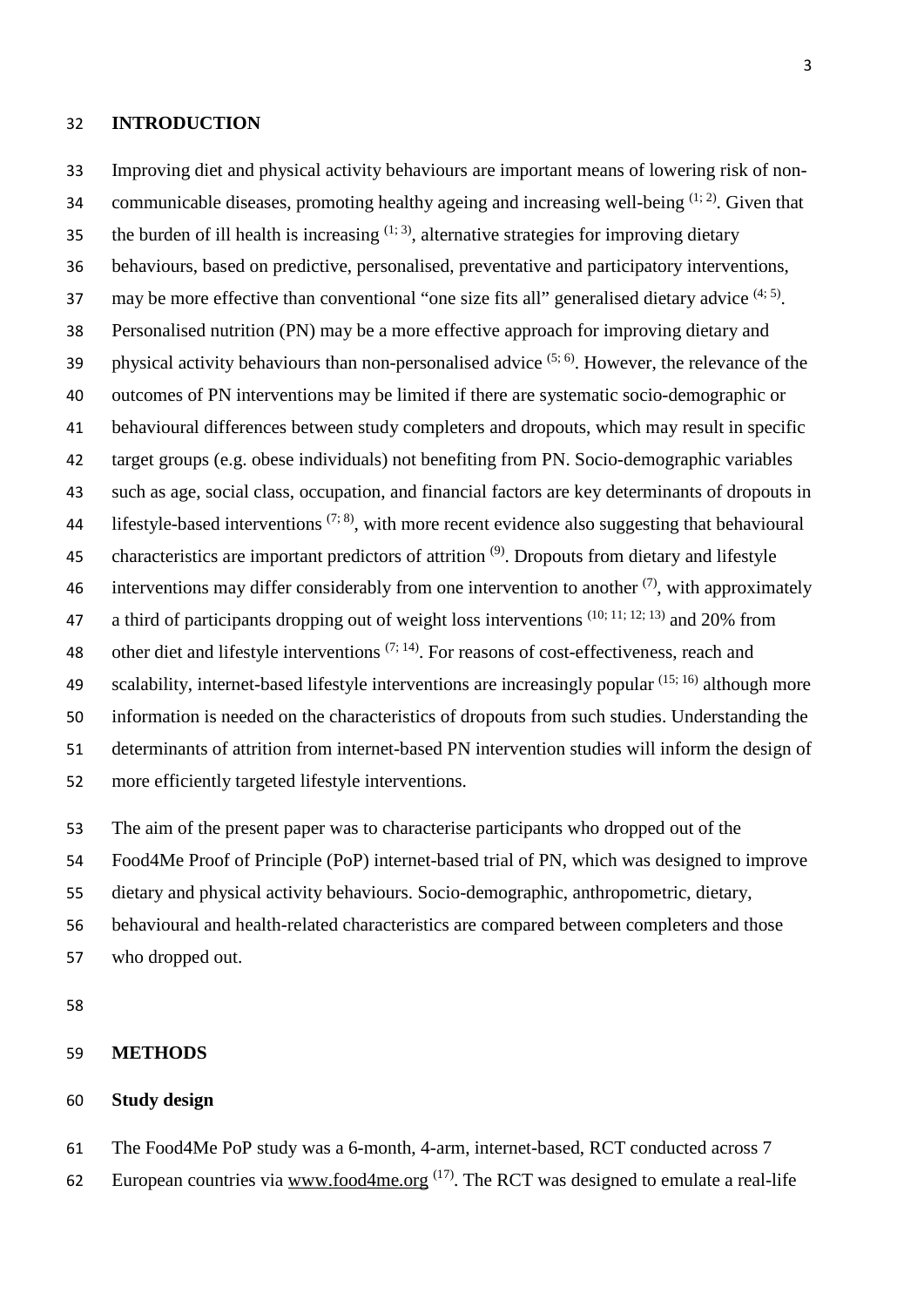internet-based PN service and aimed to investigate i) whether personalisation of dietary advice assists and/or motivates participants to eat a healthier diet in comparison with non- personalised, conventional healthy eating guidelines and ii) whether personalisation based on individualised phenotypic or genotypic information is more effective in assisting and/or motivating study participants to make, and to sustain, appropriate healthy changes, than personalisation based on diet alone. The Research Ethics Committees at each University or Research Centre delivering the intervention granted ethical approval for the study. The Food4Me trial was registered as a RCT (NCT01530139) at Clinicaltrials.gov. All participants expressing an interest in the study were asked to sign online consent forms at two stages in the screening process.

# **Recruitment and eligibility criteria**

 Participants were recruited via the Internet to emulate an internet-based PN service. This was aided by local and national advertising of the study via the Internet, radio, newspapers, posters, e-flyers, social media and word of mouth. Recruitment sites were as follows: University College Dublin (Ireland), Maastricht University (The Netherlands), University of Navarra (Spain), Harokopio University (Greece), University of Reading (United Kingdom, UK), National Food and Nutrition Institute (Poland) and Technical University of Munich (Germany). Participants were excluded if they were <18 years of age, pregnant or lactating, had no or limited access to the Internet, were following a prescribed diet for any reason, including weight loss, in the last 3 months or had diabetes, coeliac disease, Crohn's disease, or any metabolic disease or condition altering nutritional requirements such as thyroid disorders (if condition was not controlled), allergies or food intolerances. Participants were incentivised to join the study by receiving a personalised feedback report at month 6 based on their dietary, phenotypic and genotypic information, regardless of their treatment arm allocation.

### **Intervention arms**

A total of 1607 participants were randomized to one of four intervention arms. Participants

received non-personalised, generalised dietary and physical activity (PA) advice (Control), or

one of three levels of PN: Level 1: based on personal current PA + diet alone; Level 2: based

on PA + dietary and phenotypic data; Level 3: based on PA + dietary, phenotypic and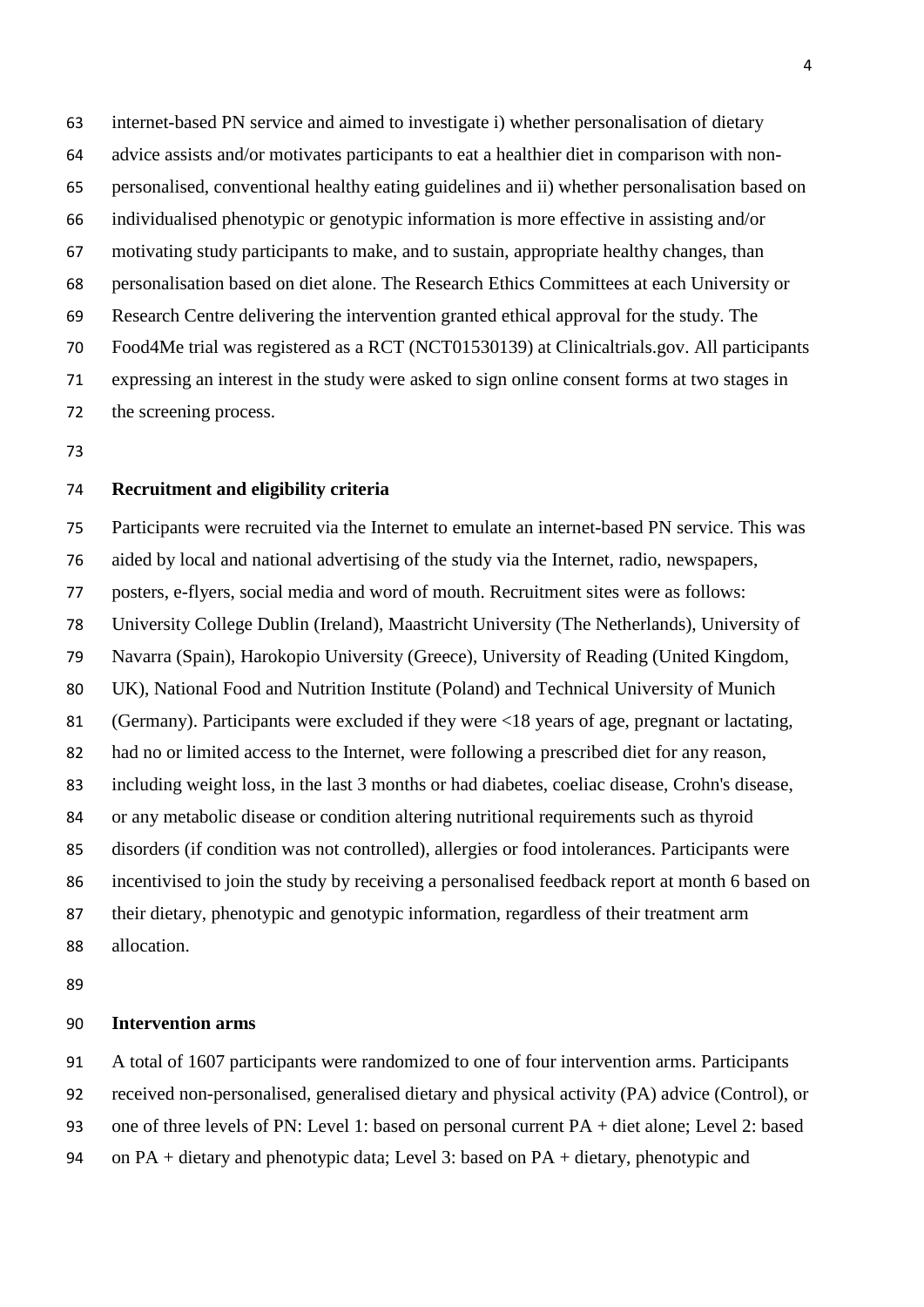- genotypic data. Participants randomized to levels 1, 2 or 3 were further randomized into "low
- intensity" or "high intensity" intervention groups. Participants in the low intensity group
- received personalised feedback three times during the intervention (at baseline, month 3 and
- month 6), whereas those randomized to the high intensity group received personalised
- feedback five times during the intervention (at baseline and months 1, 2, 3 and 6). In addition,
- the high intensity group had access to an online forum for discussion of topics related to the
- intervention, personalised recipes and had more personalised feedback on PA. Further details
- 102 of the Food4Me PoP study are provided elsewhere  $(17)$ .
- 

### **Personalized feedback report**

 At baseline, month 3 and month 6, intakes of 5 food groups (fruits and vegetables, wholegrain, low-fat dairy products, oily fish and red meat and processed meat) and 17 nutrients were categorized as too high or too low for each participant randomised to PN. Contributing foods were identified and specific messages were developed, according to standardized algorithms, to advise change in intake of those foods. For participants randomized to L2 and L3, feedback also included phenotypic measures (L2) and phenotypic 111 and genotypic data  $(L3)$  <sup>[\(17\)](#page-16-16)</sup>.

#### **Screening questionnaires and dietary intakes**

 Individuals who were interested in participating in the study completed an online screening questionnaire to collect information on socio-demographic, health and anthropometric characteristics. This questionnaire also included information on dietary habits (e.g. meal skipping) and reasons for interest in participation in the study (e.g. weight loss). Likert scale responses were aggregated into three categories: 'Disagree' ('Completely disagree' and 'Disagree'), 'Neither disagree nor agree' and 'Agree' ('Agree' and 'Completely agree') and questions relating to frequency of the occurrence into two categories: Often ('Every day' and '4-6 times per week') or Rarely ('1-3 times per week' and '(almost) never'; **Supplemental Table 1**).

- Participants were asked to complete an online food frequency questionnaire (FFQ) to
- estimate usual dietary intake at screening, baseline (month 0) and at months 3 and 6 (also at
- months 1 and 2 for the high intensity group only). This FFQ was developed and validated for
- 126 the Food4Me Study  $(18; 19)$  $(18; 19)$ , and included 157 food items consumed frequently in each of the 7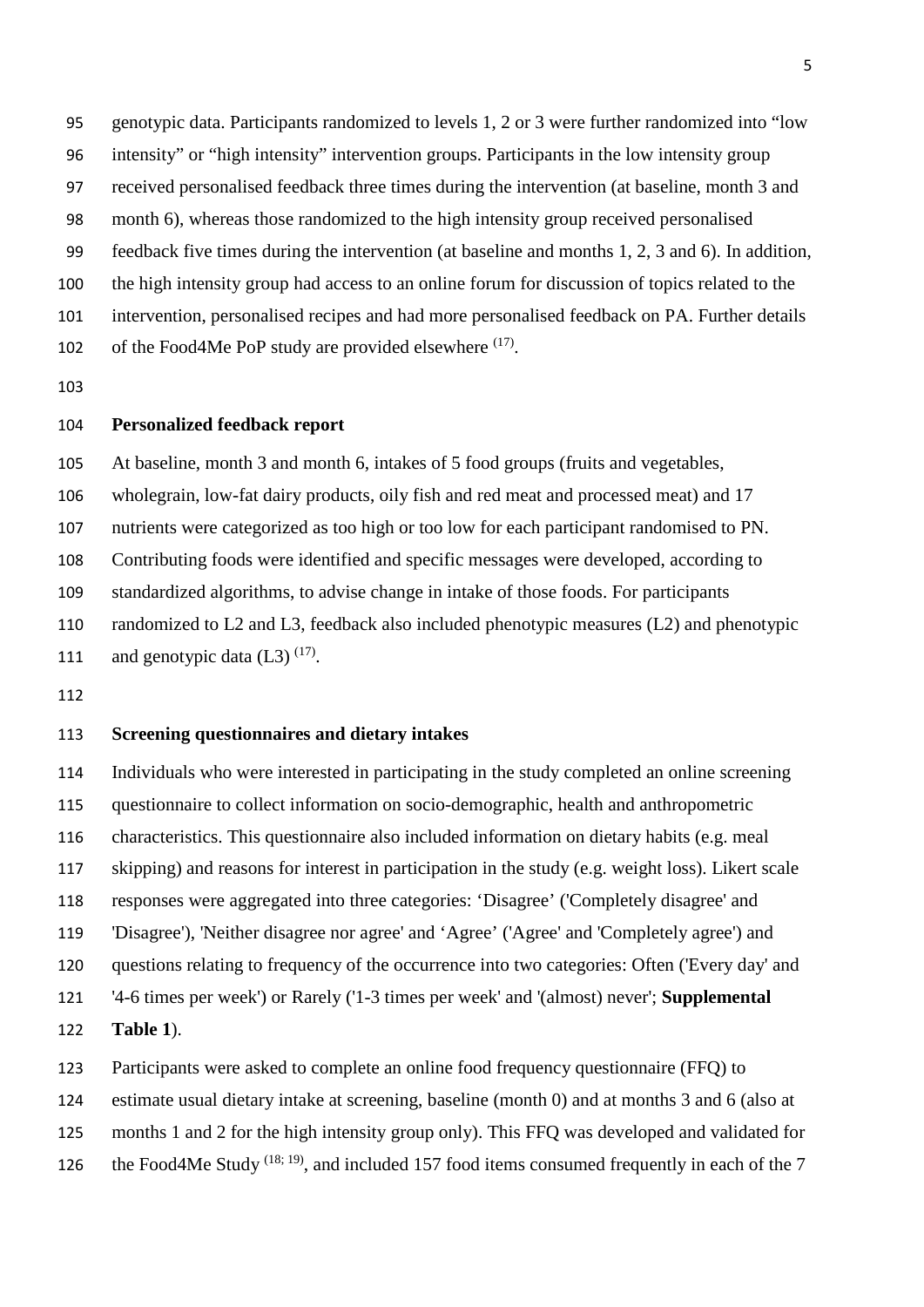recruitment countries. Intakes of foods, total energy and macronutrients were computed in real time using a food composition database based on McCance & Widdowson's "The 129 composition of foods"  $(20)$ . Basal metabolic rate (BMR) was estimated using the Oxford 130 equation  $(21)$ . Intakes were assessed using standardised recommendations  $(17)$  for foods and food groups that were integrated and harmonised across 8 European countries (UK, Ireland, 132 Germany, The Netherlands, Spain, Greece, Poland and Norway)<sup>[\(22;](#page-17-0) [23;](#page-17-1) [24;](#page-17-2) [25\)](#page-17-3)</sup>. The following 5 food group recommendations were used in the present analysis: eat at least 5 portions of 134 fruits and vegetables every day (operationalised as  $\geq 400$ g); eat at least 3 portions of 135 wholegrain products daily  $(\geq 50g)$ ; eat at least 3 portions of low-fat dairy products daily 136 ( $\geq 600$ g); eat at least 1 portion of oily fish per week ( $\geq 150$ g) and eat fewer than 3 portions of

- 137 red meat and processed meat per week  $(\leq 450g)^{(17)}$  $(\leq 450g)^{(17)}$  $(\leq 450g)^{(17)}$ .
- 

# **Socio-demographic and health-related measures**

 Body weight, height and waist circumference (WC) were self-measured and self-reported. Body mass index (BMI) was estimated from body weight and height. Self-reported measurements were validated in a sub-sample of the participants (*n*=140) and showed a high degree of reliability  $(26)$ . Participants were sent finger-prick based Dry Blood Spot cards (collected 5 drops equivalent to 150 µl of blood per card) which were completed and returned by post to recruitment centres and used to estimate total blood cholesterol concentrations. Physical activity levels (PALs) and time spent in sedentary behaviours (SB) were estimated from tri-axial accelerometers (TracmorD, Philips Consumer Lifestyle, The Netherlands). Participants self-reported smoking habits and occupation. Based on European classifications of occupations the following groupings were used: "Professional and managerial" (professionals; managers); "Intermediate" (armed forces occupations; technicians and associate professionals; clerical support workers); "Routine and manual" (craft and related trades workers; plant and machine operators and assemblers; service and sales workers; 153 elementary occupations; skilled agricultural, forestry and fishery workers)  $(27, 28)$  $(27, 28)$ . Categories for "Students" and "Retired and unemployed" were added. See Supplemental material for further information on the study design.

### **Statistical analyses**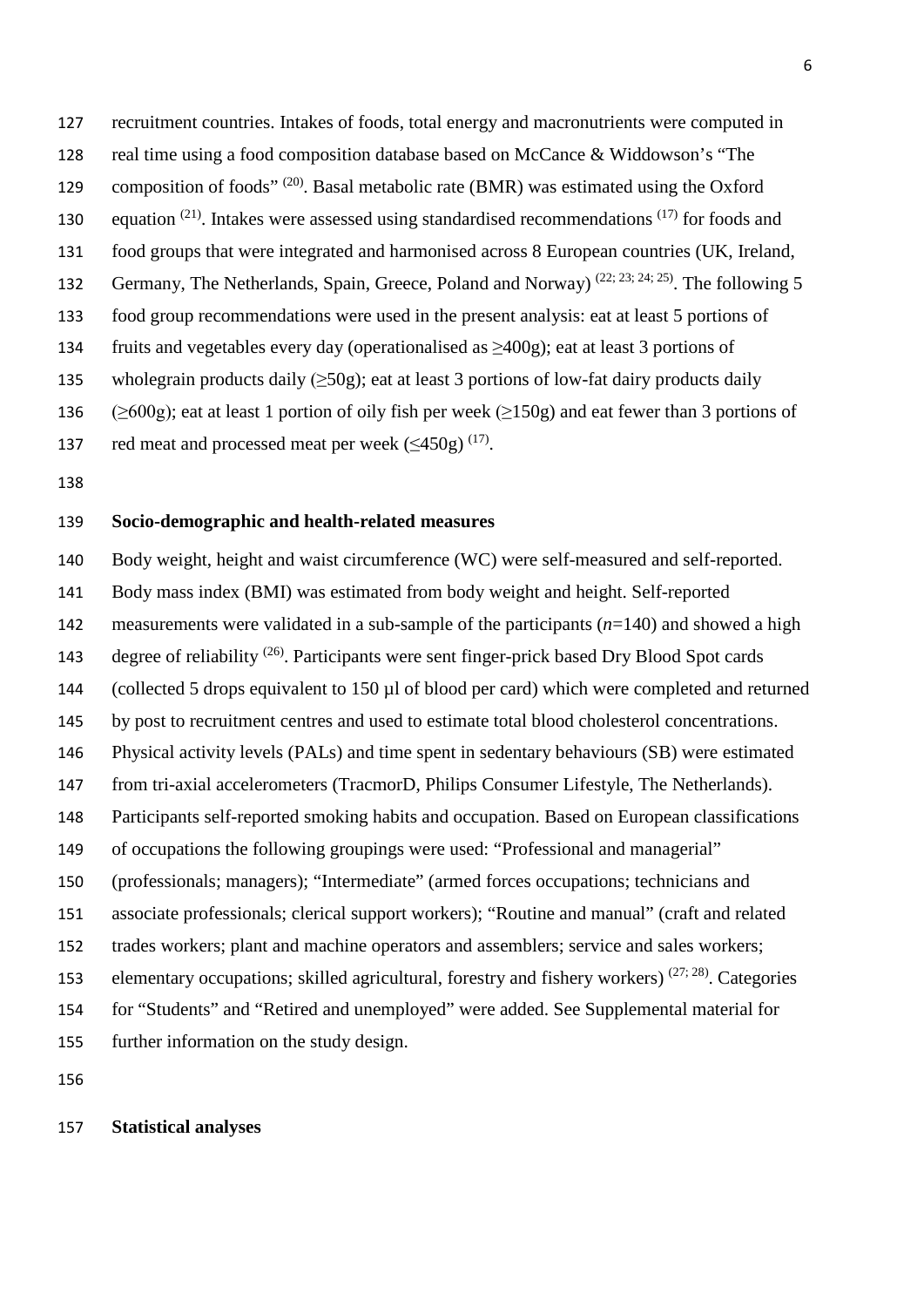- Screening data (dietary habits, FFQ, reasons for interest in the study, ethnicity, medication
- use and health characteristics) plus measurements of WC, SB and PAL, which were collected
- at baseline, were used in the present analysis. Logistic regression and multiple linear
- regression were used to test for significant differences between categorical and continuous
- variables, respectively. The Odds Ratio (OR) for dropping out before month 6 was estimated
- for categorical variables. All analyses were adjusted for baseline age, sex and country.
- Physical activity outcomes were further adjusted for time spent wearing the accelerometer
- and season. Sensitivity analyses were performed to estimate ORs for dropping out at the
- interim time point (month 3). Results were deemed significant at *P*<0.05.
- 

# **RESULTS**

 A total of 1607 participants were randomized into the study at baseline. As summarised in **Figure 1**, 337 participants (21%) dropped out and 1270 participants completed the 6-month intervention period. Of the 337 participants dropped out, 127 (38%) dropped out before completing baseline measurements and a total of 261 (77%) had dropped out by month 3 (Fig 1).

#### **Health and lifestyle-related characteristics**

 Dropouts were on average 6 years younger than completers and were predominantly female (**Table 1**). In addition, dropouts weighed more, had higher BMI and lower WC (Table 1). More participants who dropped out of the study (8%), than those who completed, reported being interested in participating because they wanted to lose weight. No significant differences in occupation classification were observed between completers and those who dropped out. Furthermore, there were no significant differences in the height, PAL, SB or total cholesterol concentrations between groups. The percentage of individuals following a restricted diet, taking medication or presenting with clinically diagnosed diseases did not differ significantly between completers and dropouts (Table 1).

### **Dietary characteristics**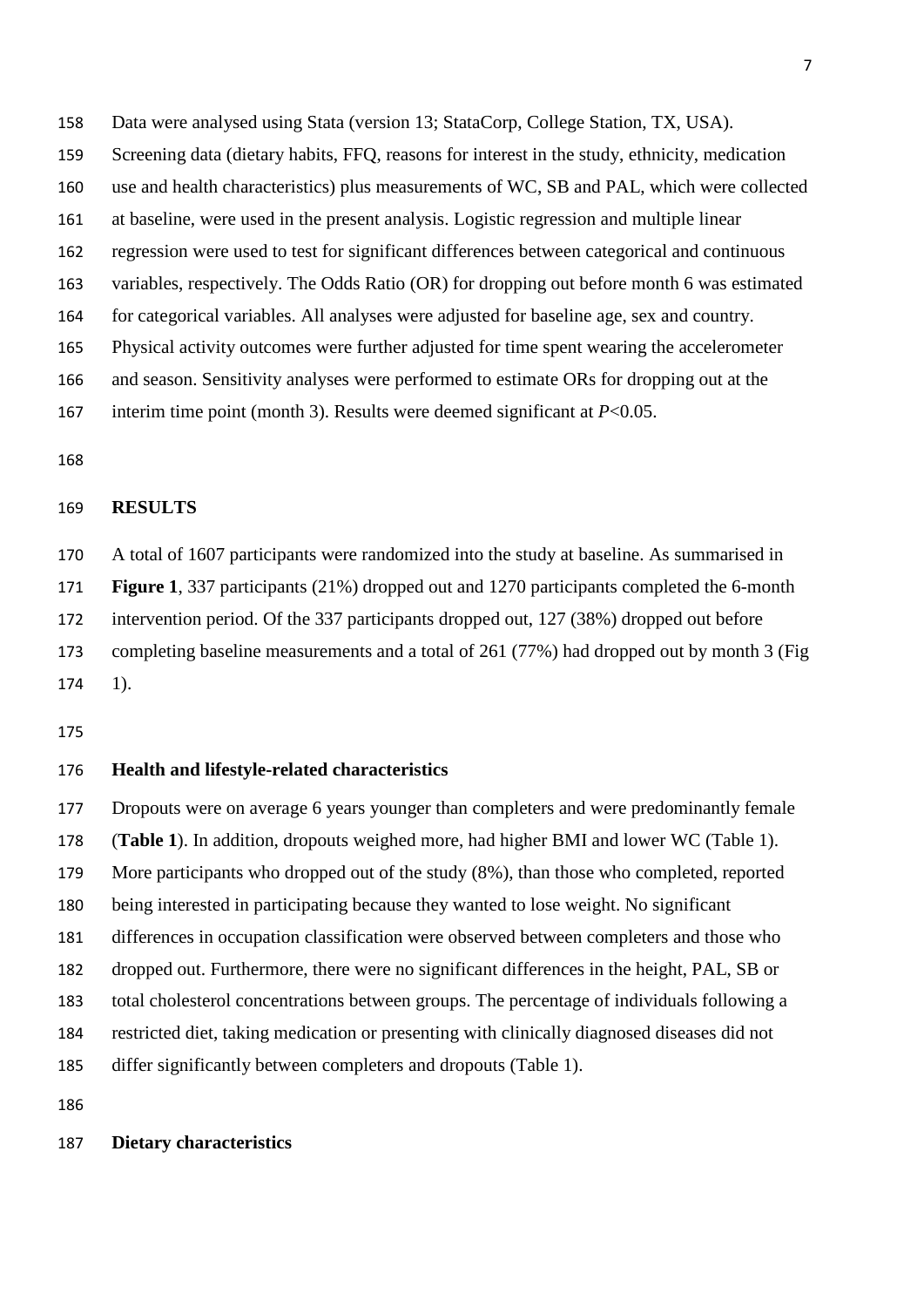No significant differences in total energy intakes or energy intake (EI) to BMR ratio were identified between individuals who completed the 6–month intervention and those who dropped out (**Table 2**). Completers reported consuming more energy from polyunsaturated fatty acids (PUFA) and less salt than dropouts. Percentage energy intakes from total fat, saturated (SFA) and monounsaturated fatty acids (MUFA), protein and carbohydrate were not significantly different between dropouts and completers (Table 2). The percentage of individuals who met the dietary recommendations for oily fish, wholegrains, red meat, fruit and vegetables, and low-fat dairy products did not differ significantly between completers and dropouts (Table 2).

### **Odds ratios of dropping out by intervention arm**

 Attrition did not differ significantly depending on whether individuals were randomized to receive generalised dietary guidelines (Control) or any level of PN (L1, L2 or L3; **Table 3**). When levels of PN were grouped together (L1, L2 and L3), there was no significant difference in OR for dropping out between participants who received generalised dietary advice (Control) and those who received PN advice (Table 3). However, when intervention arms were grouped according to whether individuals received high or low intensity feedback, the odds of participants dropping out were higher in those randomised to receive high

intensity feedback than low intensity feedback (OR 1.81, 95% CI: 1.36-2.41; *P*<0.001).

#### **Odds ratio of dropping out by socio-demographic and dietary characteristics**

Stratification by age revealed that the odds of participants dropping out were higher if they

were under 45 y of age than if they were over 45 y (**Table 4**). In addition, the odds of females

dropping out were higher than for males. Compared with normal weight individuals, the odds

of dropping out were higher in obese individuals. Attrition was not significantly different in

overweight compared with normal weight individuals, between non-smokers and current

smokers or individuals with low *vs.* high PAL or low *vs.* high SB. (Table 4).

Compared with the average for all countries, the odds of dropping out were higher in

participants from Ireland, whereas the odds in participants from the Netherlands were lower.

Attrition was not significantly different for participants from Germany, Greece, Poland, Spain

or the United Kingdom when compared with the overall average (Table 4). Being in an

intermediate or routine/manual occupation, or being a student or retired/unemployed did not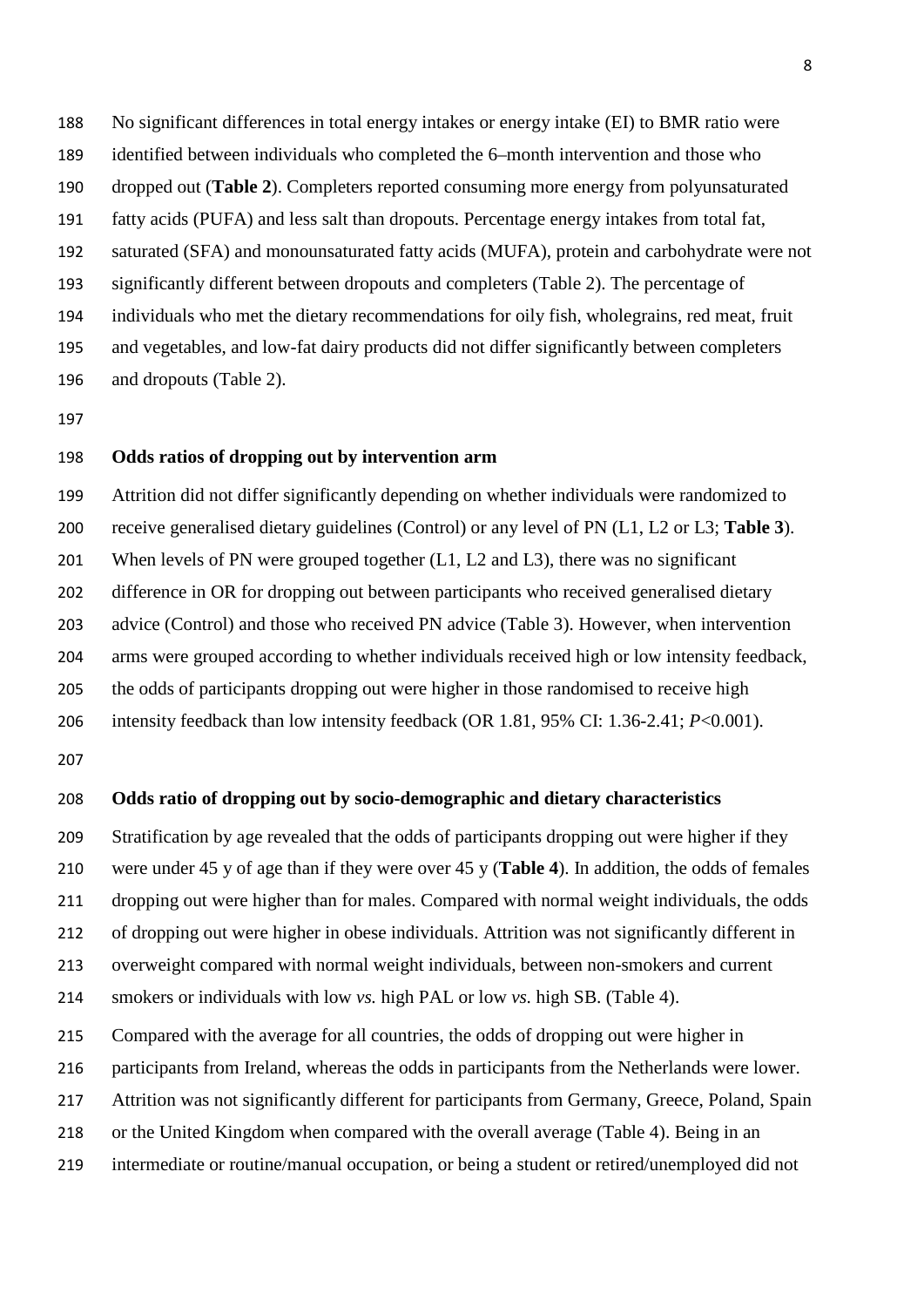- 220 significantly affect the OR of dropping out from the study compared with being in a
- professional/managerial occupation (Table 4). Baseline diet was not a predictor of drop out.
- Attrition did not differ significantly between individuals who met the recommendations for
- oily fish, wholegrains, red meat, fruit and vegetables and low-fat dairy products compared
- 224 with those who did not (Table 4).
- 

# **Odds ratio of dropping out by behavioural characteristics**

- As illustrated in **Figure 2**, the odds of dropping out were higher in participants who had
- signed up to the study with the aim of losing weight [1.53 (1.19-1.97); *P*<0.001]. Attrition
- was not significantly different if participants had, or had not, signed up with the aim of
- gaining weight, wanting to know what foods are best for them, wishing to improve their own
- or their family's health, for wellbeing reasons nor in individuals with an interest in sports
- performance or preventing a future illness (**Supplemental Table 2**).
- Odds of attrition were higher if participants ate their main meal away from home [1.33 (1.04-
- 1.72); *P*=0.023] and higher if they regularly skipped meals [1.75 (1.16-2.65; *P*=0.008; Figure
- 235 2]. ORs for dropping out were not significantly different depending on whether participants
- prepared a meal from scratch, ate many or few hot meals per day, or spent little time
- preparing a main meal (Supplemental Table 2).
- 238 Odds of dropping out were lower if participants reported that they frequently ate healthy
- [0.62 (0.45-0.86); *P*=0.003] and lower if they reported eating healthy without having to think
- 240 about it consciously [0.74 (0.56-0.97); *P*=0.031; Figure 2]. Attrition was not significantly
- different depending on whether participants reported being in control of their health, staying
- healthy by taking care of themselves, agreed that efforts to improve their health were a waste
- of time, agreed that there was no use in concerning themselves with their health or felt weird if they did not eat healthily (Supplemental Table 2).
- 

#### **Sensitivity analyses**

- Factors predicting the likelihood of dropping out by month 3 were similar to those observed
- at month 6. However, odds of early attrition were higher if participants reported having a
- clinically diagnosed disease (Supplemental Table 2). Furthermore, odds of dropping out in
- overweight individuals were higher by month 3, compared with normal weight individuals.
- The odds of dropping out by month 3 were lower in individuals who indicated that they had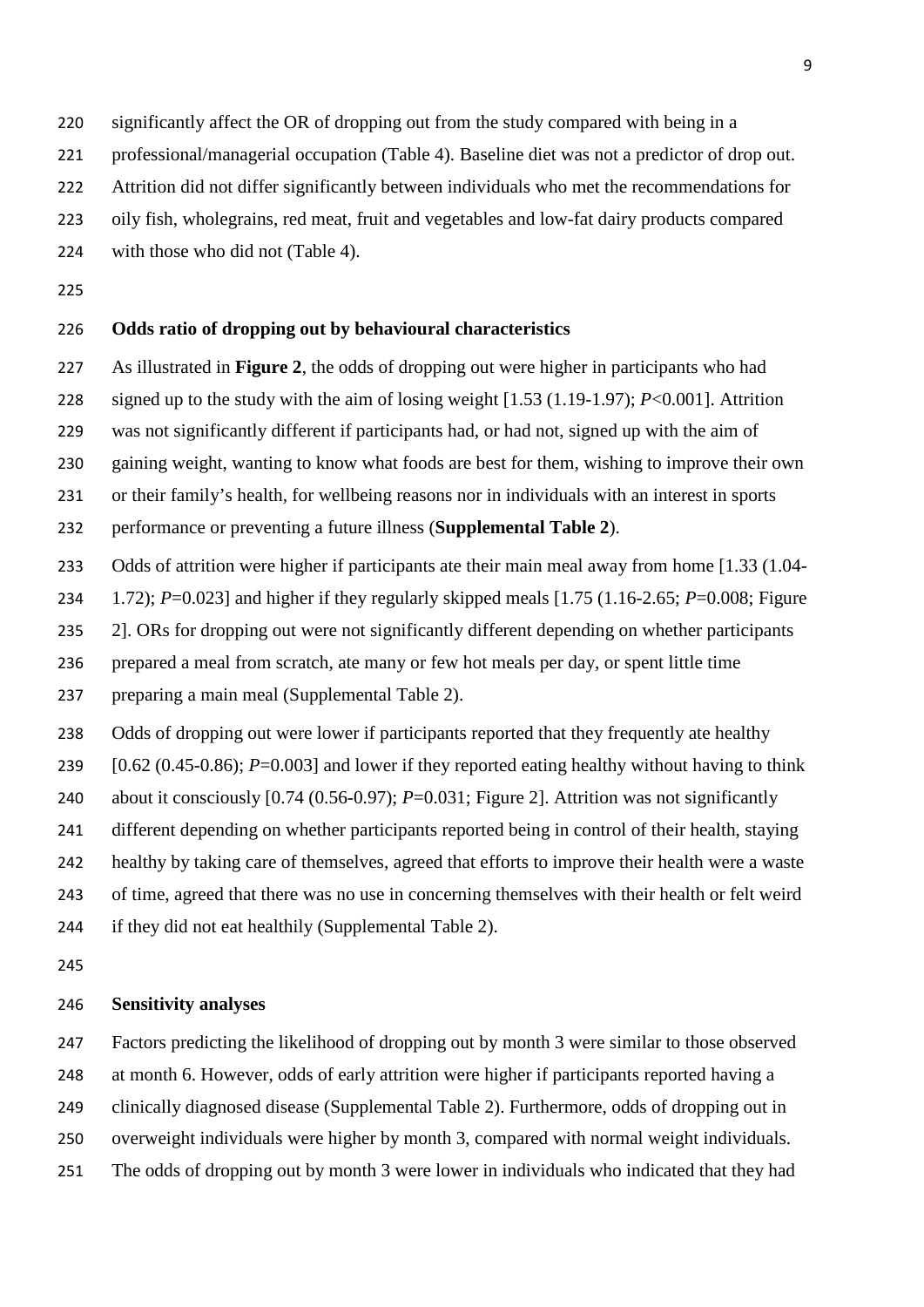signed up to the study because they thought it was important to support academic studies, and

lower among those who were curious to find out what happened in academic studies

(Supplemental Table 2).

### **DISCUSSION**

 The present study is the first to investigate the socio-demographic, anthropometric, dietary, behavioural and health-related characteristics of participants who dropped out of a 6-month internet-based study of PN. Our main findings suggest that dropouts were more likely to be younger, obese individuals who skip meals more often and were motivated by weight loss. Furthermore, more frequent data collection and PN feedback increased the likelihood of individuals dropping out.

 The dropout rate observed in the present study is well within the range expected from a 264 traditional face-to-face lifestyle intervention of this duration  $(29)$ . A recent meta-analysis on 265 the effectiveness of web-based interventions  $(30)$  concluded that web-based interventions were as effective as face-to-face interventions in achieving weight loss and that the dropout rate was 21%, which is similar to the dropout rate in our study. However, the studies included in 268 the meta-analysis were heterogeneous, with dropout rates as high as  $40\%$  <sup>[\(31;](#page-17-9) [32\)](#page-17-10)</sup>. Our findings suggest that individuals interested in joining the Food4Me Study for the purpose of losing weight were more likely to drop out. The present study was not designed, or advertised, as a weight-loss study, but rather as a PN intervention aiming to improve diet and physical activity. Thus, some participants may have felt discouraged by their lack of weight loss during the intervention, which has been highlighted as a predictor of attrition in previous 274 obesity-related studies  $(13; 33)$  $(13; 33)$ .

 Our characterization of dropouts versus completers is broadly similar to previous lifestyle- based intervention studies. We found that younger age and higher BMI were strong predictors 277 of greater attrition, which confirm previous findings  $(34; 35)$  $(34; 35)$ . Older individuals may be more interested in sustained participation due to increased health concerns and heightened perceived susceptibility to disease. Obese individuals are often characterised by poor diet and 280 low levels of physical activity  $(36)$ , which may make lifestyle changes challenging. In contrast with an earlier report that individuals from lower socio-economic status (SES) are more 282 likely to drop out of lifestyle interventions  $(7)$ , we found no differences in attrition between occupation groups. This may be due to the personalised nature of the Food4Me intervention: recent research suggests that lifestyle interventions may be more effective in individuals with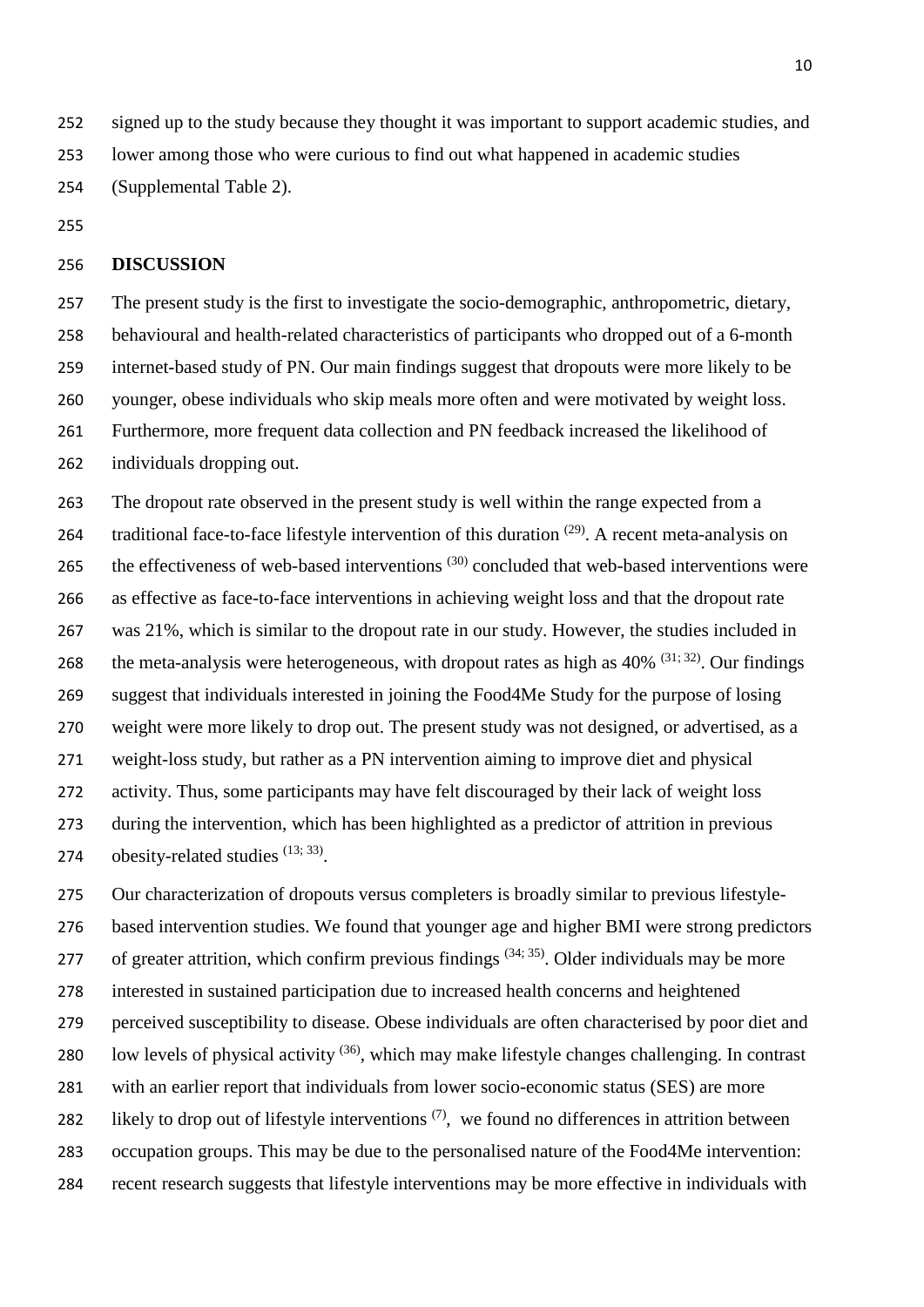low SES if they use tailored, or personalised, advice based on information about individual

286 physical condition e.g. being overweight or having high cholesterol concentrations  $(37)$ .

However, it may also be due to the higher SES of our participants and that our measure of

SES was limited to occupation. We did not identify any difference in health and disease

status between completers and those who dropped out. Although some associations between

290 attrition and health-related characteristics have been observed  $(38)$ , results have been

291 inconsistent  $(39)$ .

 Inter-country differences in attrition observed in our analyses may partly be explained by the timing of the interventions. Ireland and the UK were the first centres to commence the Food4Me intervention, and so the higher dropout rates (although not significant for the UK) may be a result of initial teething problems, such as responding to queries from participants, in delivering the intervention, which were resolved when the other centres initiated recruitment. There is no obvious explanation for the significantly lower dropout rate in the Netherlands, but may have been due to centre-to-centre variation in the perseverance of researchers. Attrition was similar for control and PN intervention arms, however, individuals were more likely to drop out if they were in the high intensity feedback group. The burden associated with the higher number of occasions that participants were contacted to complete their FFQs and provide their phenotypic data between baseline and month 3 may explain these results more than receiving more frequent PN feedback per se. Alternatively, although individuals in the high intensity group had access to online discussion forums, personalised recipes and additional PA advice, while those in the low intensity group did not, the perceived value to participants of the more frequent feedback may not have been sufficient to outweigh the added burden of completing extra questionnaires. As a result, further consideration of the nature and frequency of such feedback may be important for future study designs.

Our study is the first internet-based PN study to characterise dropouts based on their dietary

habits. Although many studies have associated socio-demographic characteristics, such as age

312 and social class, with attrition  $(7, 14)$  $(7, 14)$ , behavioural determinants, such as reasons for

313 participation and dietary habits, require further elucidation  $(8, 40)$  $(8, 40)$ . Improved understanding of

these factors may help in tailoring interventions to the needs of participants  $(9)$  and hence

reduce dropout. Furthermore, a systematic review of predictors of dropout in weight loss

316 interventions reported that poor eating habits were associated with higher dropout rates  $(8)$ .

We found that participants were more likely to drop out if they skipped meals and if ate their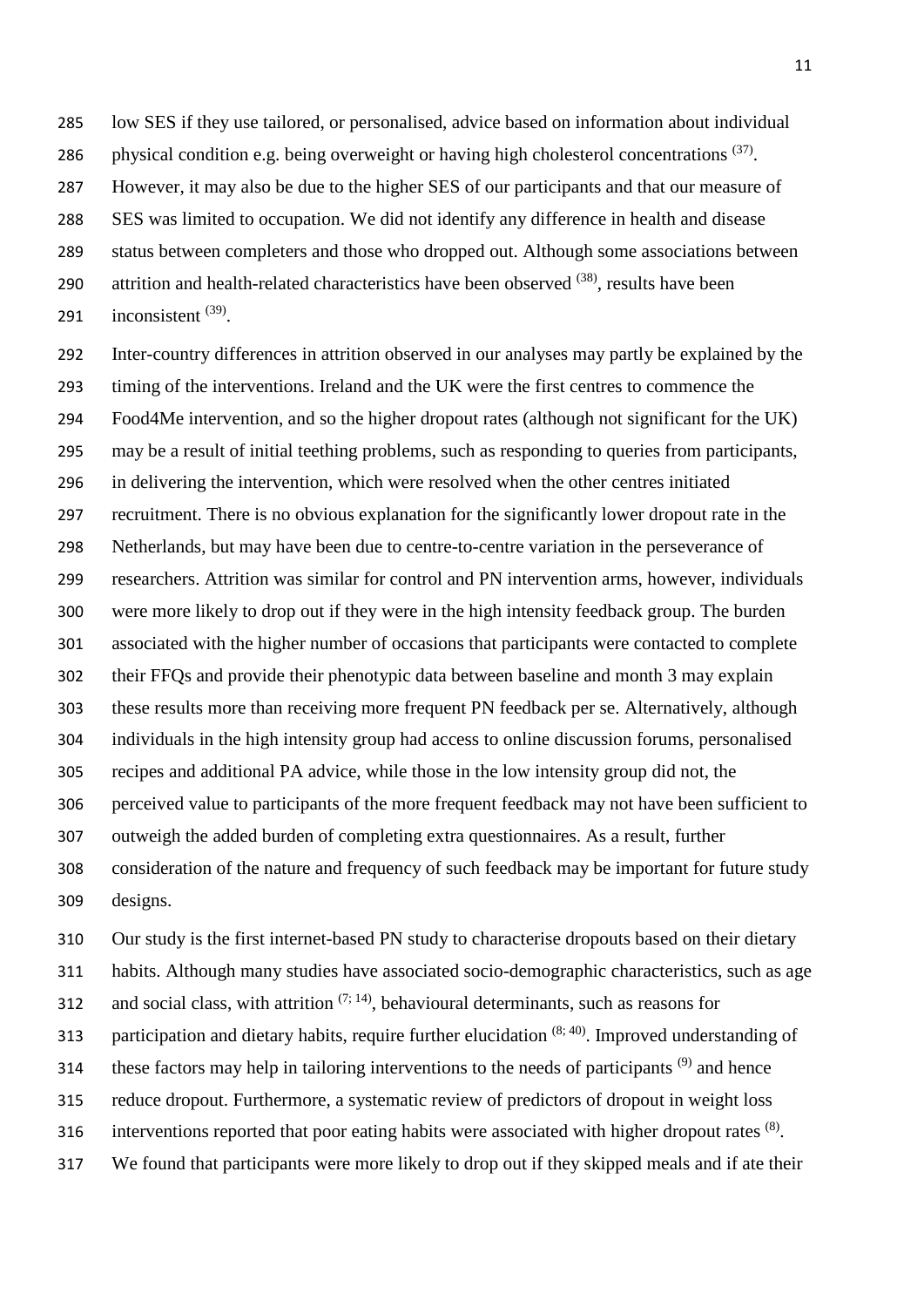- main meal away from home, suggesting that it may be more difficult for individuals with
- these dietary habits to comply with PN intervention. As a result, future design of PN advice
- would benefit from incorporating eating behaviour characteristics. Participants in the
- Food4Me Study were also less likely to drop out if they reported that they often ate healthily,
- did not have to consciously think about eating healthily and had lower PUFA and higher salt
- intakes. These findings are consistent with previous studies, where healthier individuals are
- 324 more interested and willing to participate in and complete lifestyle interventions <sup>[\(8\)](#page-16-7)</sup>. However,
- participants in the Food4Me PoP study were broadly representative of the European
- population in terms of obesity prevalence and dietary adequacies, and so would benefit from
- 327 improved diet and PA $^{(41)}$  $^{(41)}$  $^{(41)}$ . Although psychological determinants of attrition have been studied
- $(42; 43)$  $(42; 43)$ , the role of influences such as life stress, motivation and perceived self-efficacy on
- 329 attrition in a PN intervention is poorly understood  $(44)$ .
- The present study had a number of strengths. The Food4Me PoP study included a large
- number of participants from 7 different European countries. By collecting information on
- socio-demographics, anthropometric, PA, and dietary intakes as well as information on
- dietary habits, we had a comprehensive overview of the characteristics of participants who
- dropped out of an internet-based PN intervention.
- A limitation of this study is that psychological determinants of attrition were not investigated. Psychological constructs, such as perceived self-efficacy, may affect behaviour change and thus attrition. For example, an individual with a low perceived self-efficacy may be less 338 likely to follow dietary advice and thus be less likely to remain in a dietary intervention  $(45)$ . However, as a PoP study, assessment of psychological determinants was not within the scope of the present study. As a result, the present findings should be interpreted with the understanding that psychological constructs may have played a role in determining attrition and further research into these specific determinants is warranted. A potential limitation of the study is that our data were self-reported via the internet, which may have introduced measurement error. However, the validity of internet-based, self-reported anthropometric data 345 is high  $(46)$  and has been confirmed in the present study  $(47)$ . Dietary intakes were estimated by 346 a FFQ, which is known to be subject to misreporting error  $(48)$  but this was minimised by 347 validating our FFQ against a 4-day weighed food record  $(19)$ . Occupations were not asked for the purposes of SES and so the specificity of the classification of the occupations could not always be guaranteed. Our study participants were predominantly Caucasian so further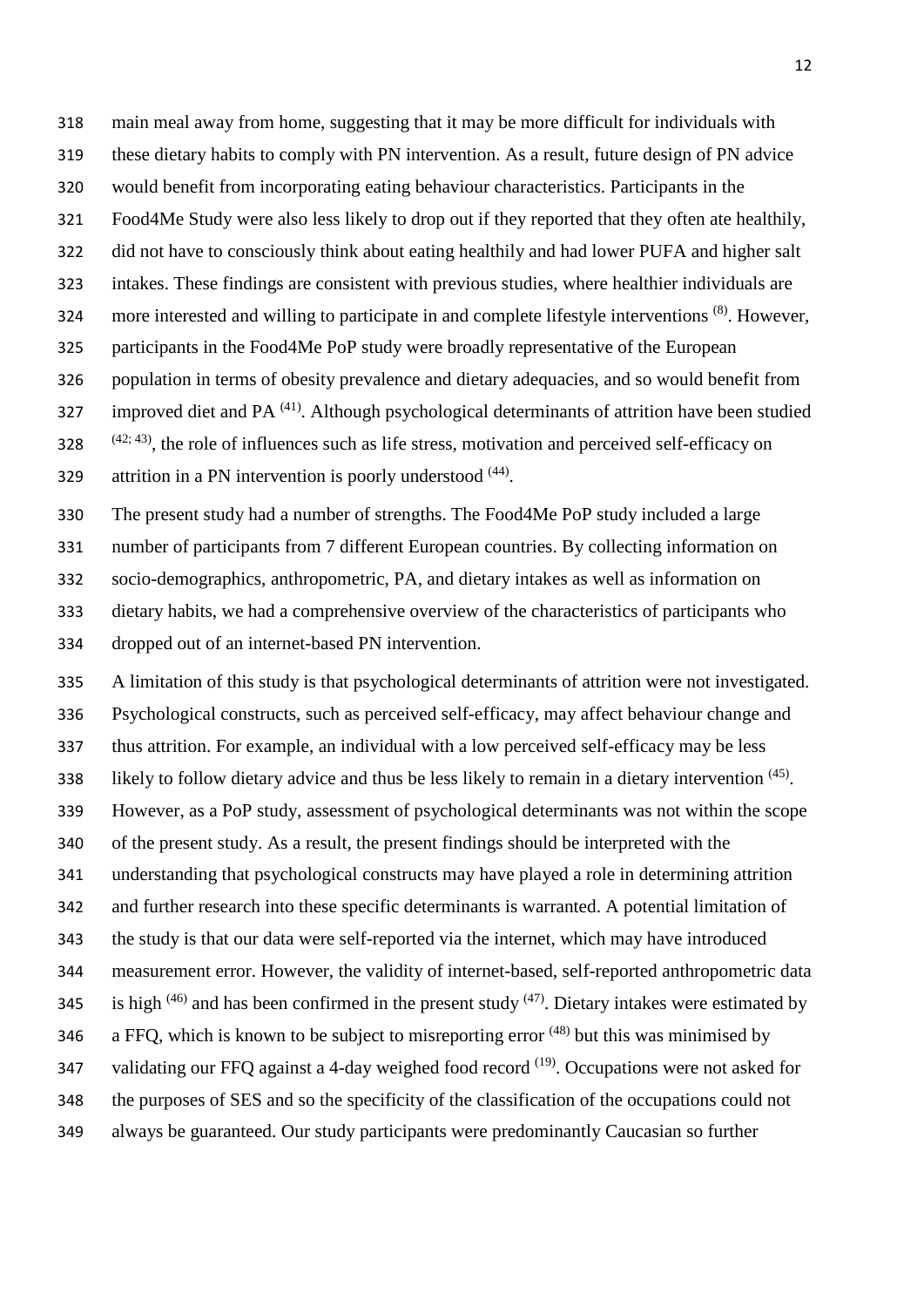research among wider ethnicity groups is required to generalise our findings to other populations.

 Our findings suggest that future PN interventions would benefit from strategies designed to sustain compliance from younger participants and those who are obese. Importantly, future PN interventions should consider dietary habits e.g. the frequency of meal skipping and eating main meals away from home, and psychological characteristics of their participants to develop strategies to help such participants remain in the study. In addition our finding of higher dropout rate among those completing more FFQs and receiving more frequent feedback suggests that the extra burden of completing additional questionnaires may be detrimental to their compliance with the intervention.

#### **Conclusions**

 Attrition in the Food4Me PN intervention study delivered via the internet was close to the average for other lifestyle-based interventions. There was no difference in dropout rate between those randomized to the Control group (generalised dietary advice) and those randomised to receive PN advice. However, more frequent data collection and PN feedback and behavioural barriers to healthy eating were strong determinants of attrition. Future PN interventions would benefit from improved strategies to minimise dropouts among younger and obese individuals. Findings from this study will be of value to researchers who wish to design and implement internet-delivered PN interventions which have considerable potential to deliver improved lifestyle behaviours and, therefore, benefits for public health.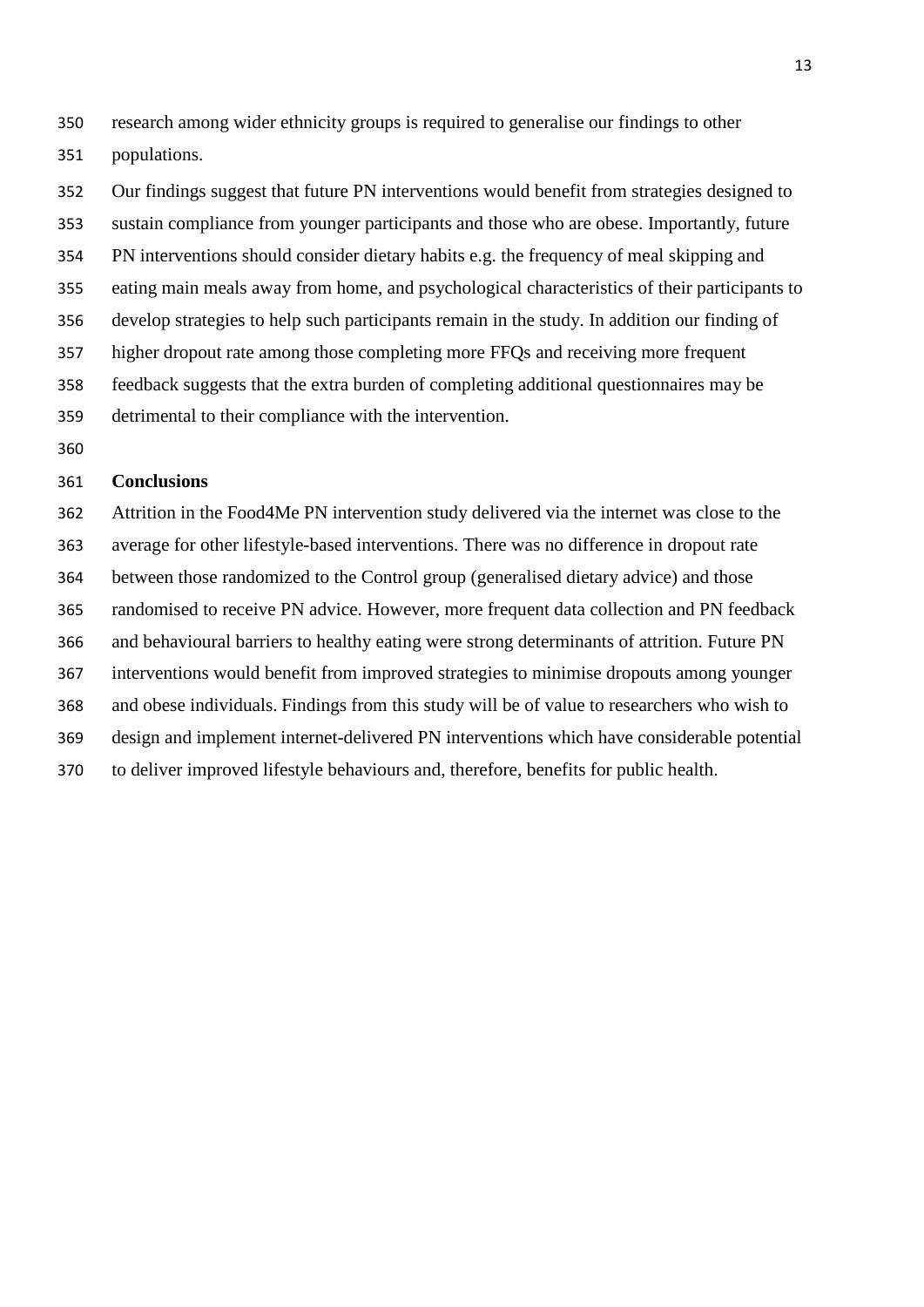# **REFERENCES**

<span id="page-16-0"></span>1. Ng M, Fleming T, Robinson M *et al.* (2014) Global, regional, and national prevalence of overweight and obesity in children and adults during 1980-2013: a systematic analysis for the Global Burden of Disease Study 2013. *The Lancet* **384**, 766-781.

<span id="page-16-1"></span>2. World Health Organization (2014) Global status report on noncommunicable diseases 2014.

<span id="page-16-2"></span>3. Sepúlveda J, Murray C (2014) The state of global health in 2014. *Science* **345**, 1275-1278.

<span id="page-16-3"></span>4. Hood L, Friend SH (2011) Predictive, personalized, preventive, participatory (P4) cancer medicine. *Nat Rev Clin Oncol* **8**, 184-187.

<span id="page-16-4"></span>5. Celis-Morales C, Lara J, Mathers JC (2014) Personalising nutritional guidance for more effective behaviour change. *Proc Nutr Soc* **12**, 1-9.

<span id="page-16-5"></span>6. Nielsen DE, El-Sohemy A (2014) Disclosure of Genetic Information and Change in Dietary Intake: A Randomized Controlled Trial. *PLoS ONE* **9**, e112665.

<span id="page-16-6"></span>7. Roumen C, Feskens EJM, Corpeleijn E *et al.* (2011) Predictors of lifestyle intervention outcome and dropout: the SLIM study. *Eur J Clin Nutr* **65**, 1141-1147.

<span id="page-16-7"></span>8. Moroshko I, Brennan L, O'Brien P (2011) Predictors of dropout in weight loss interventions: a systematic review of the literature. *Obesity Reviews* **12**, 912-934.

<span id="page-16-8"></span>9. Huisman S, Maes S, De Gucht VJ *et al.* (2010) Low Goal Ownership Predicts Drop-out from a Weight Intervention Study in Overweight Patients with Type 2 Diabetes. *Int J Behav Med* **17**, 176- 181.

<span id="page-16-9"></span>10. Bennett GA, Jones SE (1986) Dropping out of treatment for obesity. *J Psychosom Res* **30**, 567- 573.

<span id="page-16-10"></span>11. Dalle Grave R, Calugi S, Molinari E *et al.* (2005) Weight Loss Expectations in Obese Patients and Treatment Attrition: An Observational Multicenter Study. *Obesity Res* **13**, 1961-1969.

<span id="page-16-11"></span>12. Davis M, Addis M (1999) Predictors of attrition from behavioral medicine treatments. *Ann Behav Med* **21**, 339-349.

<span id="page-16-12"></span>13. Colombo O, Ferretti VV, Ferraris C *et al.* (2014) Is drop-out from obesity treatment a predictable and preventable event? *Nutrition Journal* **13**, 13.

<span id="page-16-13"></span>14. Groeneveld I, Proper K, van der Beek A *et al.* (2009) Factors associated with non-participation and drop-out in a lifestyle intervention for workers with an elevated risk of cardiovascular disease. *International Journal of Behavioral Nutrition and Physical Activity* **6**, 80.

<span id="page-16-15"></span><span id="page-16-14"></span>15. Williams G, Hamm MP, Shulhan J *et al.* (2014) Social media interventions for diet and exercise behaviours: a systematic review and meta-analysis of randomised controlled trials. *BMJ Open* **4**. 16. Shuger S, Barry V, Sui X *et al.* (2011) Electronic feedback in a diet- and physical activity-based lifestyle intervention for weight loss: a randomized controlled trial. *International Journal of Behavioral Nutrition and Physical Activity* **8**, 41.

<span id="page-16-16"></span>17. Celis-Morales C, Livingstone KM, Marsaux CFM *et al.* (2015) Design and baseline characteristics of the Food4Me study: a web-based randomised controlled trial of personalised nutrition in seven European countries. *Genes Nutr* **10**, 450.

<span id="page-16-17"></span>18. Forster H FR, Gallagher C, O'Donovan CB, Woolhead C, Walsh MC, Macready AL, Lovegrove JA, Mathers JC, Gibney MJ, Brennan L, Gibney ER (2014) Online Dietary Intake Estimation: The Food4Me Food Frequency Questionnaire. *J Med Internet Res* **16**, e150.

<span id="page-16-18"></span>19. Fallaize R, Forster H, Macready AL *et al.* (2014) Online Dietary Intake Estimation: Reproducibility and Validity of the Food4Me Food Frequency Questionnaire Against a 4-Day Weighed Food Record. *J Med Internet Res* **16**, e190.

<span id="page-16-19"></span>20. Food Standards Agency (2002) *McCance and Widdowson's The Composition of Foods*. Sixth summary edition ed*.* Cambridge: Royal Society of Chemistry.

<span id="page-16-20"></span>21. Henry CJK (2005) Basal metabolic rate studies in humans: Measurement and development of new equations. *Public Health Nutr* **8**, 1133-1152.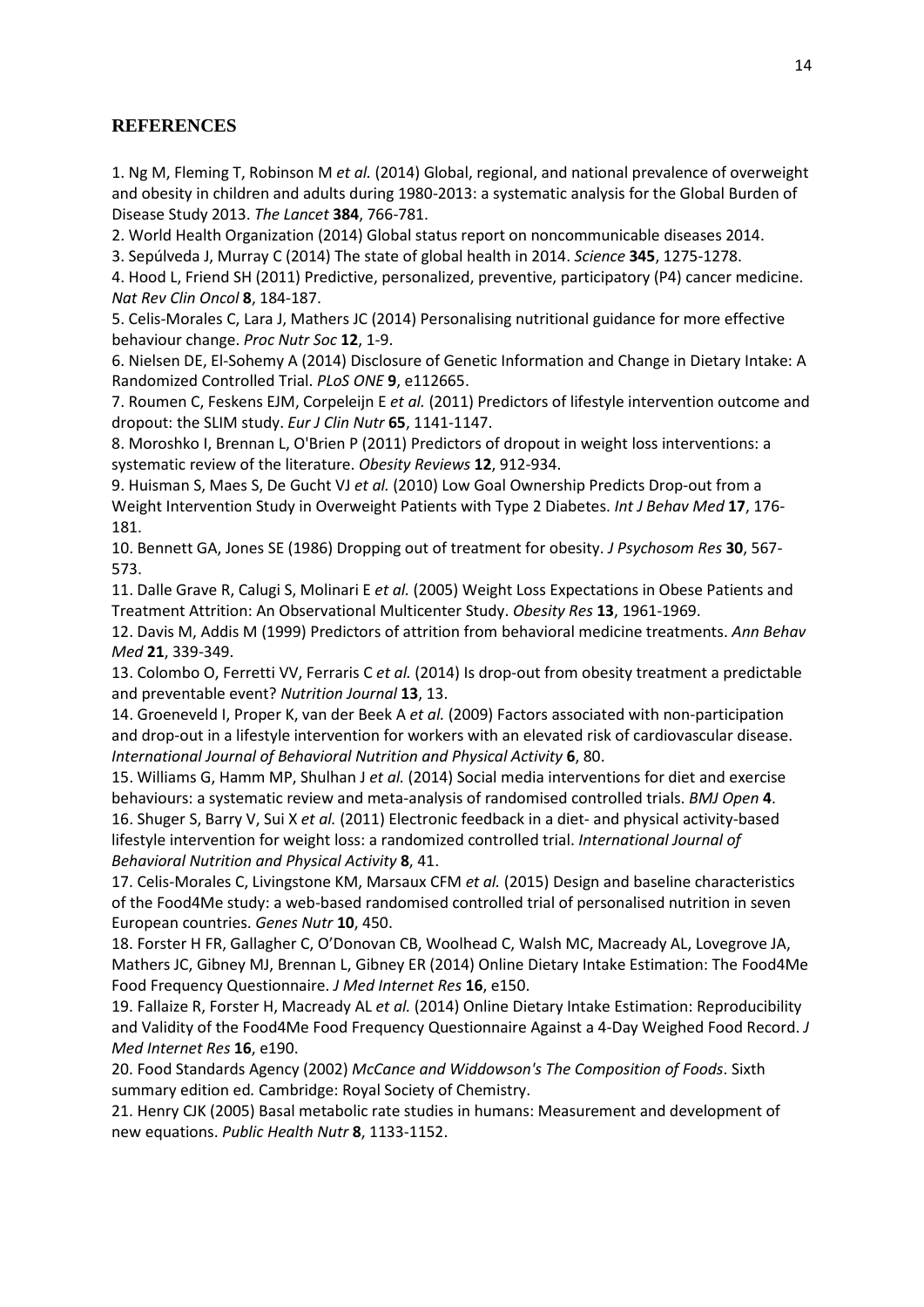<span id="page-17-0"></span>22. Institute of Medicine (2005) Dietary Reference Intakes for energy, Carbohydrate, Fibre, Fat, Fatty acids, Cholesterol, Protein, and Amino acids

<span id="page-17-1"></span>2005[. http://www.nap.edu/openbook.php?isbn=0309085373](http://www.nap.edu/openbook.php?isbn=0309085373) (accessed 24th March 2015) 23. Institute of Medicine (2011) Dietary Reference Intakes Tables and Applications 2011[. http://www.iom.edu/Activities/Nutrition/SummaryDRIs/DRI-Tables.aspx](http://www.iom.edu/Activities/Nutrition/SummaryDRIs/DRI-Tables.aspx) (accessed 24th March 2015)

<span id="page-17-2"></span>24. World Health Organisation (2007) *Protein and Amino acid requirements in Human Nutrition. Report of a Joint WHO/FAO/UNU Expert Consultation (WHO Technical Report Series 935)*.

<span id="page-17-3"></span>25. World Health Organisation (2010) Food and Agriculture Organisation of the United Nations (FAO) report of an expert consultation on fats and fatty acids in human

nutrition[. http://www.who.int/nutrition/publications/nutrientrequirements/fatsandfattyacids\\_hum](http://www.who.int/nutrition/publications/nutrientrequirements/fatsandfattyacids_humannutrition/en/) [annutrition/en/](http://www.who.int/nutrition/publications/nutrientrequirements/fatsandfattyacids_humannutrition/en/) (accessed 30th March 2016)

<span id="page-17-4"></span>26. Celis-Morales C, Livingstone K, Woolhead C *et al.* (2015) How reliable is internet-based selfreported identity, socio-demographic and obesity measures in European adults? *Genes Nutr* **10**, 1- 10.

<span id="page-17-5"></span>27. European Commission (2015) European skills, competences, qualifications and occupations.<https://ec.europa.eu/esco/web/guest/hierarchybrowser/-/browser/Occupation> (accessed 1st April 2015)

<span id="page-17-6"></span>28. European Commission (2015) Mean annual earnings by sex, age and

occupation. [http://ec.europa.eu/eurostat/web/products-datasets/-/earn\\_ses\\_agt28](http://ec.europa.eu/eurostat/web/products-datasets/-/earn_ses_agt28) (accessed 27th March 2015)

<span id="page-17-7"></span>29. Clark F, Jackson J, Carlson M *et al.* (2012) Effectiveness of a lifestyle intervention in promoting the well-being of independently living older people: results of the Well Elderly 2 Randomised Controlled Trial. *Journal of Epidemiology and Community Health* **66**, 782-790.

<span id="page-17-8"></span>30. Neve M, Morgan PJ, Jones PR *et al.* (2010) Effectiveness of web-based interventions in achieving weight loss and weight loss maintenance in overweight and obese adults: a systematic review with meta-analysis. *Obesity Reviews* **11**, 306-321.

<span id="page-17-9"></span>31. Tate DF, Wing RR, Winett RA (2001) Using internet technology to deliver a behavioral weight loss program. *JAMA* **285**, 1172-1177.

<span id="page-17-10"></span>32. Harvey-Berino J, Pintauro S, Buzzell P *et al.* (2004 ) Effect of internet support on the long-term maintenance of weight loss. *Obesity Reviews* **12**, 320-329.

<span id="page-17-11"></span>33. Grossi E, Dalle Grave R, Mannucci E *et al.* (2006 ) Complexity of attrition in the treatment of obesity: clues from a structured telephone interview. *Int J Obesity* **30**, 1132-1137.

<span id="page-17-12"></span>34. Wanner M, Martin-Diener E, Bauer G *et al.* (2010) Comparison of Trial Participants and Open Access Users of a Web-Based Physical Activity Intervention Regarding Adherence, Attrition, and Repeated Participation. *J Med Internet Res* **12**, e3.

<span id="page-17-13"></span>35. Susin N, Boff RdM, Ludwig MWB *et al.* (2015) Predictors of adherence in a prevention program for patients with metabolic syndrome. *J Health Psychol*.

<span id="page-17-14"></span>36. Mesas AE, Guallar-Castillón P, León-Muñoz LM *et al.* (2012) Obesity-Related Eating Behaviors Are Associated with Low Physical Activity and Poor Diet Quality in Spain. *The Journal of Nutrition* **142**, 1321-1328.

<span id="page-17-15"></span>37. Bukman AJ, Teuscher D, Feskens EJM *et al.* (2014) Perceptions on healthy eating, physical activity and lifestyle advice: opportunities for adapting lifestyle interventions to individuals with low socioeconomic status. *BMC Public Health* **14**, 1036.

<span id="page-17-17"></span><span id="page-17-16"></span>38. Graffagnino CL, Falko JM, La Londe M *et al.* (2006) Effect of a Community-Based Weight Management Program on Weight Loss and Cardiovascular Disease Risk Factors. *Obesity* **14**, 280-288. 39. Gripeteg L, Karlsson J, Torgerson J *et al.* (2010) Predictors of Very-Low-Energy Diet Outcome in Obese Women and Men. *Obesity Facts* **3**, 159-165.

<span id="page-17-18"></span>40. Davis MJ, ME A (1999;) Predictors of attrition from behavioral medicine treatments. *Ann Behav Med* **21**, 339-349.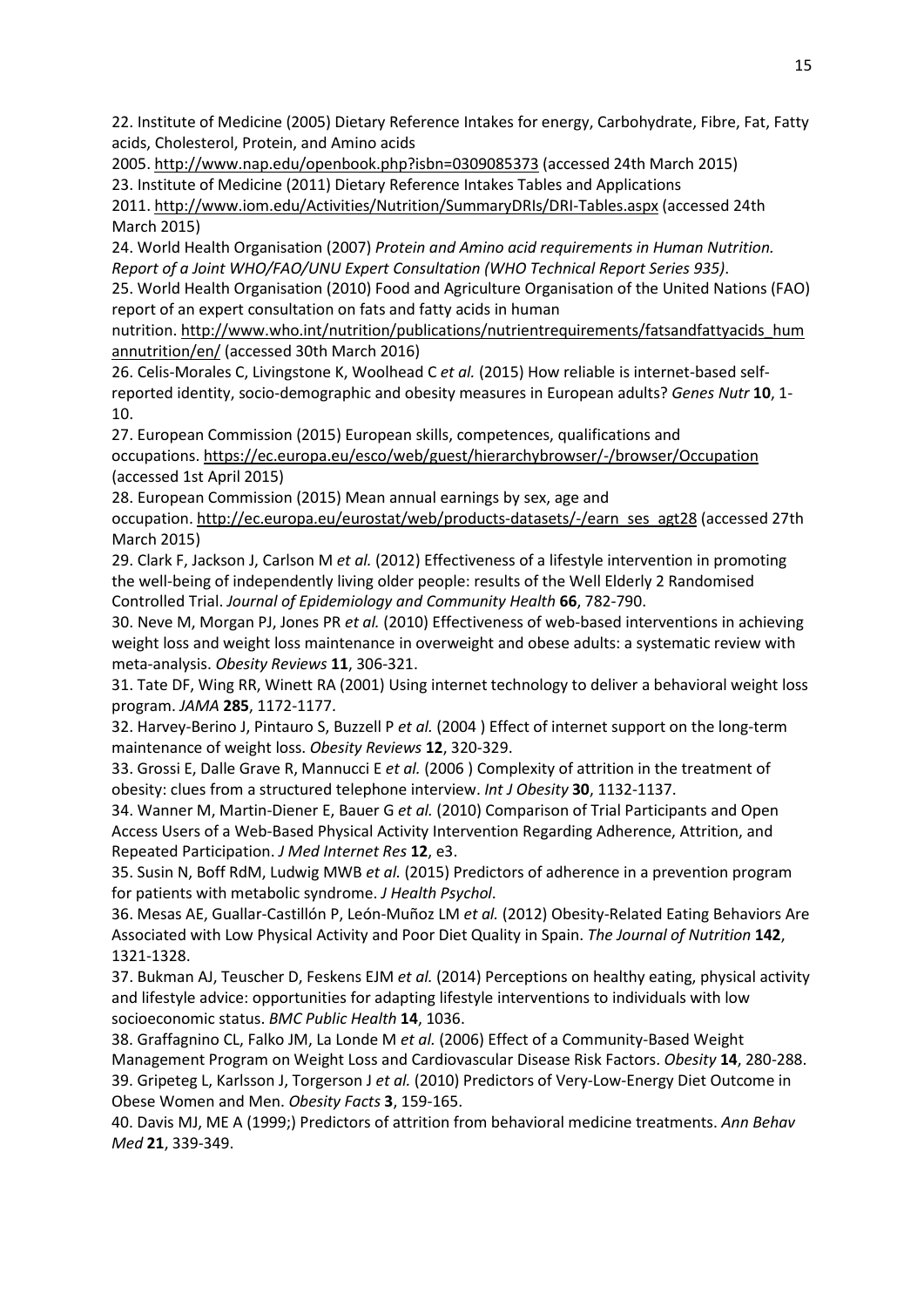<span id="page-18-0"></span>41. Livingstone K, Celis-Morales C, Navas-Carretero S *et al.* (2015) Profile of European adults interested in internet-based personalised nutrition: the Food4Me study. *Eur J Nutr*, 1-11.

<span id="page-18-1"></span>42. Post A, Gilljam H, Bremberg S *et al.* (2012) Psychosocial Determinants of Attrition in a Longitudinal Study of Tobacco Use in Youth. *The Scientific World Journal* **2012**, 7.

<span id="page-18-2"></span>43. Cochrane G (2008) Role for a sense of self-worth in weight-loss treatments: Helping patients develop self-efficacy. *Can Fam Physician* **54**, 543-547.

<span id="page-18-3"></span>44. Mutsaerts MAQ, Kuchenbecker WKH, Mol BW *et al.* (2013) Dropout is a problem in lifestyle intervention programs for overweight and obese infertile women: a systematic review. *Hum Reprod* **28**, 979-986.

<span id="page-18-4"></span>45. Schwarzer R, Renner B (2000) Social-cognitive predictors of health behavior: Action self-efficacy and coping self-efficacy. *Health Psychol* **19**, 487-495.

<span id="page-18-5"></span>46. Pursey K, Burrows LT, Stanwell P *et al.* (2014) How Accurate is Web-Based Self-Reported Height, Weight, and Body Mass Index in Young Adults? *J Med Internet Res* **16**, e4.

<span id="page-18-6"></span>47. Celis-Morales C, Forster H, O'Donovan C *et al.* (2014) Validation of Web-based self-reported socio-demographic and anthropometric data collected in the Food4Me Study. *Proc Nutr Soc* **73**, nullnull.

<span id="page-18-7"></span>48. Macdiarmid J, Blundell J (1998) Assessing dietary intake: Who, what and why of under-reporting. *Nutr Res Rev* **11**, 231-253.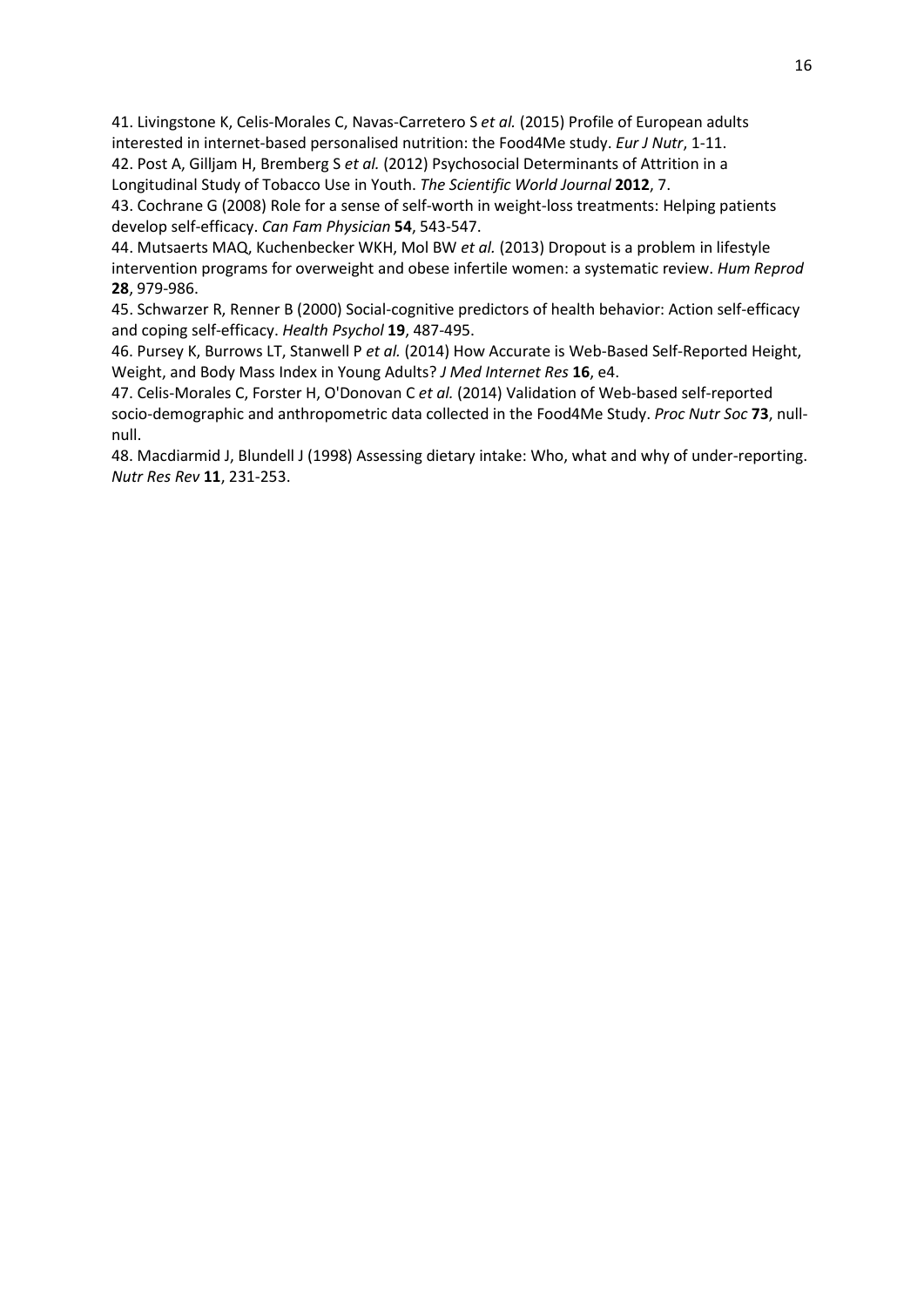|                             | <b>Completers</b> |            | <b>Dropouts</b> |            | $\overline{\mathbf{P}^*}$ |  |
|-----------------------------|-------------------|------------|-----------------|------------|---------------------------|--|
|                             | $(n=1270)$        |            | $(n=337)$       |            |                           |  |
|                             | Mean              | ${\rm SD}$ | Mean            | ${\rm SD}$ |                           |  |
| Age, years                  | 40.8              | 13.0       | 34.8            | 12.3       | $0.001$                   |  |
| Female, %                   | 57.4              |            | 66.8            |            | 0.017                     |  |
| Ethnicity                   |                   |            |                 |            |                           |  |
| Caucasian, %                | 96.9              |            | 96.1            |            | 0.83                      |  |
| Occupation, %               |                   |            |                 |            |                           |  |
| Professional and managerial | 40.0              |            |                 | 34.6       | 0.53                      |  |
| Intermediate occupations    | 26.1              |            | 25.5            |            | 0.98                      |  |
| Routine and manual          | 9.5               |            | 11.1            |            | 0.42                      |  |
| Student                     | 14.0              |            | 21.2            |            | 0.13                      |  |
| Retired                     | 3.0               |            | 2.4             |            | 0.39                      |  |
| Unemployed                  | 7.4               |            | 5.3             |            | 0.88                      |  |
| Anthropometrics             |                   |            |                 |            |                           |  |
| Body weight, kg             | 74.6              | 15.7       | 75.4            | 17.0       | $0.001$                   |  |
| BMI, $\text{kg/m}^2$        | 25.4              | 4.8        | 25.9            | 5.5        | $0.001$                   |  |
| Waist circumference, cm     | 85.9              | 13.7       | 84.6            | 14.7       | 0.015                     |  |
| Height, m                   | 1.7               | 0.1        | 1.7             | 0.1        | 0.89                      |  |
| Physical activity           |                   |            |                 |            |                           |  |
| PAL                         | 1.7               | 0.2        | 1.7             | 0.2        | 0.86                      |  |
| Sedentary behaviour, min/d  | 747               | 75.2       | 732             | 77.1       | 0.31                      |  |
| Dietary conditions, %       |                   |            |                 |            |                           |  |
| Want to lose weight         | 45.8              |            | 53.7            |            | 0.002                     |  |
| Restricted diet             | 6.7               |            | 8.3             |            | 0.66                      |  |
| Medication use, %           |                   |            |                 |            |                           |  |
| Prescribed medication       | 30.5              |            | 27.6            |            | 0.67                      |  |
| Non-prescribed medication   | 10.3              |            | 7.7             |            | 0.32                      |  |
| Health and disease          |                   |            |                 |            |                           |  |
| Total cholesterol, mmol/L   | 4.6               | $1.0\,$    | 4.3             | 0.9        | 0.06                      |  |
| Current smoker, %           | 11.7              |            | 13.7            |            | 0.66                      |  |
| Cancer, %                   | 1.6               |            | 0.3             |            | 0.21                      |  |
| High blood pressure, %      | 7.9               |            | 6.8             |            | 0.21                      |  |
| Heart disease, %            | 1.4               |            |                 | 1.2        | 0.61                      |  |
| Diabetes, %                 | 0.6               |            | 0.6             |            | 0.61                      |  |
| Blood disorders, %          | 1.1               |            | 0.6             |            | 0.29                      |  |

**Table 1** Baseline socio-demographic characteristics of participants who completed the intervention and those who dropped out by month 6

Values represent means, SD or percentages; BMI, body mass index; PAL, Physical activity level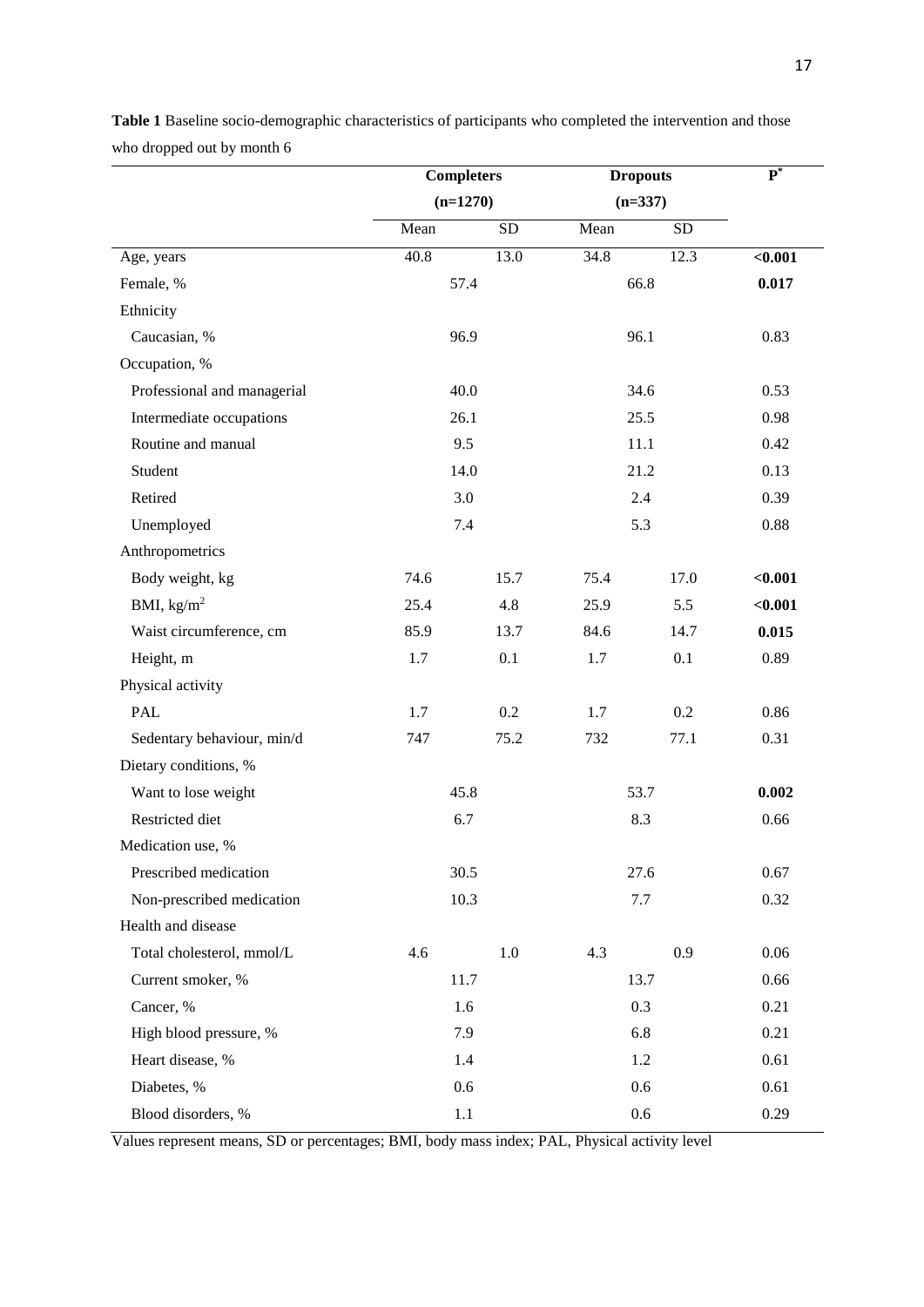\*, Multiple linear regression and logistic regression were used to test for significant differences between groups in continuous and categorical variables, respectively. Analyses were adjusted for age, sex and country.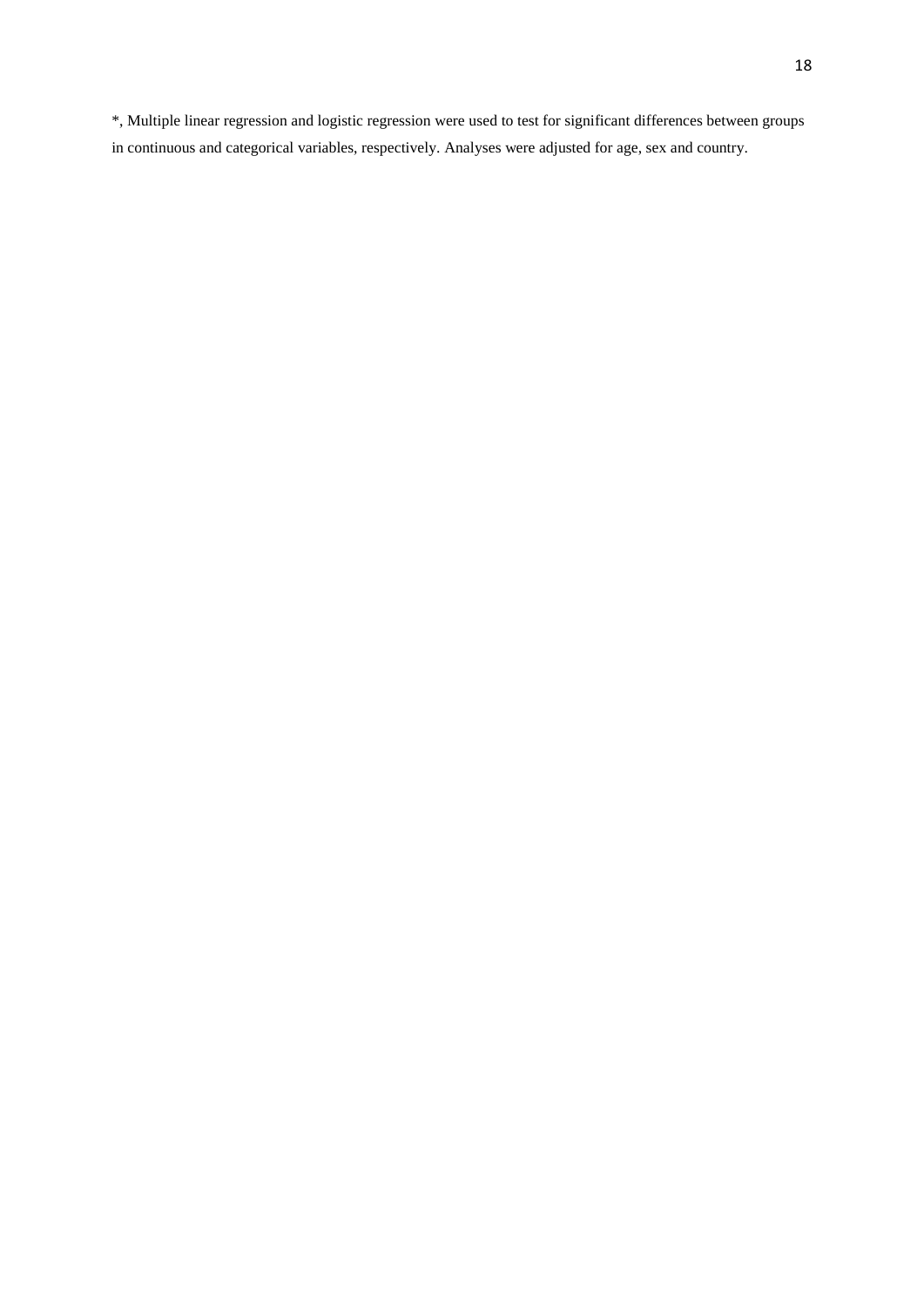|                                    | <b>Completers</b><br>$(n=1270)$ |                    | <b>Dropouts</b><br>$(n=337)$ |           | $\overline{\mathbf{P}^*}$ |
|------------------------------------|---------------------------------|--------------------|------------------------------|-----------|---------------------------|
|                                    |                                 |                    |                              |           |                           |
|                                    | Mean                            | <b>SD</b>          | Mean                         | <b>SD</b> |                           |
| Nutrient intake                    |                                 |                    |                              |           |                           |
| Total energy, kcal/d               | 2756                            | 1208               | 2796                         | 1149      | 0.43                      |
| EI:BMR ratio                       | 1.8                             | 0.7                | 1.8                          | 0.7       | 0.94                      |
| Total fat, % energy                | 35.5                            | 6.5                | 35.1                         | 6.5       | 0.29                      |
| SFA, % energy                      | 14.0                            | 3.4                | 14.1                         | 3.6       | 0.64                      |
| MUFA, % energy                     | 13.6                            | 3.5                | 13.2                         | 3.2       | 0.10                      |
| PUFA, % energy                     | 5.7                             | 1.5                | 5.4                          | 1.2       | 0.002                     |
| Protein, % energy                  | 16.9                            | 3.6                | 17.1                         | 4.1       | 0.41                      |
| Carbohydrate, % energy             | 46.8                            | 8.2                | 47.3                         | 8.3       | 0.70                      |
| Sugars, % energy                   | 21.2                            | 6.1                | 21.0                         | 6.7       | 0.21                      |
| Dietary fibre, g/d                 | 33.2                            | 18.9               | 33.9                         | 20.6      | 0.35                      |
| Salt, g/d                          | 8.1                             | 4.2                | 8.6                          | 7.9       | 0.050                     |
| Meeting dietary recommendations, % |                                 |                    |                              |           |                           |
| Oily fish                          | 34.7                            |                    | 32.3                         |           | 0.92                      |
| Wholegrains                        |                                 | 77.6               | 75.7                         |           | 0.74                      |
| Red meat                           |                                 | 48.0               |                              | 49.6      | 0.67                      |
| Fruit and vegetables               | 57.7                            |                    |                              | 56.4      | 0.66                      |
| Low fat dairy                      |                                 | $\boldsymbol{8.0}$ | 6.5                          |           | 0.29                      |

**Table 2** Baseline dietary characteristics of participants who completed the intervention and those who dropped out by month 6

Values represent means, SD or percentages; SFA, saturated fatty acid; MUFA, mono-unsaturated fatty acid; PUFA, poly-unsaturated fatty acid

\*, Multiple linear regression and logistic regression were used to test for significant differences between groups

in continuous and categorical variables, respectively. Analyses were adjusted for age, sex and country.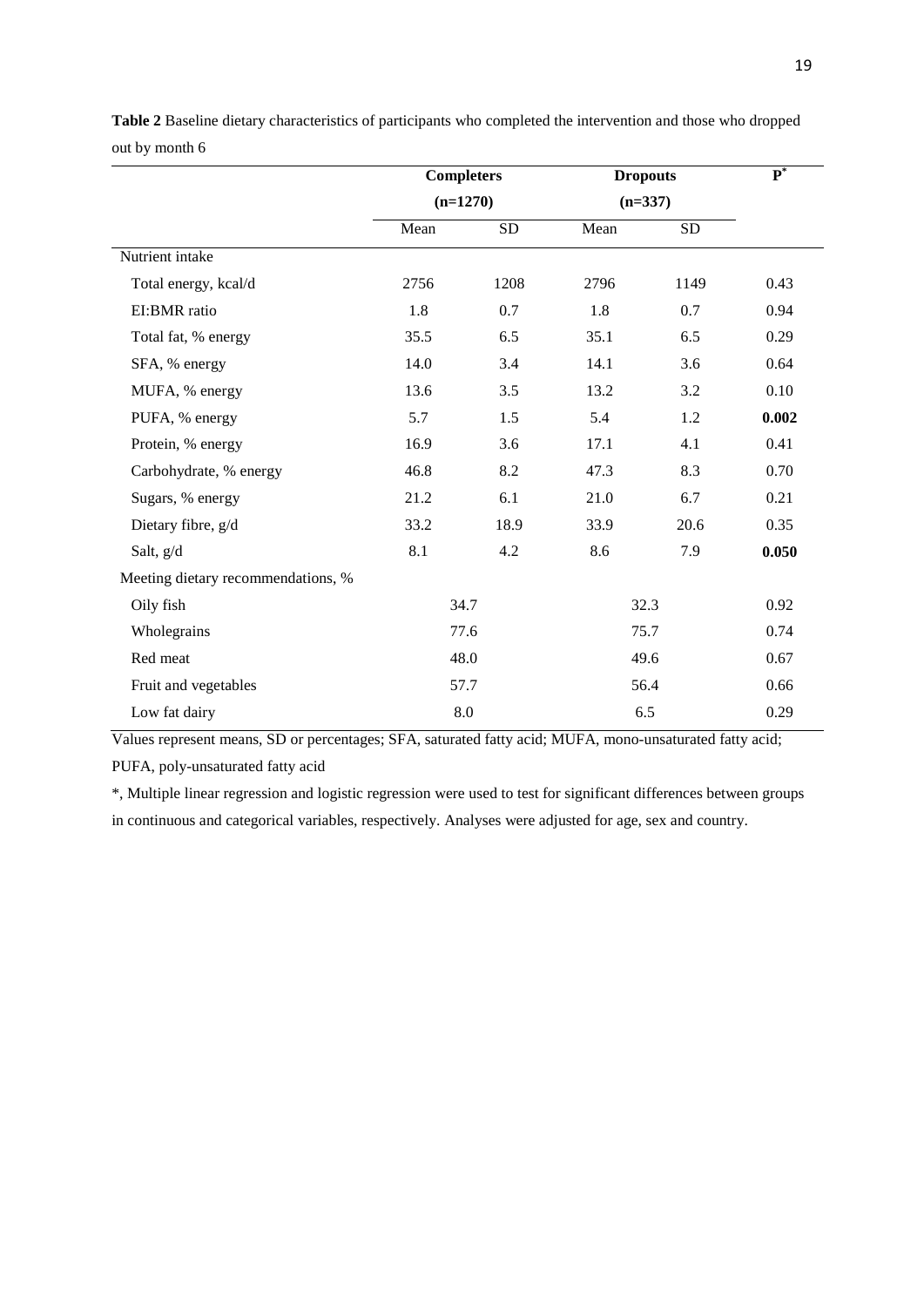|                                          | <b>Odds</b> ratio | 95% CI        | $\mathbf{p}^*$ |
|------------------------------------------|-------------------|---------------|----------------|
| Control (ref) vs.                        |                   |               |                |
| L1 (low and high intensity)              | 1.40              | $0.99 - 1.98$ | 0.05           |
| L <sub>2</sub> (low and high intensity)  | 1.04              | $0.72 - 1.48$ | 0.85           |
| L3 (low and high intensity)              | 1.07              | $0.75 - 1.53$ | 0.70           |
| Control (ref) vs. personalised nutrition | 1.17              | $0.87 - 1.56$ | 0.30           |
| Low (ref) vs. high intensity feedback    | 1.81              | 1.36-2.41     | < 0.001        |

**Table 3** Odds ratio (OR) of participants dropping out at month 6 by intervention arm

Values represent the adjusted OR, 95% CI and their corresponding P value. L1, Level 1 – personalised advice based on diet alone, L2, Level 2 – personalised advice based on diet and phenotype, L3, personalised advice based on diet, phenotype and genotype

\*, Logistic regression was used to test for significant differences between groups. Analyses were adjusted for age, sex and country.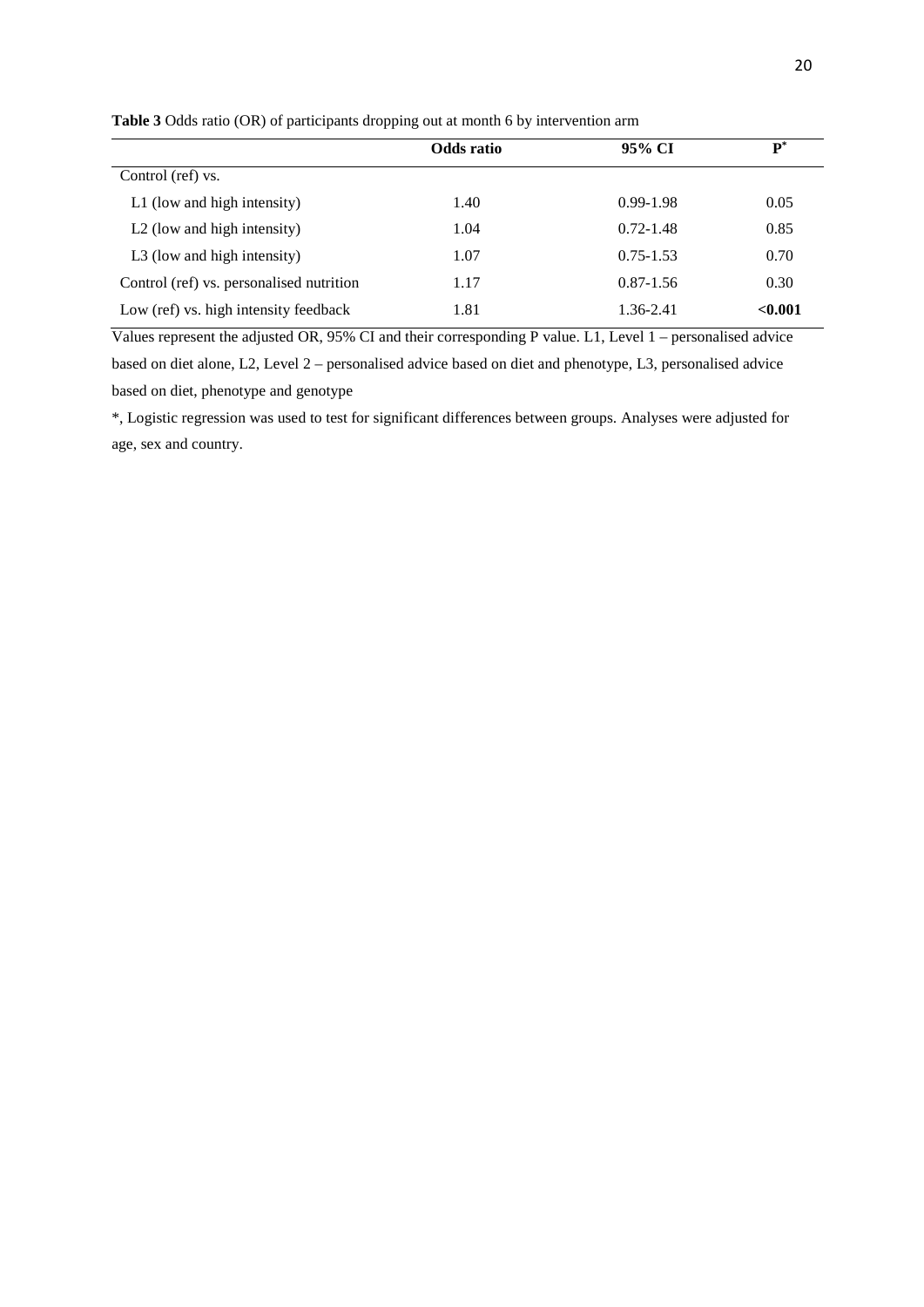|                                                                  | <b>Odds</b> ratio | 95% CI        | $\overline{\mathbf{P}^*}$ |
|------------------------------------------------------------------|-------------------|---------------|---------------------------|
| Under 45 y (ref) vs. over 45 y                                   | 2.57              | $1.95 - 3.39$ | $0.001$                   |
| Male (ref) vs. female                                            | 1.38              | 1.06-1.78     | 0.015                     |
| BMI category (ref normal weight)                                 |                   |               |                           |
| Overweight                                                       | 1.31              | $0.91 - 1.90$ | 0.15                      |
| Obese                                                            | 2.25              | 1.47-3.43     | < 0.001                   |
| Non-smoker (ref) vs. current smoker                              | 1.11              | $0.86 - 1.44$ | 0.41                      |
| Country (ref overall average)                                    |                   |               |                           |
| Germany                                                          | 1.09              | $0.76 - 1.56$ | 0.66                      |
| Greece                                                           | 0.90              | $0.63 - 1.27$ | 0.54                      |
| Ireland                                                          | 1.62              | 1.20-2.18     | 0.002                     |
| Netherlands                                                      | 0.18              | $0.09 - 0.35$ | < 0.001                   |
| Poland                                                           | 1.08              | $0.77 - 1.50$ | 0.67                      |
| Spain                                                            | 1.06              | $0.75 - 1.52$ | 0.73                      |
| United Kingdom                                                   | 1.17              | $0.85 - 1.62$ | 0.33                      |
| Occupation (ref professional and managerial)                     |                   |               |                           |
| Intermediate occupations                                         | 1.08              | $0.73 - 1.59$ | 0.70                      |
| Routine and manual                                               | 1.22              | $0.73 - 2.08$ | 0.45                      |
| Student                                                          | 0.73              | $0.45 - 1.17$ | 0.19                      |
| Retired or unemployed                                            | 1.37              | $0.75 - 2.52$ | 0.31                      |
| Meeting dietary recommendations (ref not meeting recommendation) |                   |               |                           |
| Fruit and vegetables $(\geq 5$ portions/day)                     | 1.05              | $0.82 - 1.35$ | 0.69                      |
| Wholegrains $(\geq 50g/day)$                                     | 0.93              | $0.70 - 1.24$ | 0.63                      |
| Red meat $(\leq$ 3 servings/week)                                | 0.93              | $0.72 - 1.20$ | 0.56                      |
| Oily fish $(\geq 1$ serving/week)                                | 0.99              | $0.77 - 1.31$ | 0.99                      |
| Low-fat dairy products ( $\geq$ 3 servings/day)                  | 0.77              | $0.48 - 1.26$ | 0.30                      |

**Table 4** Odds ratio (OR) for participants dropping out at month 6 by baseline socio-demographic characteristics and dietary adequacies

Values represent the adjusted OR, 95% CI and their corresponding P value.

\*, Logistic regression was used to test for significant differences between groups. Analyses were adjusted for age, sex and country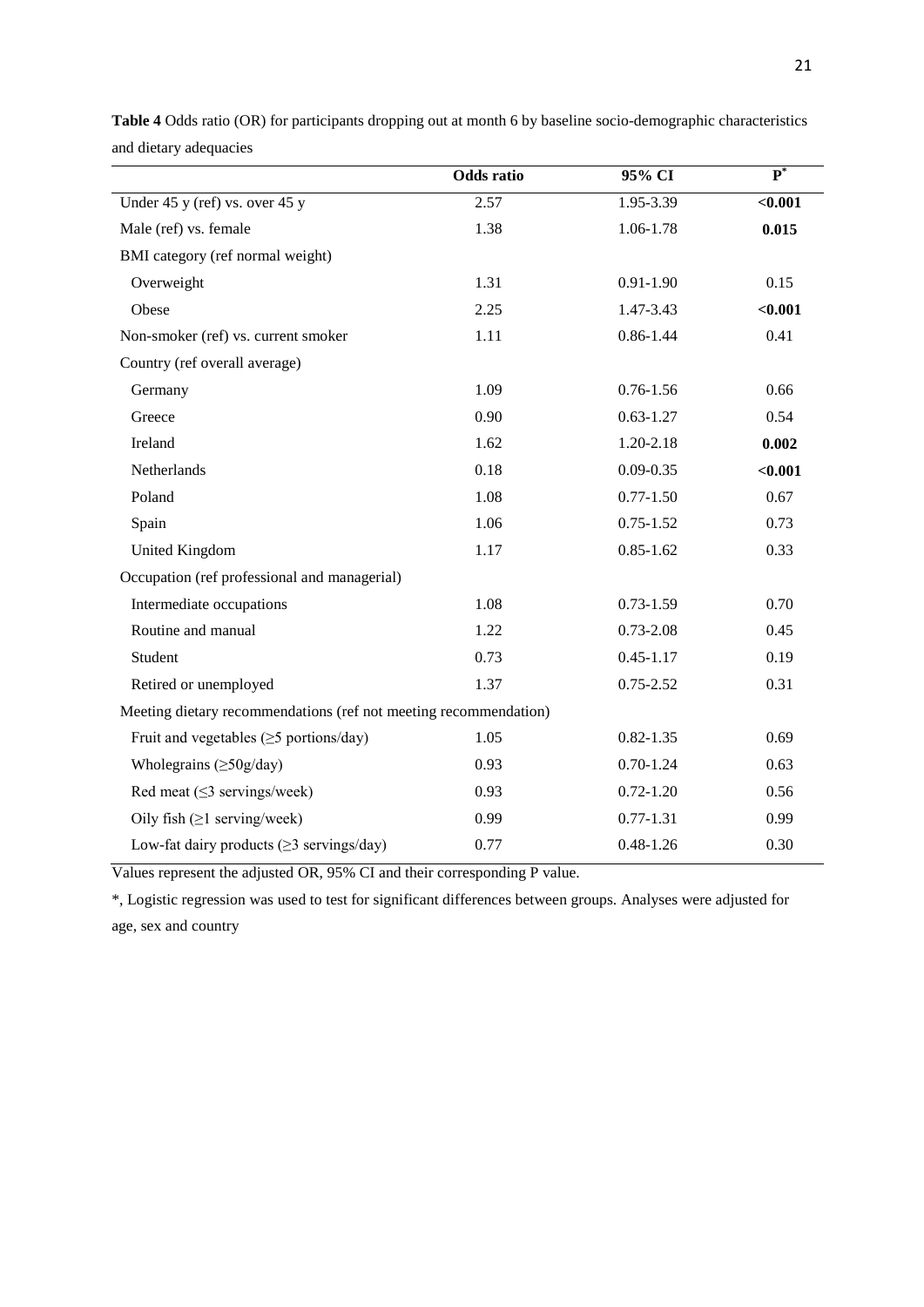# **FIGURE LEGENDS**

**Figure 1** Flow diagram of cumulative dropouts from the Food4Me Proof of Principle Study

**Figure 2** Odds ratio (OR) for participants dropping out according to their dietary behaviours and reasons for participation in the study at baseline<sup>1</sup> Values represent the adjusted OR, 95% CI and their corresponding P value. 1, Logistic regression was used to test for significant differences between groups. Models were adjusted for age, sex and country. Variables are dichotomous, reference group ("No/Disagree").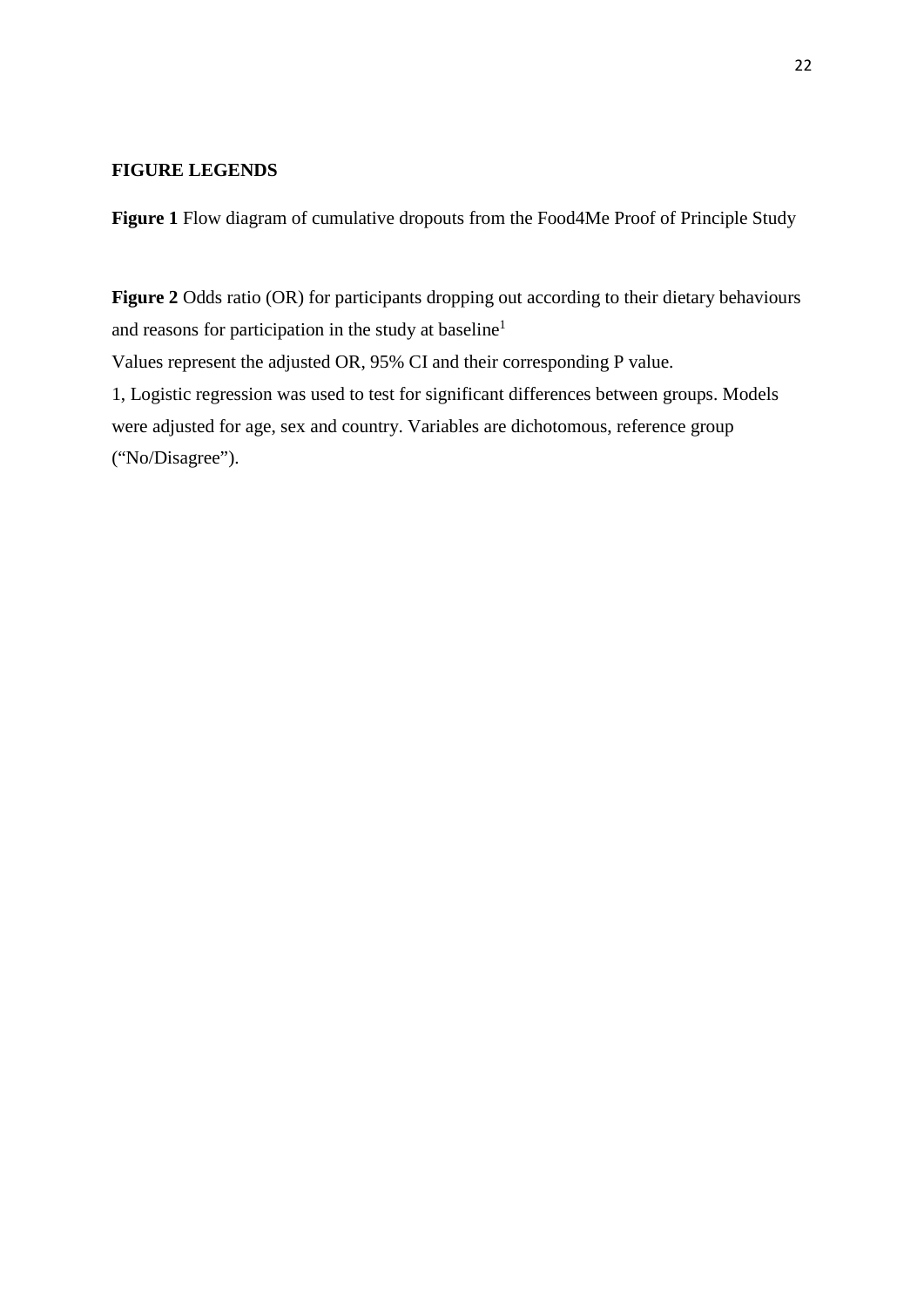| Supplemental Table 1. Screening questionnaire on dietary habits and reasons for interest in the study |  |  |  |  |  |
|-------------------------------------------------------------------------------------------------------|--|--|--|--|--|
|                                                                                                       |  |  |  |  |  |

| Question                                          | <b>Response options</b>    | <b>Aggregated response</b> |
|---------------------------------------------------|----------------------------|----------------------------|
| How often do you eat your main meal away          | Never or up to once/ month | Rarely                     |
| from home?                                        | Two to three times/month   | Often                      |
| How many hot or cooked meals do you               | Once per week              |                            |
| normally eat per day?                             | Twice or more/week         |                            |
|                                                   |                            |                            |
| How often do you prepare a meal "from             | Every day                  | Often                      |
| scratch"?                                         | 4-6 times per week         | Rarely                     |
|                                                   | 1-3 times per week         |                            |
| Do you skip meals and replace them with           | (Almost) never             | Often                      |
| snacks?                                           |                            | Rarely                     |
| How much time on average do you spend             | Less than 10 min           | Less than 30 min           |
| preparing a main meal?                            | $10-20$ min                | More than 30 min           |
|                                                   | 20-30 min                  |                            |
|                                                   | Up to an hour              |                            |
|                                                   | Over an hour               |                            |
|                                                   |                            |                            |
| I can be as healthy as I want to be               | Completely disagree        | Disagree                   |
| I am in control of my health                      | Disagree                   | Neither disagree nor       |
| I can pretty much stay healthy by taking care of  | Neither disagree nor agree | agree                      |
| myself                                            | Agree                      | Agree                      |
| Efforts to improve your health are a waste of     | Completely agree           | Note that the option       |
| time                                              |                            | 'Neither disagree nor      |
| I am bored by all the attention that is paid to   |                            | agree' was excluded in     |
| health and disease prevention                     |                            | the data analysis          |
| What's the use of concerning yourself about       |                            |                            |
| your health - you'll only worry yourself to death |                            |                            |
| Eating healthily is something I do frequently     |                            |                            |
| I eat healthily without having to consciously     |                            |                            |
| think about it                                    |                            |                            |
| I feel weird if I don't eat healthily             |                            |                            |
| I'm interested in personalised nutrition          | N <sub>o</sub>             | N <sub>o</sub>             |
| I want to know what foods are best for me         | Yes                        | Yes                        |
| I want to lose weight                             |                            |                            |
| I want to gain weight                             |                            |                            |
| I want to improve my family's health              |                            |                            |
| I want to improve my health                       |                            |                            |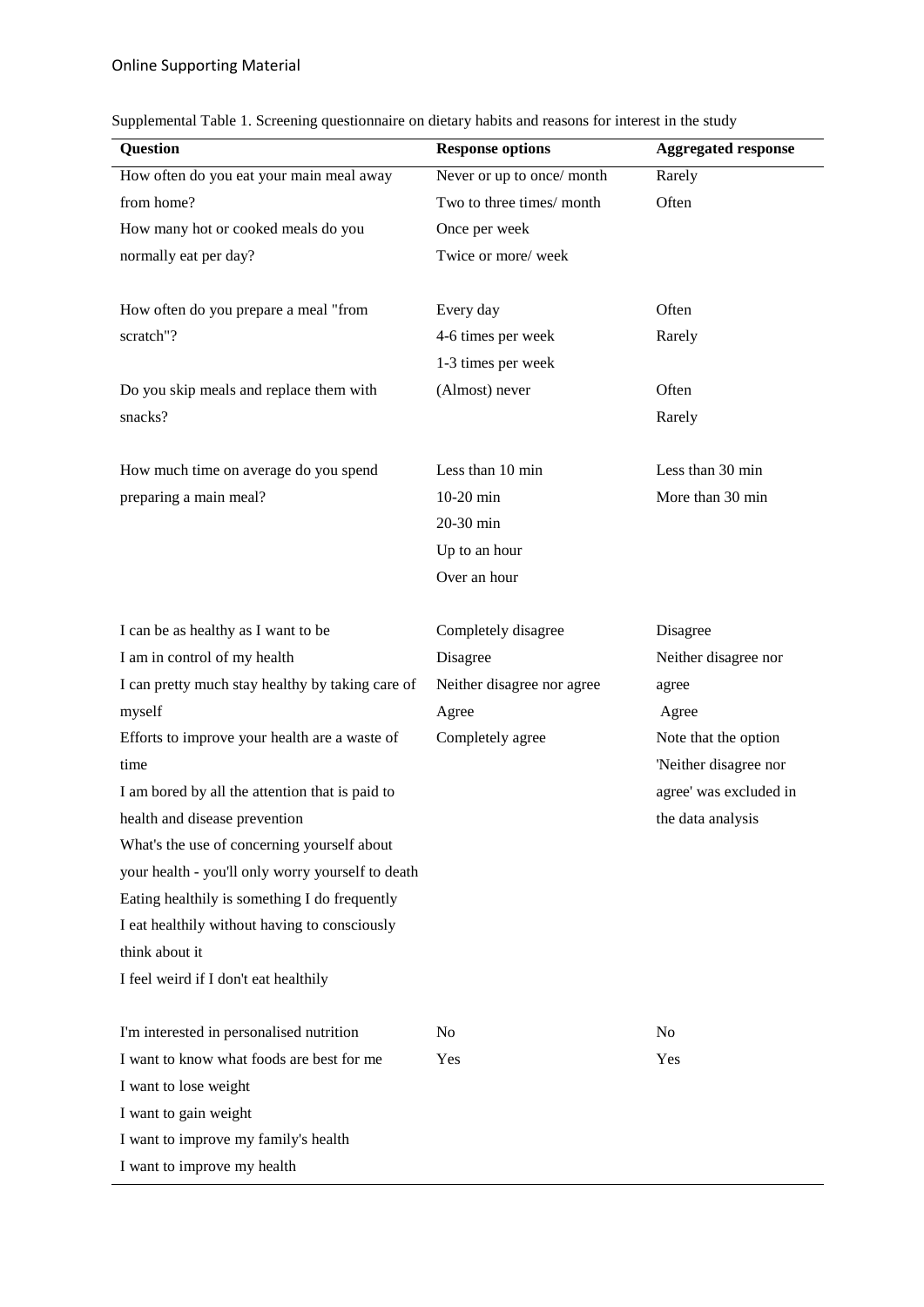| I want to improve my wellbeing                    |                  |             |
|---------------------------------------------------|------------------|-------------|
| I want to improve my sports performance           |                  |             |
| I want to prevent a future illness                |                  |             |
| I have a family history of diet-related illness   |                  |             |
| I think it is important to help academic studies  |                  |             |
| I am curious to find out what happens in these    |                  |             |
| studies                                           |                  |             |
| I can manage to stick to healthful foods: even if | Very uncertain   | Not certain |
| I need a long time to develop the necessary       | Rather uncertain | Certain     |
| routines                                          | Rather certain   |             |
| I can manage to stick to healthful foods: even if | Very certain     |             |
| I have to try several times until it works        |                  |             |
| I can manage to stick to healthful foods: even if |                  |             |
| I have to rethink my entire way of nutrition      |                  |             |
| I can manage to stick to healthful foods: even if |                  |             |
| I do not receive a great deal of support from     |                  |             |
| others when making my first attempts              |                  |             |
| I can manage to stick to healthful foods: even if |                  |             |
| I have to make a detailed plan                    |                  |             |
|                                                   |                  |             |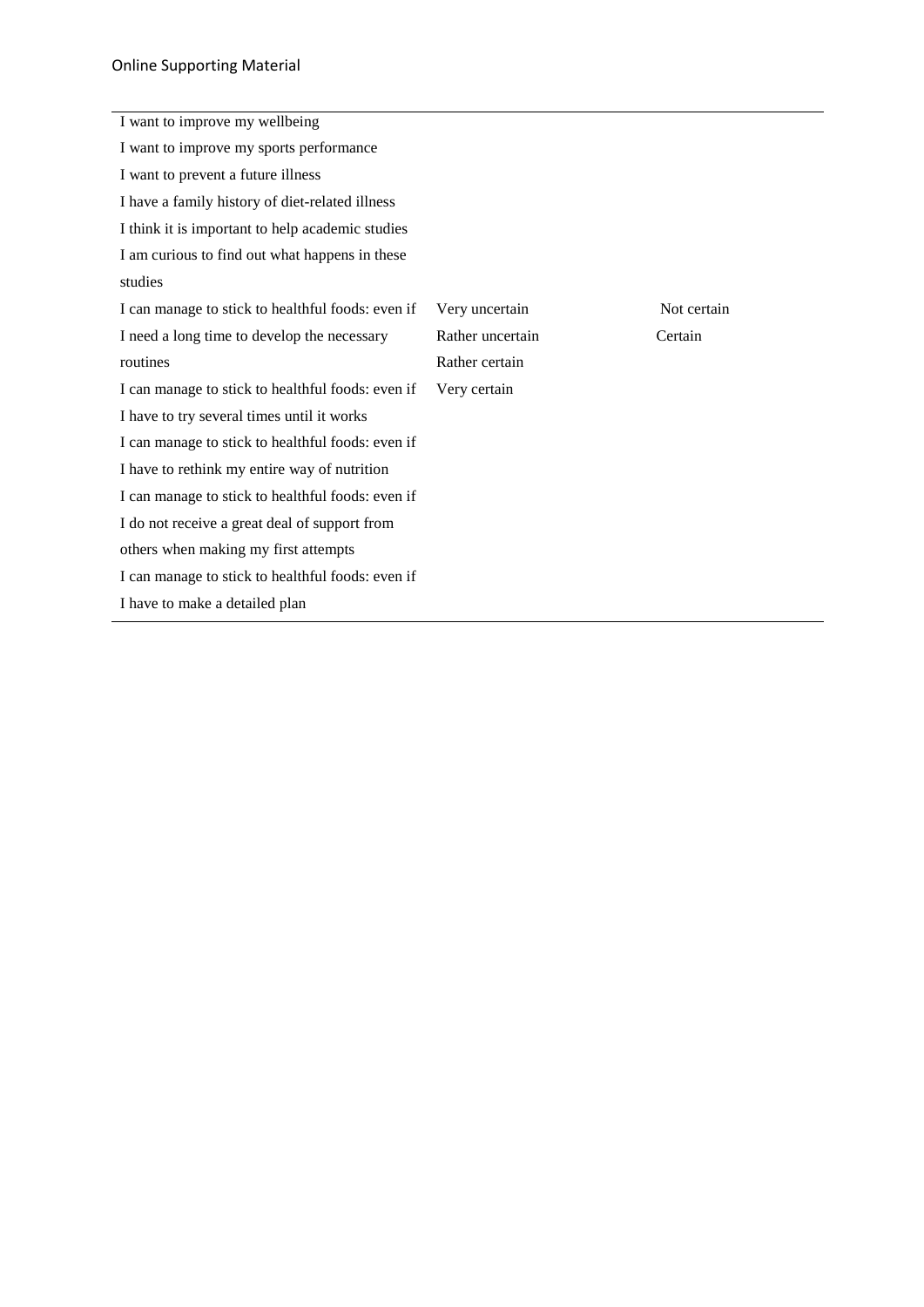Supplemental Table 2. Odds ratio of participants dropping out by dietary habits and reasons for interest in the study

| Question                                                                    | <b>Odds</b> ratio | 95% CI        | $P*$  |
|-----------------------------------------------------------------------------|-------------------|---------------|-------|
| Eat your main meal away from home often (ref rarely)                        | 1.33              | 1.04-1.72     | 0.023 |
| Normally eat many hot or cooked meals eat per day (ref rarely)              | 1.06              | $0.82 - 1.37$ | 0.67  |
| How often do you prepare a meal "from scratch" (ref often)                  | 1.03              | $0.79 - 1.34$ | 0.82  |
| Do you skip meals and replace them with snacks (ref rarely)                 | 1.75              | 1.16-2.65     | 0.008 |
| Time spent preparing a main meal (ref less than 30 min)                     | 0.96              | $0.75 - 1.24$ | 0.78  |
| I can be as healthy as I want to be (ref disagree)                          | 0.95              | $0.62 - 1.44$ | 0.79  |
| I am in control of my health (ref disagree)                                 | 0.87              | $0.58 - 1.29$ | 0.48  |
| I can pretty much stay healthy by taking care of myself (ref disagree)      | 0.91              | $0.50 - 1.65$ | 0.75  |
| Efforts to improve your health are a waste of time (ref disagree)           | 1.65              | 0.78-3.48     | 0.19  |
| I am bored by all the attention that is paid to health and disease          | 1.30              | 0.58-2.94     | 0.53  |
| prevention (ref disagree)                                                   |                   |               |       |
| What's the use of concerning yourself about your health - you'll only       | 1.31              | $0.74 - 2.33$ | 0.35  |
| worry yourself to death (ref disagree)                                      |                   |               |       |
| Eating healthily is something I do frequently (ref disagree)                | 0.62              | $0.45 - 0.86$ | 0.003 |
| I eat healthily without having to consciously think about It (ref disagree) | 0.74              | 0.56-0.97     | 0.031 |
| I feel weird if I don't eat healthily (ref disagree)                        | 1.04              | $0.77 - 1.41$ | 0.81  |
| I'm interested in personalised nutrition (ref no)                           | 0.94              | $0.71 - 1.24$ | 0.65  |
| I want to know what foods are best for me (ref no)                          | 0.86              | $0.64 - 1.15$ | 0.31  |
| I want to lose weight (ref no)                                              | 1.53              | 1.18-1.97     | 0.001 |
| I want to gain weight (ref no)                                              | 1.32              | $0.60 - 2.95$ | 0.49  |
| I want to improve my family's health (ref no)                               | 0.96              | $0.72 - 1.28$ | 0.77  |
| I want to improve my health (ref no)                                        | 0.99              | $0.77 - 1.28$ | 0.97  |
| I want to improve my wellbeing (ref no)                                     | 1.23              | $0.96 - 1.6$  | 0.11  |
| I want to improve my sports performance (ref no)                            | 1.09              | $0.85 - 1.41$ | 0.49  |
| I want to prevent a future illness (ref no)                                 | 1.08              | $0.84 - 1.39$ | 0.55  |
| I have a family history of diet-related illness (ref no)                    | 0.81              | $0.52 - 1.25$ | 0.34  |
| I think it is important to help academic studies (ref no)                   | 0.80              | $0.62 - 1.03$ | 0.09  |
| I am curious to find out what happens in these studies (ref no)             | 0.82              | $0.64 - 1.05$ | 0.11  |
| I can manage to stick to healthful foods: even if I need a long time to     | 0.99              | $0.61 - 1.62$ | 0.98  |
| develop the necessary routines (ref no)                                     |                   |               |       |
| I can manage to stick to healthful foods: even if I have to try several     | 0.76              | $0.45 - 1.30$ | 0.31  |
| times until it works (ref no)                                               |                   |               |       |
| I can manage to stick to healthful foods: even if I have to rethink my      | 1.16              | $0.80 - 1.68$ | 0.43  |
| entire way of nutrition (ref no)                                            |                   |               |       |
| I can manage to stick to healthful foods: even if I do not receive a great  | 0.76              | $0.55 - 1.05$ | 0.10  |
| deal of support from others when making my first attempts (ref no)          |                   |               |       |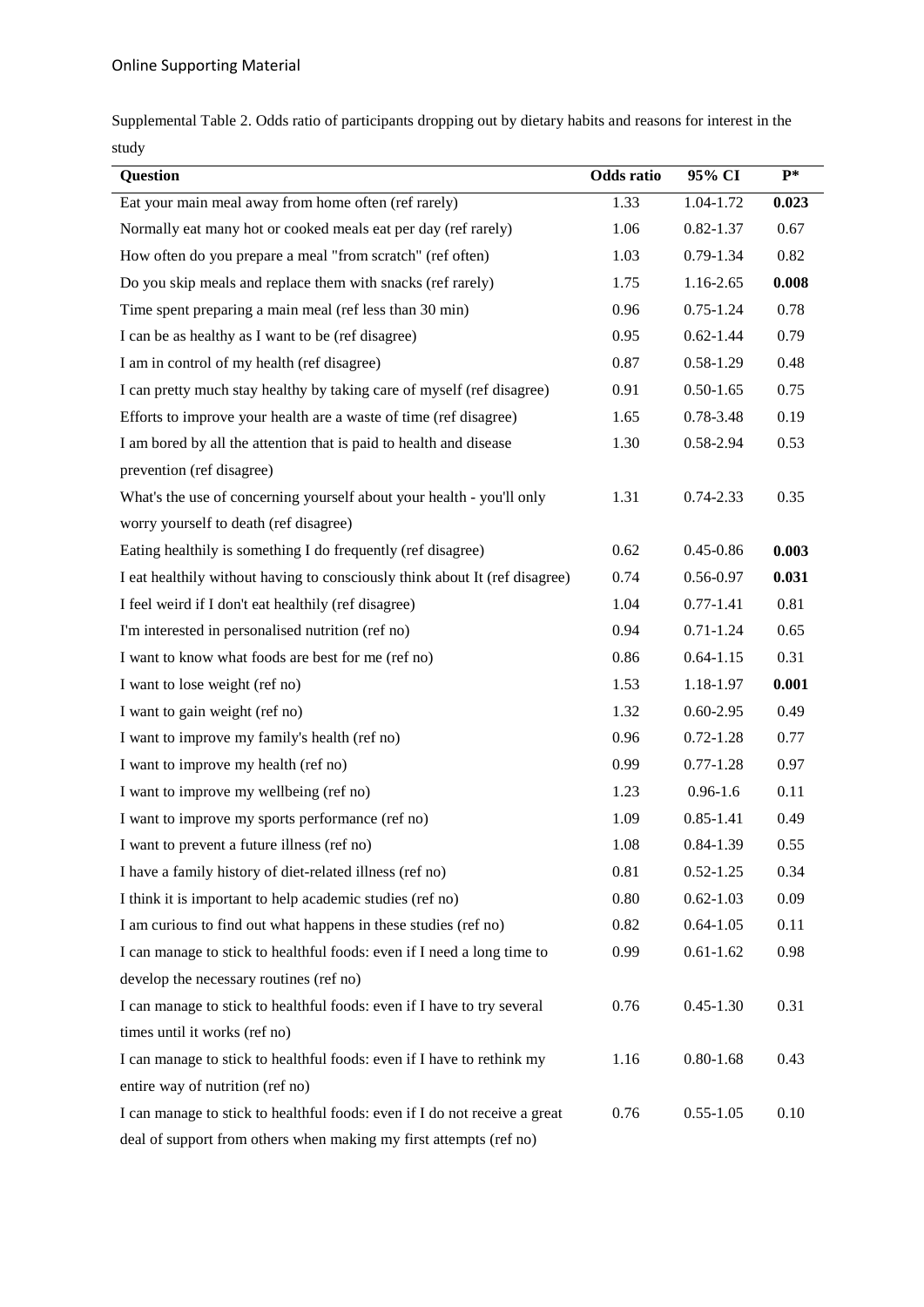I can manage to stick to healthful foods: even if I have to make a detailed plan (ref no) 0.81 0.56-1.15 0.24

Values represent the adjusted OR, 95% CI and their corresponding P value.

\*, Logistic regression was used to test for significant differences between groups. Models were adjusted for age, sex and country. Variables are dichotomous.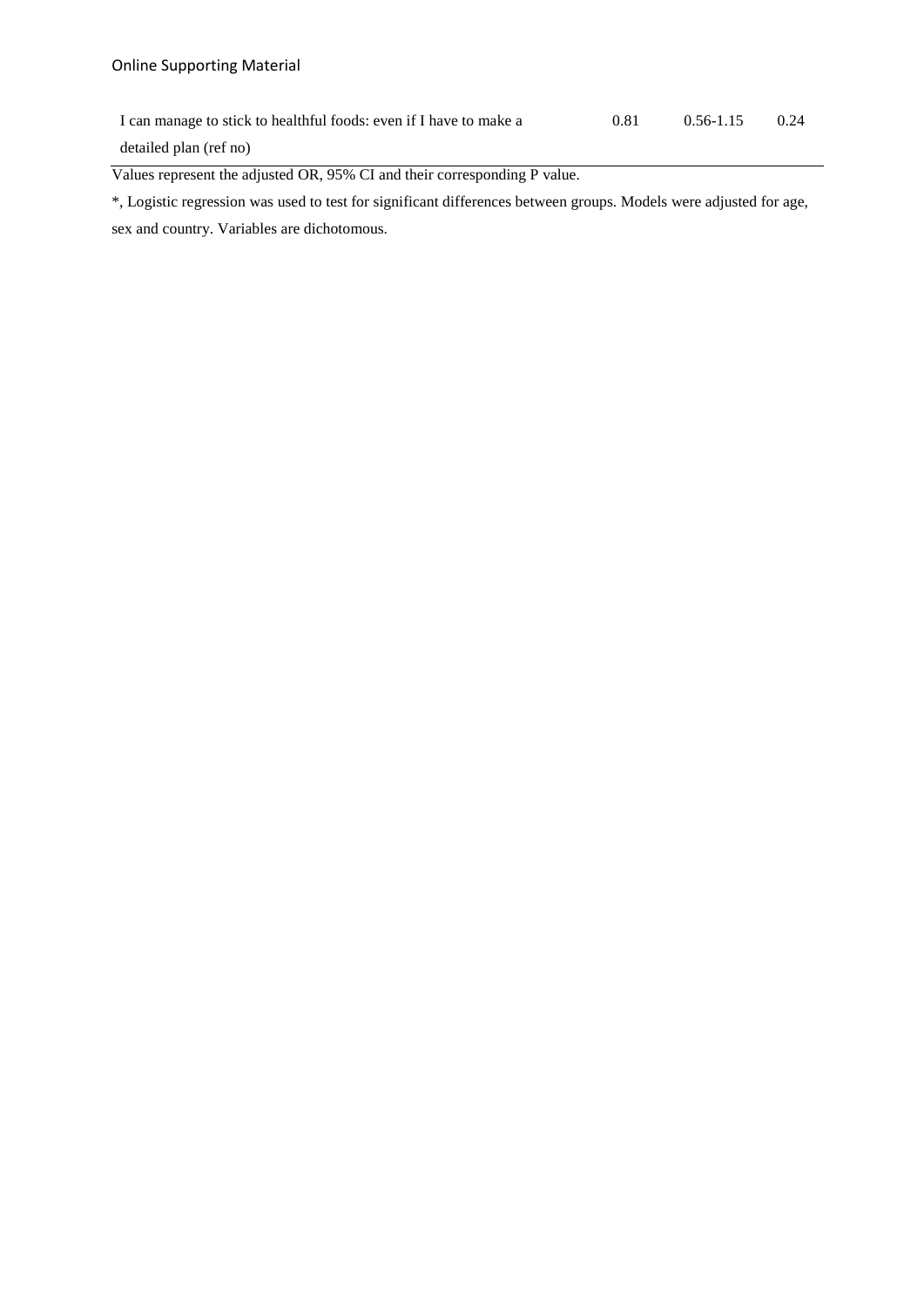Online Supporting Material

# **Supplementary Methods**

The following text is an excerpt from the full manuscript detailing the study design and baseline characteristics of the Food4Me randomized controlled trial (RCT) (1) and has been republished with the kind permission of Springer-Verlag.

# **Study design**

The Food4Me Proof of Principle (PoP) study was a four-arm, web-based RCT conducted across seven European countries, which compared the effects of different levels of personalised nutrition (PN) on health-related outcomes. The intervention was designed to emulate a real-life web-based PN service, and the study aimed to answer the following primary research questions:

• Does personalisation of dietary advice assist and/or motivate participants to eat a healthier diet in comparison with non-personalised, conventional healthy eating guidelines?

Is personalisation based on individualised phenotypic or genotypic information more effective in assisting and/or motivating study participants to make, and to sustain, appropriate healthy changes, than personalisation based on diet alone?

To answer these research questions, we used an hierarchical study design in participants randomised to a control group (Level 0) or to one of 3 PN interventions with increasingly complex bases for personalised dietary advice (Levels 1–3), i.e. randomisation was to one of the following treatment groups for a 6-month period:

Level 0 (L0): (control group): non-personalised dietary advice based on (European) population healthy eating guidelines.

Level 1 (L1): personalised dietary advice based on individual dietary intake data alone.

Level 2 (L2): personalised dietary advice based on individual dietary intake and phenotypic data.

Level 3 (L3): personalised dietary advice based on individual dietary intake, phenotypic and genotypic data.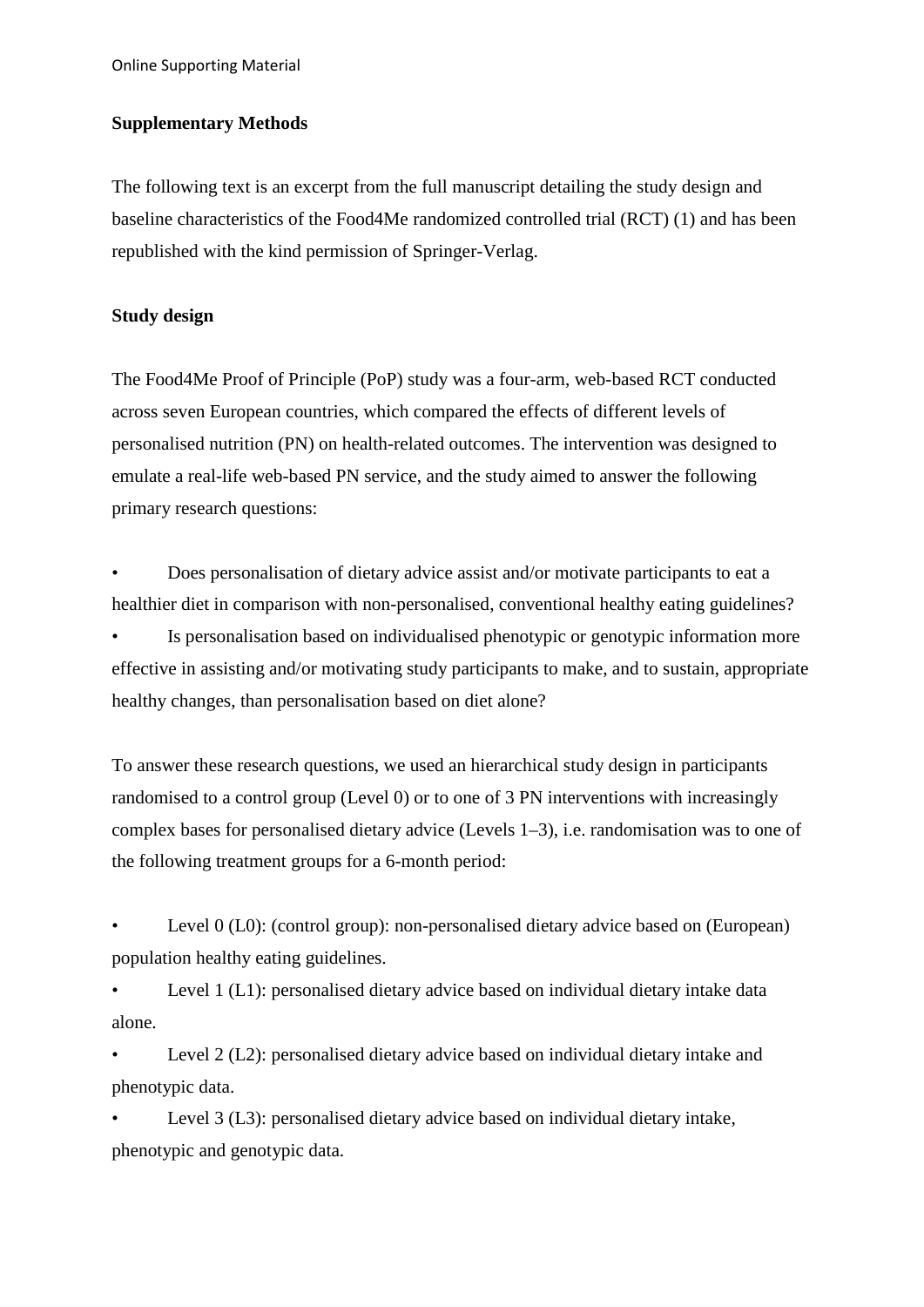The secondary research question of the study was as follows:

• Does more frequent feedback help participants to improve their compliance and motivate them to eat a healthier diet and follow a healthier lifestyle in comparison with those receiving less frequent feedback?

To answer this secondary research question, participants randomised to Levels 1, 2 or 3 were further randomised into "low-intensity" or "high-intensity" intervention groups:

Low intensity: personalised feedback given three times during the intervention (at baseline, month 3 and month 6).

• High intensity: personalised feedback given five times during the intervention (at baseline and months 1, 2, 3 and 6). In addition, the "high-intensity" group had access to an online forum for discussion of topics related to the intervention, had access to personalised recipes and had more personalised physical activity (PA) feedback.

# **Primary and secondary outcomes**

The primary outcome of the study was dietary intake at months 3 and 6. The secondary outcomes included PA and phenotypic biomarkers at months 3 and 6. The latter included obesity-related measures (i.e. body weight, body mass index (BMI) and waist circumference) and blood-based biomarkers (i.e. blood glucose, total cholesterol, carotenoids and fatty acids).

# **Recruitment**

Participants were recruited via the Internet to emulate a web-based PN service. This was aided by local and national advertising of the study via the Internet, radio, newspapers, posters, e-flyers, social media and word of mouth.

Recruitment into the Food4Me intervention trial was carried out using identical standardised protocols in seven European recruitment centres. Based on sample size calculations (see below for further details), we aimed to recruit a total of 1,540 study participants (i.e. 220 participants per country). The PoP study recruitment sites were as follows: University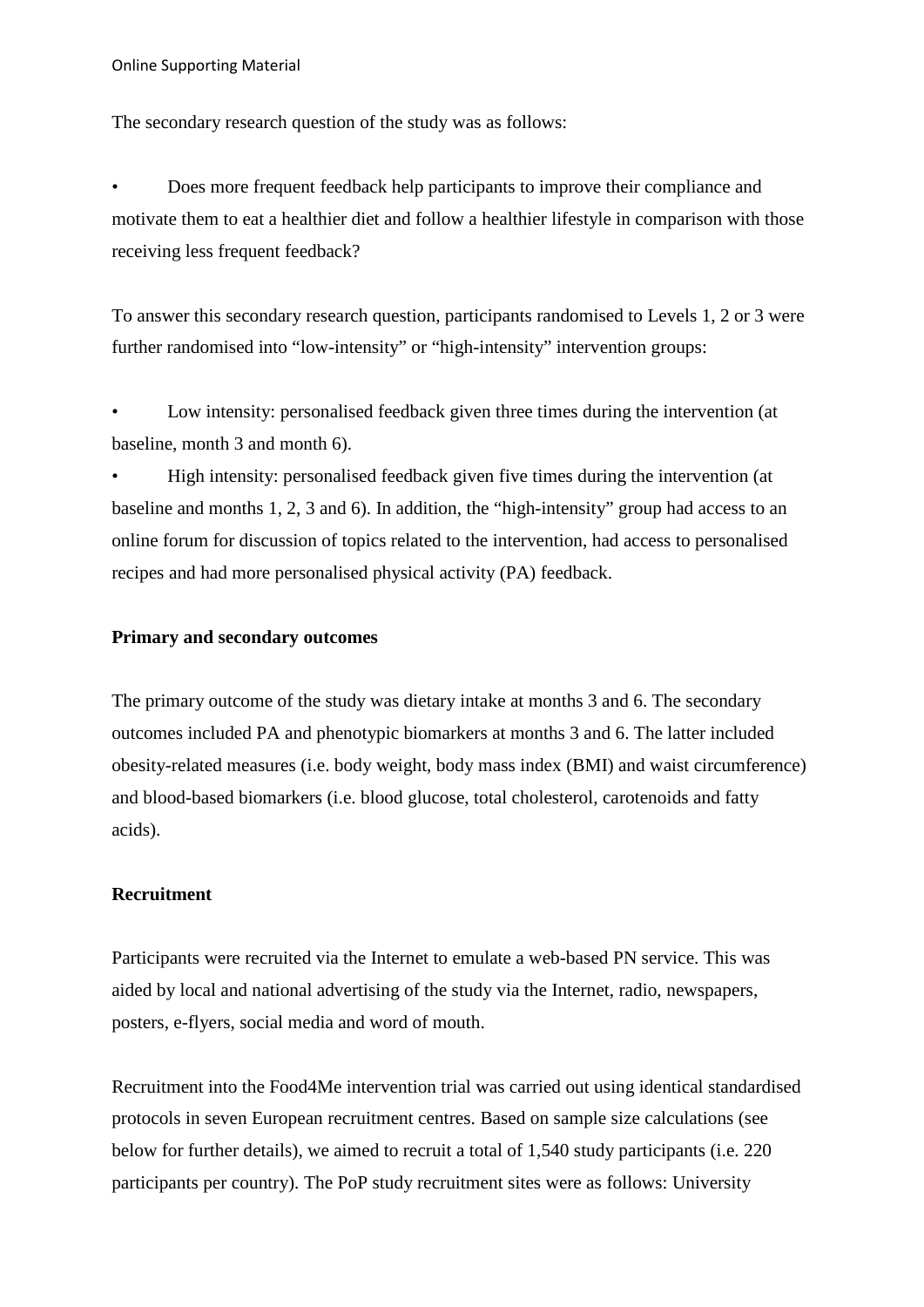College Dublin, Ireland; Maastricht University, the Netherlands; University of Navarra, Spain; Harokopio University, Greece; University of Reading, UK; National Food and Nutrition Institute, Poland; and Technische Universität München, Germany.

# **Eligibility criteria**

Participants aged  $\geq$ 18 years of age were included in the study. To keep the cohort as representative as possible of the adult population, the following minimal sets of exclusion criteria were applied:

- Pregnant or lactating;
- No or limited access to the Internet;
- Following a prescribed diet for any reason, including weight loss, in the last 3 months;

• Diabetes, coeliac disease, Crohn's disease, or any metabolic disease or condition altering nutritional requirements such as thyroid disorders (if condition was not controlled), allergies or food intolerances.

Exclusion based on prescribed diet or specific diseases was to avoid the theoretical risk that participating in the study could be disadvantageous to the individual. Ethical approval and participant consent

The Research Ethics Committees at each University or Research Centre delivering the intervention granted ethical approval for the study. An application for the Norwegian arm of the study administered by the University of Oslo was not approved by the local ethics committee.

Prior to participation, an information sheet was provided to all potential volunteers who completed an online informed consent form before submitting personal data. This signed online consent form was automatically directed to the study coordinator to be counter-signed and archived. A second online informed consent form was completed before randomisation to the intervention study only for participants who met the inclusion criteria. A two-step consenting process was applied to permit collection of socio-demographic and dietary information for those interested in participating in PN even if they were ineligible for enrolment in this study, e.g. because of prescribed diets or food allergies. All Ethical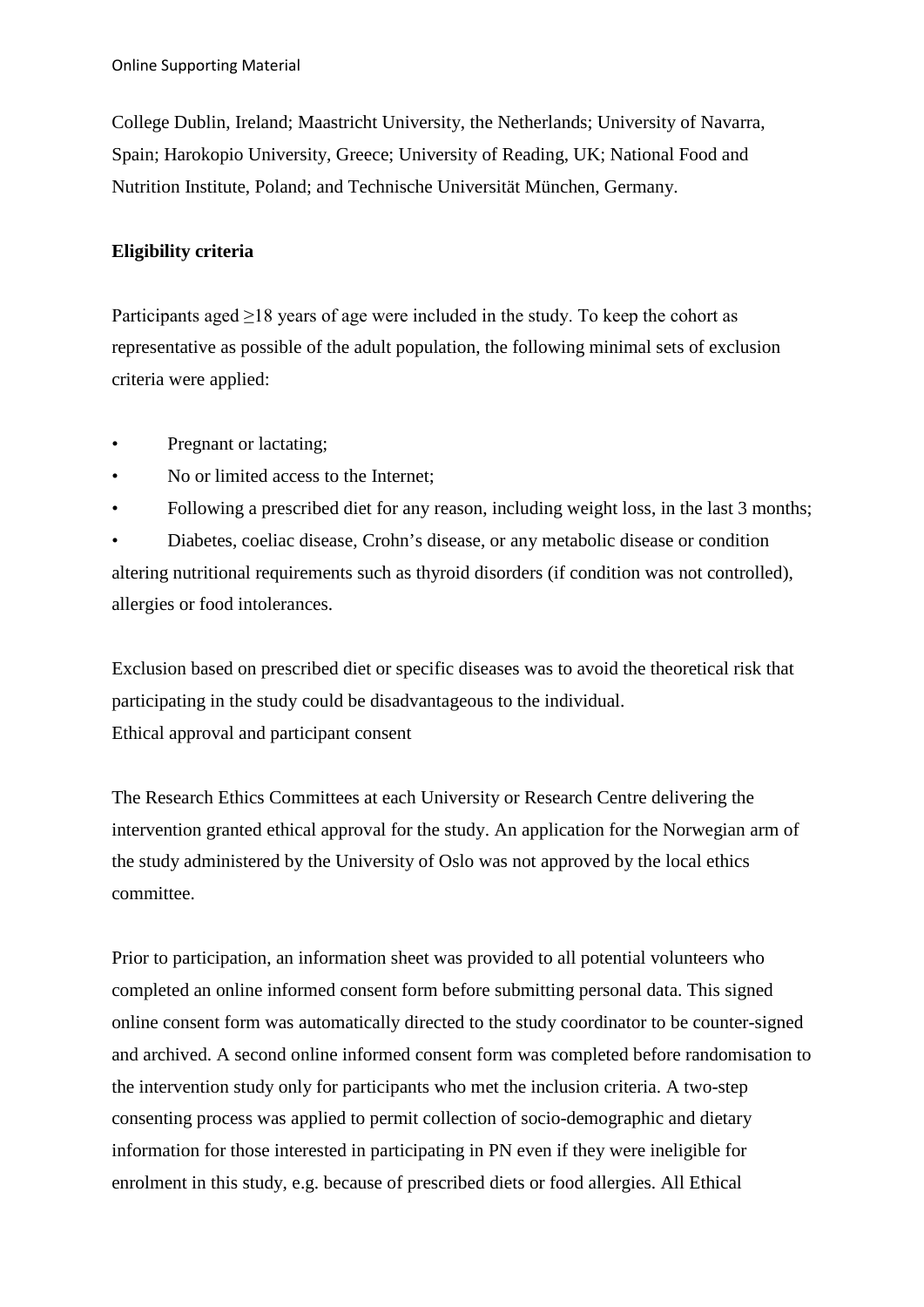Committees accepted an online informed consent procedure, except for the Netherlands and Germany whose ethics committees requested an additional written informed consent form for each participant recruited into the study. This hard copy consent form was returned by the participant to the respective recruitment centre.

### **Intervention design**

Eligible and consenting participants were allocated to one of the four arms of the study, which included three intervention groups receiving different levels of personalised nutritional advice (L1: dietary data only; L2: dietary and phenotypic data; and L3: dietary, phenotypic and genotypic data) and the control group (L0), receiving conventional, non-personalised advice. To address our secondary research question, participants in levels L1, L2 and L3 were allocated into "low-" or "high-"intensity groups (see next section for details of the randomisation methods). At the end of the study (month 6), all participants received a personalised report which contained dietary, phenotypic and genotypic information and which summarised changes in their individual dietary intake and phenotypic measures between baseline and month 6 of the intervention.

#### **Randomisation**

Participants were randomised to one of the seven treatment groups (control group (L0), L1 high intensity, L1 low intensity, L2 high intensity, L2 low intensity, L3 high intensity and L3 low intensity) in combination with stratified randomisation by country (UK, Greece, Spain, Poland, Ireland, Germany and the Netherlands), sex (female or male) and age (<45 or ≥45 years) equally allocated to each treatment using an urn randomisation scheme (2). Intervention groups

Level 0 ("control group")

Following baseline measures, participants randomised to the control group (L0) received nonpersonalised dietary advice based on conventional population healthy eating guidelines. This non-personalised dietary advice was based on national dietary recommendations in each of the seven European countries participating in the Food4Me PoP Study which were integrated to produce a coherent set of recommendations suitable for Europe-wide use. These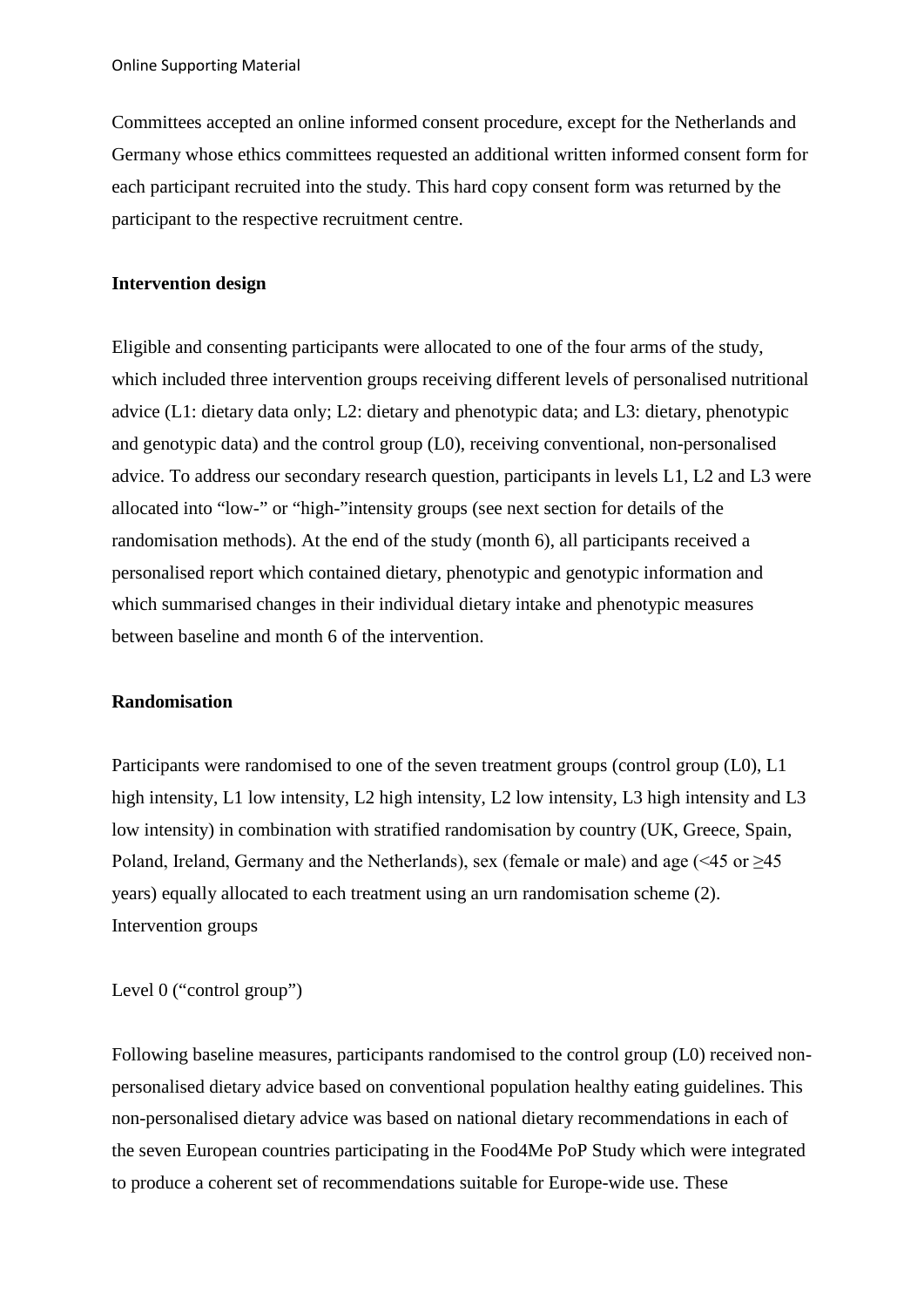"standardised" recommendations included advice on energy intake to optimise BMI and on the consumption of fruits and vegetables, whole-grain products, fish, dairy products, meat, type of fat and salt. In addition, these recommendations included a generic PA recommendation. An advice leaflet was delivered via the web and also attached to an e-mail, which was sent to participants at baseline and at month 3 of the study.

Level 1 ("diet group")

Following baseline measures, participants randomised to L1 received feedback on how their intakes of specific food groups (fruits and vegetables, whole-grain products, fish, dairy products and meat) compared with guideline amounts. In addition, personalised dietary advice based on their reported dietary intake at baseline and month 3.

Level 2 ("diet + phenotype group")

Following baseline measures, participants randomised to L2 received personalised dietary advice based on their dietary intake (as for L1) and also on their baseline phenotypic data. The phenotypic feedback was based on anthropometric measurements and nutrient- and metabolic-related biomarkers.

```
Level 3 ("diet + phenotype + genotype group")
```
Participants randomised to L3 received personalised dietary advice based on their dietary intake plus phenotypic and genotypic data collected at baseline. The genotypic feedback was based on specific variants in five nutrient-responsive genes selected specifically for the study.

# **Personalised feedback report**

Participants randomised to L1, L2 and L3 received personalised feedback based on decision trees developed to provide a structured, evidence-based protocol for delivering tailored advice. This advice was based on dietary, PA, phenotypic and genotypic information as appropriate for each intervention group. In each case, intakes were compared with recommended intakes and determined to be adequate, high or low. If intakes were categorised as too high or too low, contributing foods were identified and specific messages were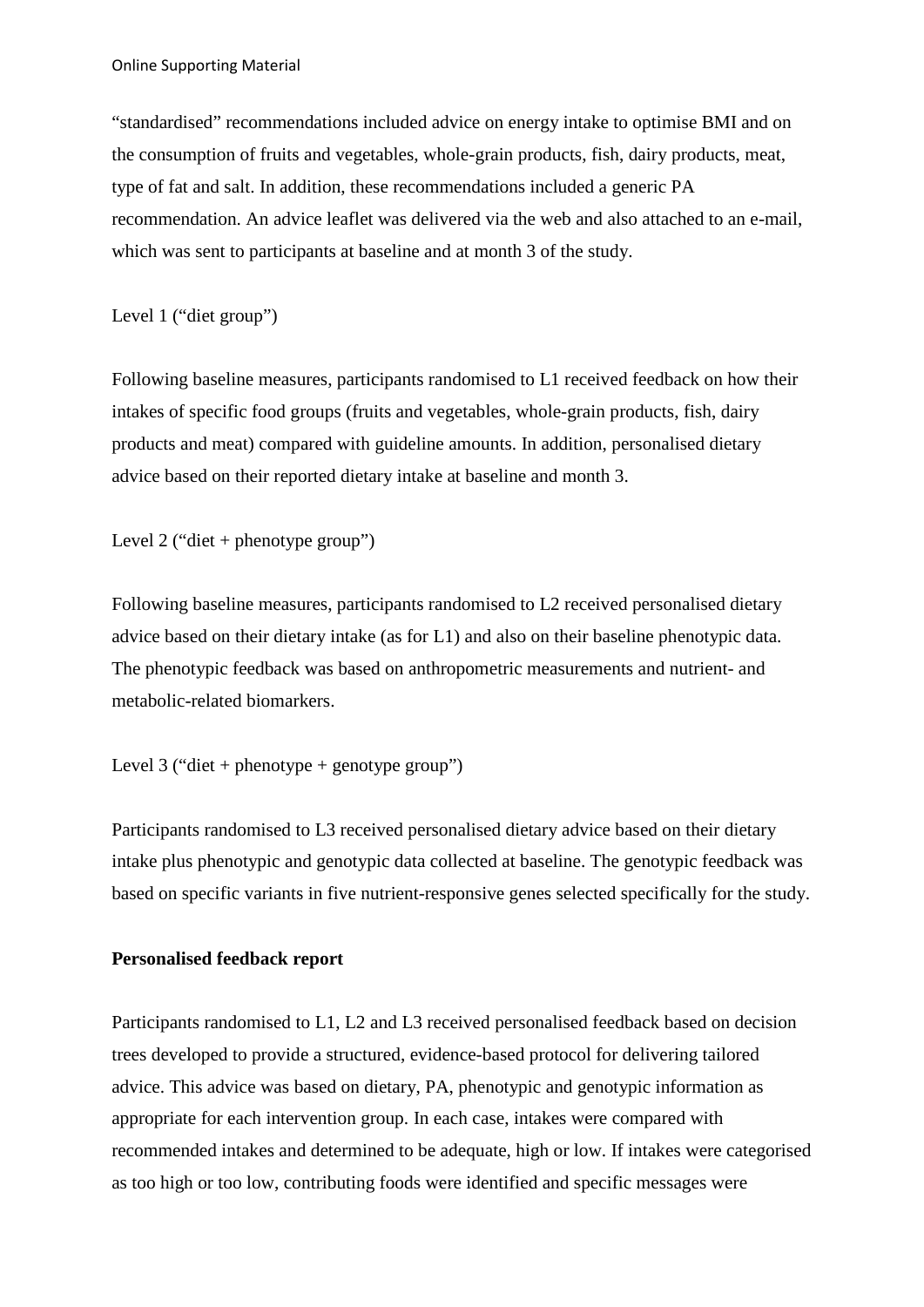Online Supporting Material

developed to advise change in intake of those foods. Full details of these decision trees will be published elsewhere. Protocols for the decision trees were standardised across the seven recruitment centres and translated into the language of each country. Nutritionists and dietitians implementing the decision trees were trained to ensure consistency in the PN advice given throughout the study, and, across all seven countries, these staff participated in frequent teleconferences (every 1–2 weeks) to resolve issues and to share best practice.

The participants' reports contained information on how their health-related characteristics compared with recommendations. Estimations of healthy behaviours were explained using a three-colour sliding scale: green representing "Good, no change recommended", amber representing "Improvement recommended" and red representing "Improvement strongly recommended". For the genotype-based information, risk was indicated using "Yes" or "No" according to whether the participant did, or did not, carry the higher risk variant for each of the five nutrient-related genes. Finally, each report contained a personalised message from the dietitian/nutritionist to the participant. This message provided tailored advice for body weight and PA, and included specific nutrition-related goals derived from dietary, phenotypic and/or genotypic markers (according to the participants' intervention group). Based on patient-centred counselling models for facilitating dietary change (3), a total of three nutrientrelated goals were provided. These goals were selected by ranking all dietary, phenotypic and genotypic markers (as appropriate for the intervention group) based on their risk status (red, amber or green). The cut-off points for each of the nutritional and phenotypic variables were used to derive personalised goals and advice.

#### **Behavioural change techniques**

Explicit behaviour change techniques (BCT) were integrated into several aspects of the intervention and used to support, encourage and enhance dietary and lifestyle changes. The BCT and their conceptual framework were derived from work by Michie et al. on smoking cessation and dietary behaviour change (4, 5). The BCT categories used in the Food4Me PoP study were as follows: (1) behaviour and motivation, (2) behaviour and self-regulatory capacity/skills, (3) interaction and delivery, (4) interaction and information gathering and (5) interaction and communication.

#### **Study measures**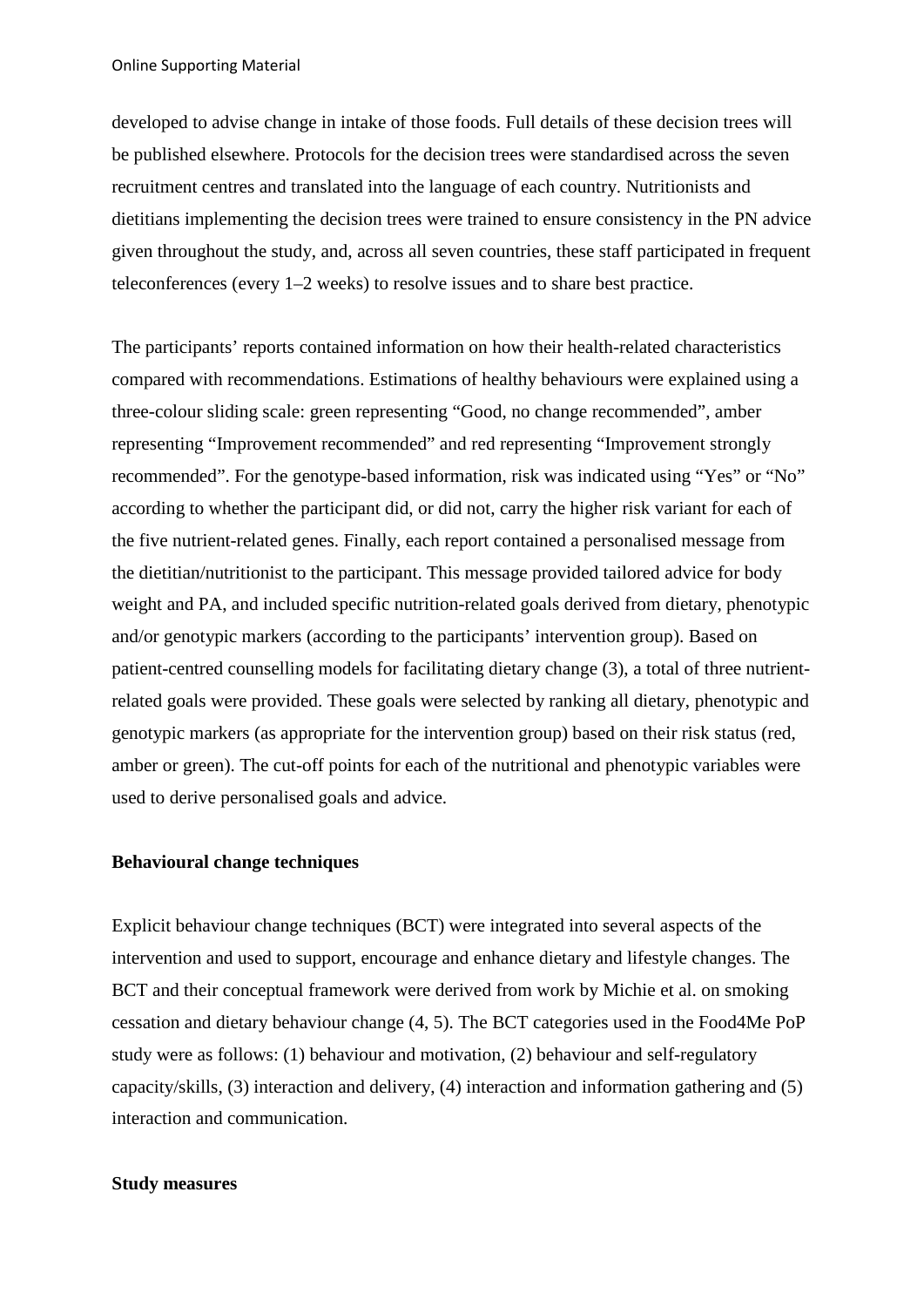Participants consented to self-report all their measures via the Internet and to send requested biological samples (Dry Blood Spot cards and buccal swabs) by conventional mail, using prepaid, stamped addressed envelopes provided by the research team. To ensure that procedures were similar in all recruiting centres, standardised operating procedures were prepared for all study procedures (see below), and researchers underwent centralised training. In addition, to enable participants to collect and report the required information and to collect, process and dispatch the necessary biological samples correctly, participants were provided with detailed instructions online, including pictures and video demonstrations of all procedures, in their native language.

# First screening questionnaire

Participants who consented to take part in the study completed an online screening questionnaire that included basic socio-demographic and health statistics, and information about Internet access, pregnancy and lactation, prescribed diets, food intolerance and allergies (used as exclusion criteria). Persons who were deemed unsuitable for the study, e.g. because of inadequate Internet access, pregnancy or use of a therapeutic diet, received formal e-mail notification that they did not match the inclusion criteria for the study and were thanked for their time.

# Second screening questionnaire

Eligible participants for inclusion in the RCT completed a second online questionnaire, which collected more detailed socio-demographic, health and anthropometric data, as well as detailed information on food choices and dietary habits using a Food Frequency Questionnaire (FFQ) developed and validated specifically for this study (see below). Following assessment of this information, participants considered suitable for inclusion in the intervention study were asked to complete a second online consent form, which was sent to the study coordinator to be signed and archived. Potential participants considered unsuitable for the intervention study, e.g. through non-compliance in completion of the screening FFQ, received formal notification that they did not match the inclusion criteria for the study and were thanked for their time.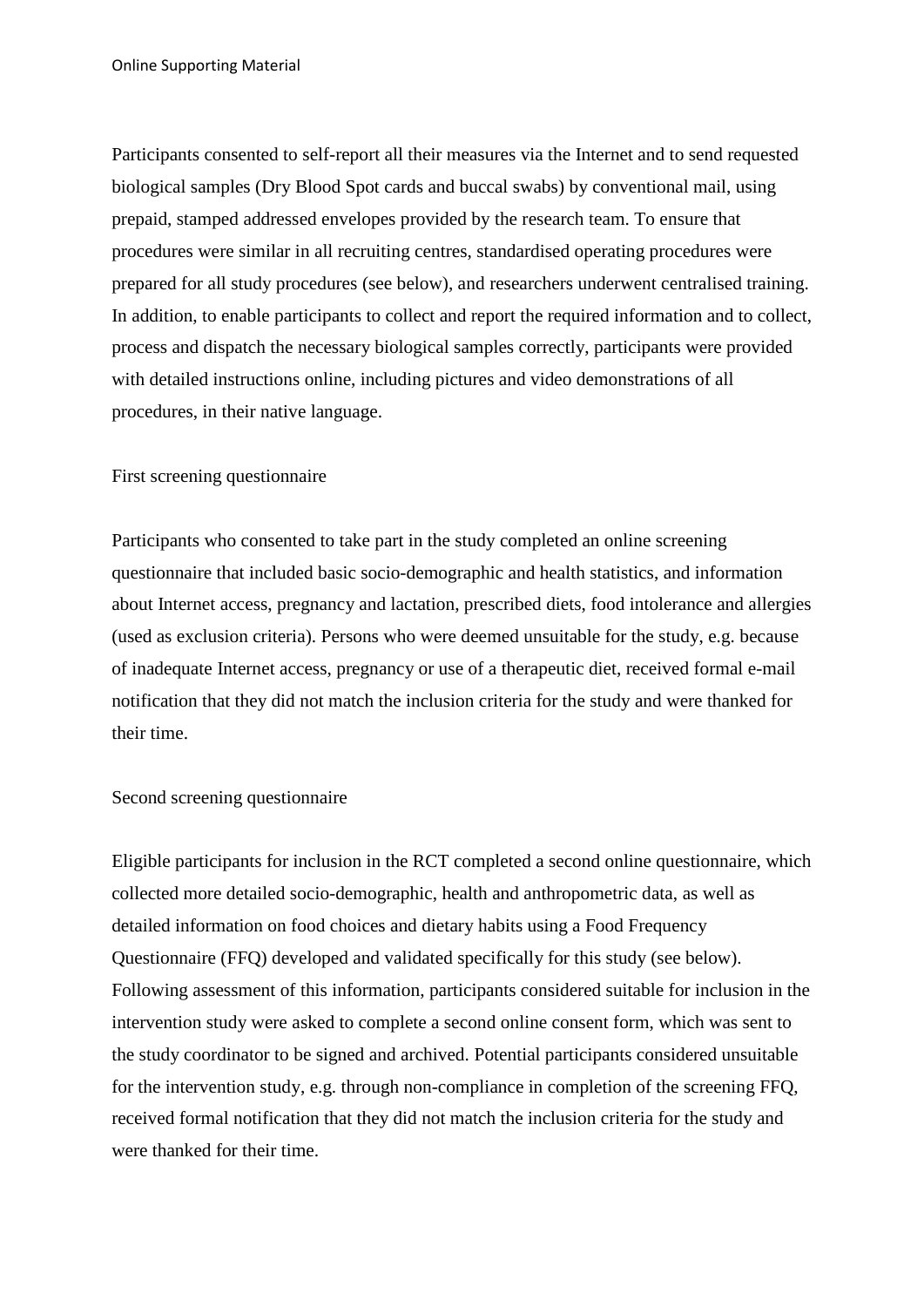Online Supporting Material

#### Anthropometric measurements

Body weight, height and upper thigh, waist and hip circumferences were self-measured and self-reported by participants via the Internet. Standardised instructions on how to perform these measurements were provided in printed and digital format (i.e. a video clip available on the Food4Me website in the languages of each of the seven recruitment countries). Participants were instructed to measure body weight without shoes and wear light clothing using a home or commercial scale and to measure height barefoot using a standardised measuring tape provided by Food4Me. Waist circumference was measured at the mid-point between the lower rib and the iliac crest using the same tape measure. Hip circumference was measured at the widest point around the greater trochanters, while the upper thigh circumference was measured midway between the iliac crest and the knee.

Food Frequency Questionnaire (FFQ)

Habitual dietary intake was quantified using an online-FFQ, developed for this study which included food items consumed frequently in each of the seven recruitment countries. The Food4Me online-FFQ has been validated against a 4-day weighed food record, and the agreement between methods varied, with correlations ranging from .23 (vitamin D) to .65 (protein, % total energy) for nutrient intakes and .11 (soups, sauces and miscellaneous foods) to .73 (yogurts) for food group intake (6, 7). Intakes of foods and nutrients were computed in real time using a food composition database based on McCance & Widdowson's "The composition of foods" (8).

# Metabolic markers

Finger-prick blood samples were collected by participants using a collection pack provided by Vitas Ltd, Oslo, Norway. To help with blood collection, participants had access to an online video demonstration with instructions and frequently asked questions. Each participant was asked to fill two Dry Blood Spot cards (equivalent to five drops of blood or to 150 µl of blood per card) at each collection time point. When the ten blood spots were filled, participants were instructed to dry the cards at room temperature for at least 2 h, but not longer than 4 h, before samples were put in an airtight aluminium bag with drying sachet and returned by post to the corresponding recruiting centre. The centres shipped the samples to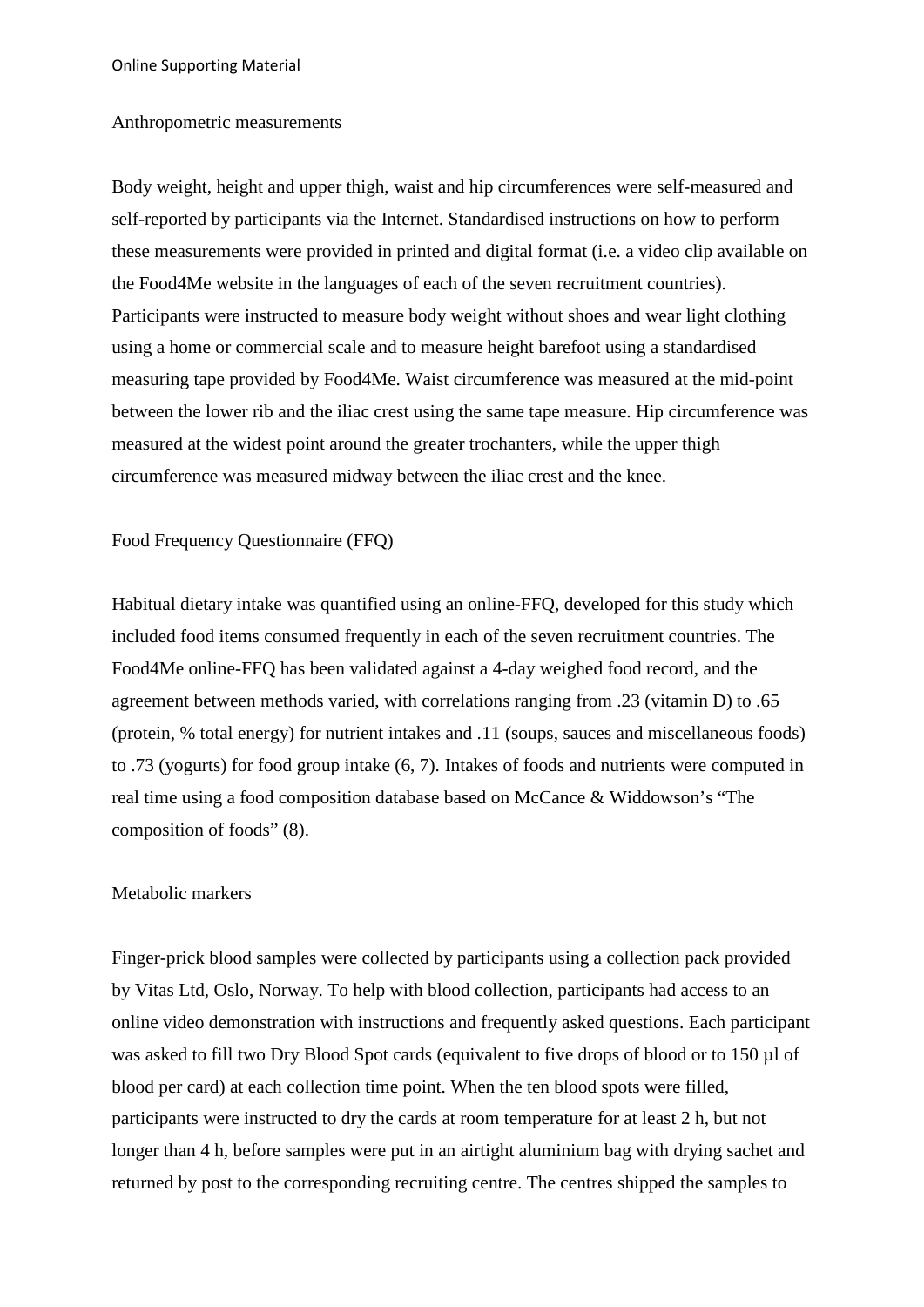Vitas (Vitas Ltd, Norway) and DSM (DSM Nutritional Products Ltd, Switzerland) for measurements of glucose, total cholesterol, carotenoids, n-3 fatty acid index and 32 other fatty acids (by Vitas), and vitamin D (25-OH D2 and 25-OH D3) (by DSM).

### Genotypic analyses

Buccal cell samples were collected by participants at baseline using Isohelix SK-1 DNA buccal swabs and Isohelix Dri-capsules and returned by post to each recruiting centre for shipment to LCG Genomics (Hertfordshire, UK). LCG Genomics undertook DNA extraction and genotyping of the five loci used for derived personalised advice. These loci were analysed using KASPTM genotyping assays to provide bi-allelic scoring of single nucleotide polymorphisms (SNPs) and insertions and deletions at specific loci.

#### Physical activity

PA patterns were determined using a PA monitor—the DirectLife triaxial accelerometer for movement registration (TracmorD) (Philips Consumer Lifestyle, the Netherlands)—and a self-reported Baecke PA questionnaire (9) which was completed online. The accelerometerbased monitor (Philips DirectLife Activity Monitor, the Netherlands) was posted to each participant. Online video demonstrations as well as digital and printed instructions were provided at baseline. Participants were instructed to wear the monitor throughout the sixmonth intervention and to upload their PA data fortnightly via an online interface. Sample size consideration

A power calculation was conducted a priori using Minitab® (version 16.1.0) and data for n-3 fatty acids and glucose concentrations in adult European populations. To address our primary research questions, and based on the resources available for the intervention, a sample size of  $n = 326$  participants for each of the four intervention arms was planned. This allows us to detect differences of 0.22 SD in our main outcomes with 80 % power and alpha  $= 0.05$ . Assuming that the population standard deviation (SD) for n-3 fatty acid index is 1.5 units and for glucose is 1.05 mmol l−1, a total sample of n = 1,280 participants was estimated as sufficient to detect a real differences of 0.33 units for n-3 PUFA and 0.23 mmol l−1 glucose post-intervention. Allowing for a potential 20 % drop out, we aimed to recruit 1,540 participants into the study (220 participants per centre).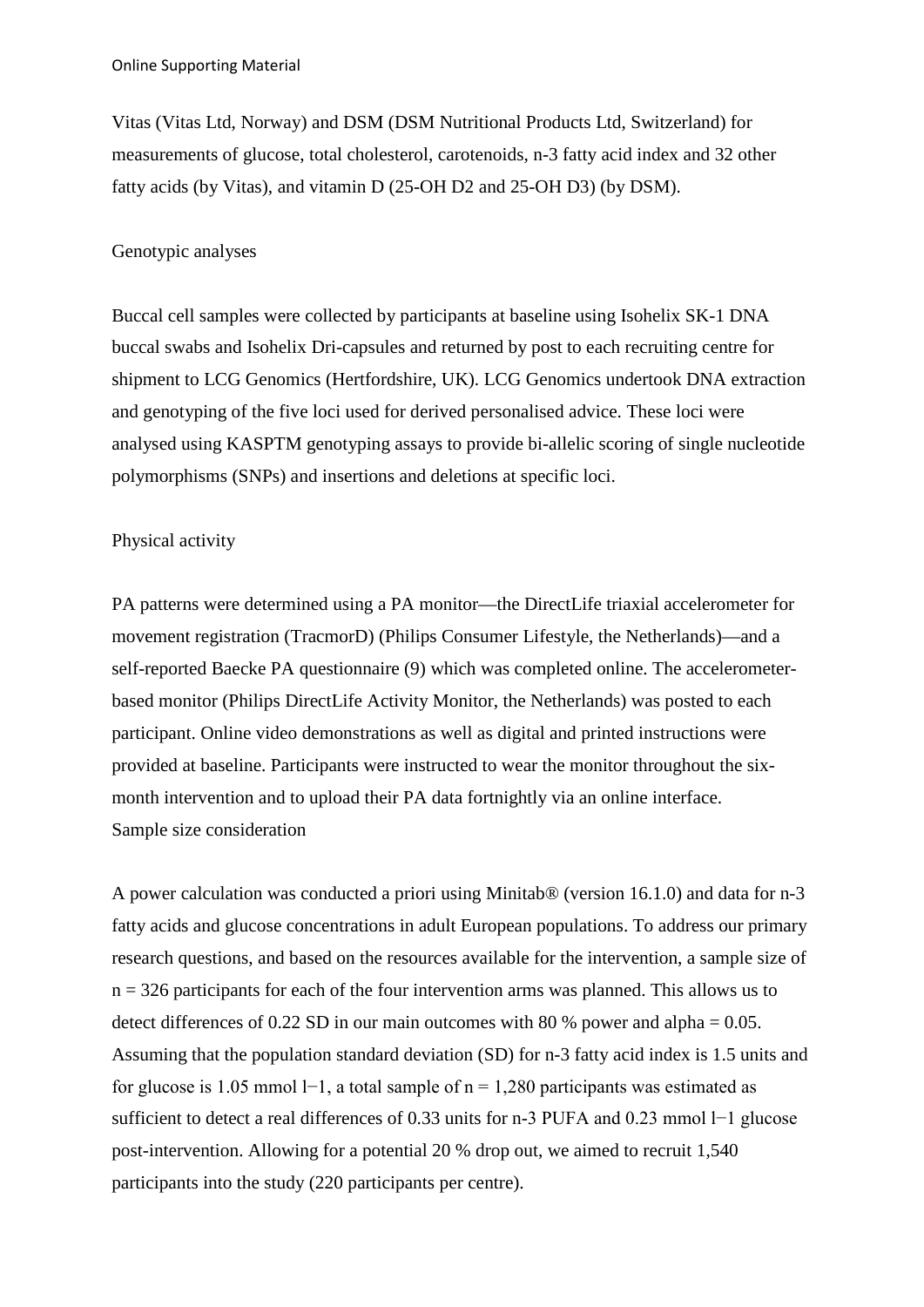# **References**

1. Celis-Morales C, Livingstone KM, Marsaux CFM, Forster H, O'Donovan CB, Woolhead C, Macready AL, Fallaize R, Navas-Carretero S, San-Cristobal R, et al. Design and baseline characteristics of the Food4Me study: a web-based randomised controlled trial of personalised nutrition in seven European countries. Genes Nutr 2015;10(1):450. doi: 10.1007/s12263-014-0450-2.

2. Wei LJ, JM. L. Properties of the urn randomization in clinical trials. Control Clin Trials 1988;9(4):345-64.

3. Rosal MC, Ebbeling CB, Lofgren I, Ockene JK, Ockene IS, Hebert JR. Facilitating Dietary Change: The Patient-Centered Counseling Model. J Am Diet Assoc 2001;101(3):332-41. doi: http://dx.doi.org/10.1016/S0002-8223(01)00086-4.

4. Michie S, Hyder N, Walia A, West R. Development of a taxonomy of behaviour change techniques used in individual behavioural support for smoking cessation. Addict Behav 2011;36(4):315-9. doi: http://dx.doi.org/10.1016/j.addbeh.2010.11.016.

5. Michie S, Ashford S, Sniehotta FF, Dombrowski SU, Bishop A, DP. F. A refined taxonomy of behaviour change techniques to help people change their physical activity and healthy eating behaviours: the CALO-RE taxonomy. Psychol Health 2011;26(11):1479-98.

6. Forster H FR, Gallagher C, O'Donovan CB, Woolhead C, Walsh MC, Macready AL, Lovegrove JA, Mathers JC, Gibney MJ, Brennan L, Gibney ER. Online Dietary Intake Estimation: The Food4Me Food Frequency Questionnaire. J Med Internet Res 2014;16(6):e150.

7. Fallaize R, Forster H, Macready LA, Walsh CM, Mathers CJ, Brennan L, Gibney RE, Gibney JM, Lovegrove AJ. Online Dietary Intake Estimation: Reproducibility and Validity of the Food4Me Food Frequency Questionnaire Against a 4-Day Weighed Food Record. J Med Internet Res 2014;16(8):e190. doi: 10.2196/jmir.3355.

8. Food Standards Agency. McCance and Widdowson's The Composition of Foods. Sixth summary edition ed. Cambridge: Royal Society of Chemistry, 2002.

9. Baecke J, Burema J, Frijters J. A short questionnaire for the measurement of habitual physical-activity in epidemiological-studies. Am J Clin Nutr 1982;36(936-942).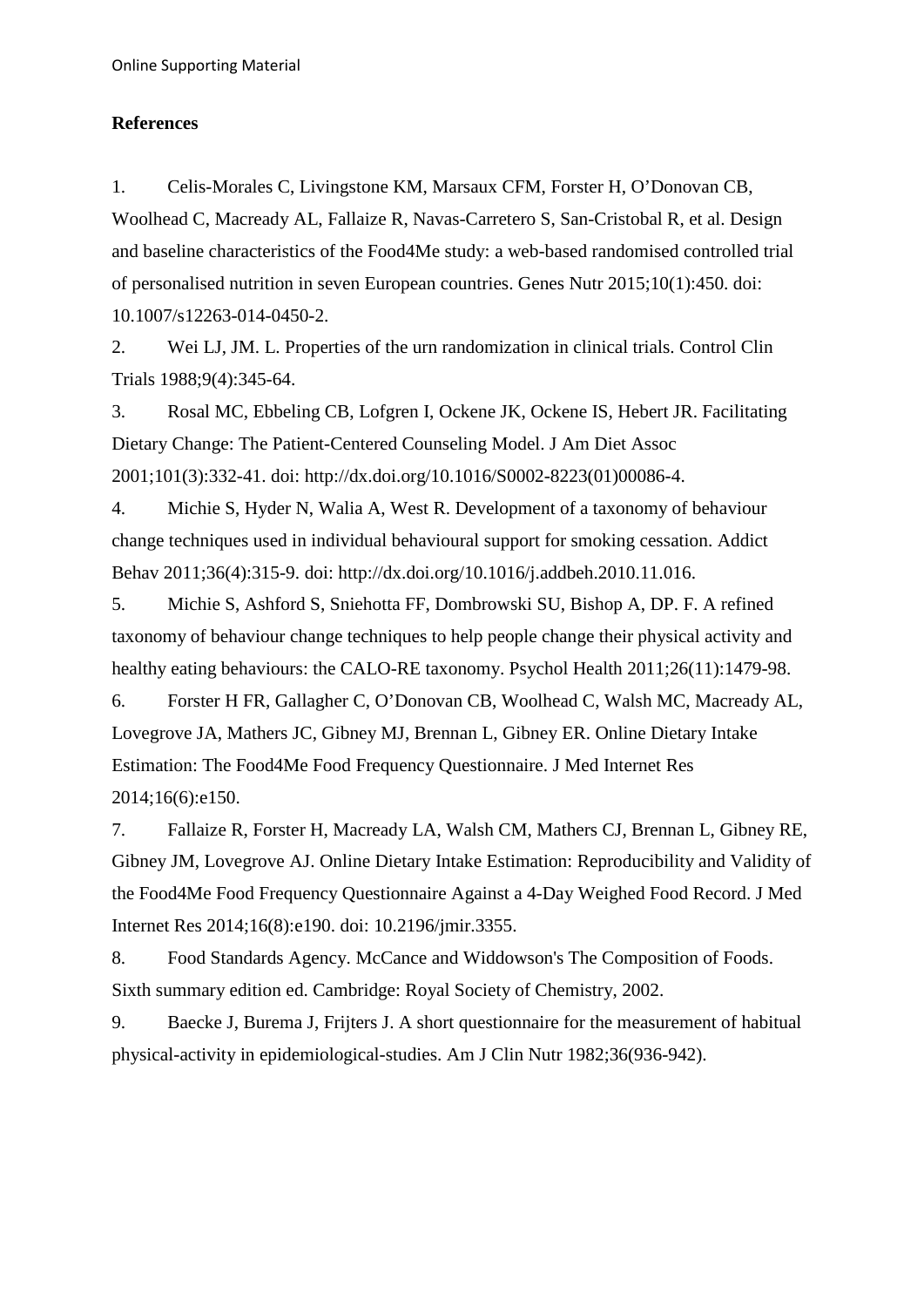

**Figure 1**